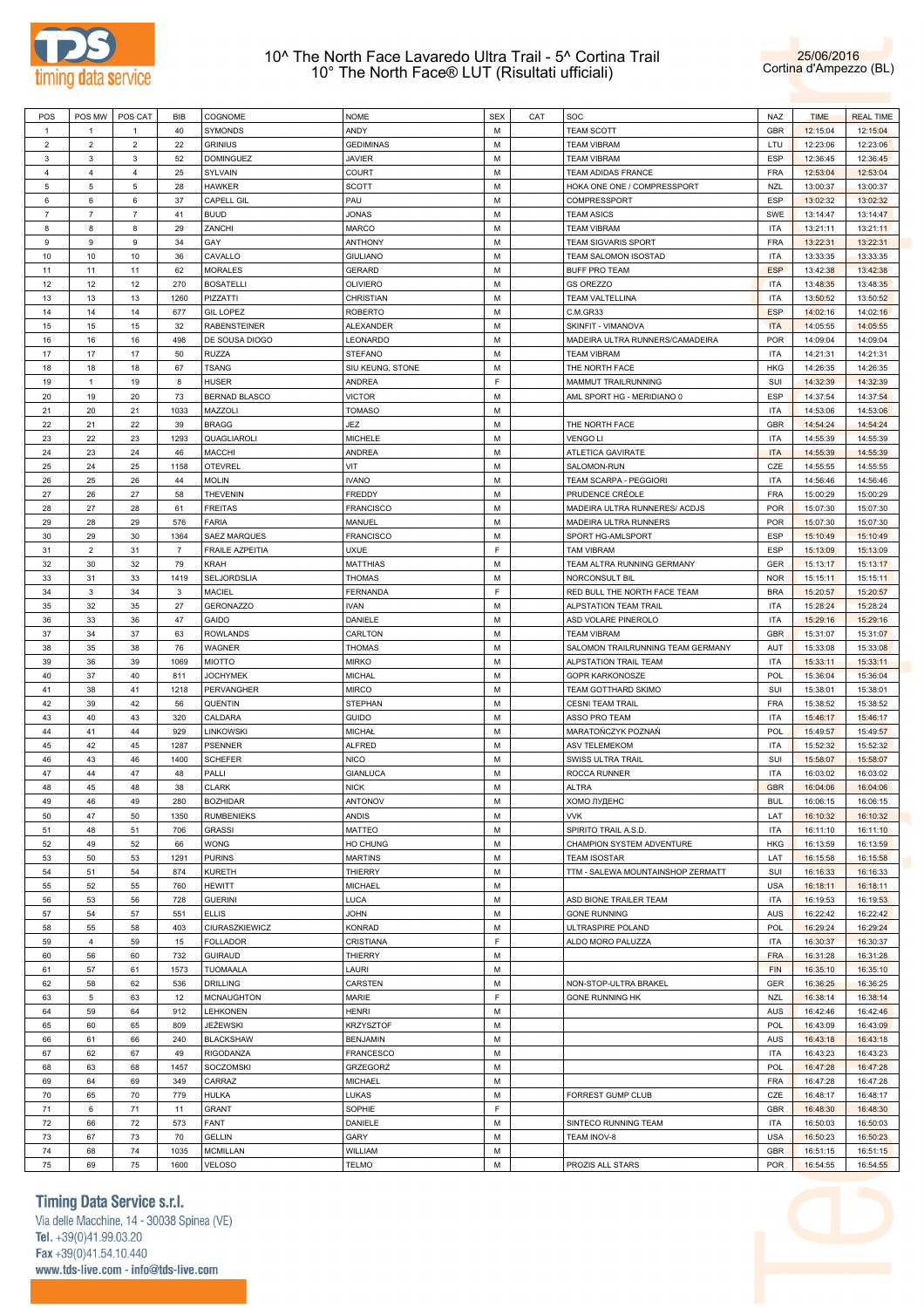



| POS | POS MW         | POS CAT | <b>BIB</b>     | COGNOME            | <b>NOME</b>      | <b>SEX</b> | CAT | SOC                                 | NAZ        | <b>TIME</b> | <b>REALTIME</b> |
|-----|----------------|---------|----------------|--------------------|------------------|------------|-----|-------------------------------------|------------|-------------|-----------------|
| 76  | 70             | 76      | 666            | <b>GIACOMINI</b>   | ALESSANDRO       | M          |     |                                     | <b>ITA</b> | 16:58:48    | 16:58:48        |
| 77  | 71             | 77      | 856            | <b>KOPYCZOK</b>    | <b>MICHAL</b>    | M          |     | RCB                                 | POL        | 17:00:51    | 17:00:51        |
| 78  | 72             | 78      | 1113           | NAUDÉ              | LOURENS          | M          |     | MADEIRA ULTRA RUNNERS               | <b>POR</b> | 17:01:11    | 17:01:11        |
| 79  |                |         |                |                    |                  | M          |     |                                     |            |             |                 |
|     | 73             | 79      | 1103           | <b>MURRAY</b>      | <b>BARRY</b>     |            |     |                                     | <b>IRL</b> | 17:05:00    | 17:05:00        |
| 80  | 74             | 80      | 191            | <b>BEIRNAERT</b>   | <b>THOMAS</b>    | M          |     | TRAKKS TEAM BELGIUM                 | <b>BEL</b> | 17:08:38    | 17:08:38        |
| 81  | $\overline{7}$ | 81      | 10             | VILASECA           | MANUELA          | F.         |     | <b>BUFF PRO TEAM</b>                | <b>ITA</b> | 17:10:30    | 17:10:30        |
| 82  | 75             | 82      | 558            | <b>EVANGELISTI</b> | <b>MICHELE</b>   | M          |     | TEAM TRAIL ANDRATE                  | <b>ITA</b> | 17:10:56    | 17:10:56        |
| 83  | 76             | 83      | 751            | <b>HEATH</b>       | <b>RICHARD</b>   | M          |     |                                     | GBR        | 17:12:26    | 17:12:26        |
| 84  | 77             | 84      | 658            | <b>GERVASONI</b>   | <b>STEFANO</b>   | M          |     | ARTZIA ASD                          | <b>ITA</b> | 17:13:20    | 17:13:20        |
| 85  | 78             | 85      | 227            | <b>BIANCHINI</b>   | FRANCESCO        | M          |     | SUBBIANOMARATHON                    | <b>ITA</b> | 17:23:25    | 17:23:25        |
| 86  | 79             | 86      | 919            | <b>LESJAK</b>      | GORAN            | M          |     | KCIPT SAMOBOR                       | CRO        | 17:25:29    | 17:25:29        |
| 87  | 8              | 87      | 1328           | <b>ROBY</b>        | KATIE            | F.         |     | MDC                                 | <b>GBR</b> | 17:28:15    | 17:28:15        |
| 88  | 80             |         | 1244           | PIIRIMAE           |                  | M          |     |                                     | <b>EST</b> |             |                 |
|     |                | 88      |                |                    | PARTEL           |            |     |                                     |            | 17:31:47    | 17:31:47        |
| 89  | 9              | 89      | $\overline{4}$ | <b>HAWKER</b>      | LIZZY            | F.         |     |                                     | <b>GBR</b> | 17:32:15    | 17:32:15        |
| 90  | 81             | 90      | 1152           | <b>ORMISTON</b>    | MICHAEL          | M          |     | ANTS                                | <b>AUS</b> | 17:32:20    | 17:32:20        |
| 91  | 82             | 91      | 1511           | SZABÓ              | ÁRON             | M          |     |                                     | <b>HUN</b> | 17:32:46    | 17:32:46        |
| 92  | 10             | 92      | 14             | <b>BAYKOVA</b>     | YULIA            | F          |     | <b>TEAM VIBRAM</b>                  | <b>RUS</b> | 17:33:10    | 17:33:10        |
| 93  | 83             | 93      | 489            | DE GAETANO         | <b>RICCARDO</b>  | M          |     | <b>RUNNER'S WORLD</b>               | <b>ITA</b> | 17:33:11    | 17:33:11        |
| 94  | 84             | 94      | 1332           | RODRIGUEZ BAUTISTA | <b>JORGE</b>     | M          |     | CA ATLETESVNG                       | <b>ESP</b> | 17:33:34    | 17:33:34        |
| 95  | 85             | 95      | 1589           | VAN BINSBERGEN     | ARJAN            | M          |     | AV ASTYLOS                          | <b>NED</b> | 17:35:03    | 17:35:03        |
| 96  | 86             | 96      | 1058           | <b>MILANESI</b>    | ANDREA           | M          |     |                                     | <b>ITA</b> | 17:36:02    | 17:36:02        |
|     |                |         |                |                    |                  |            |     |                                     |            |             |                 |
| 97  | 87             | 97      | 461            | <b>CUKEV</b>       | <b>PLAMEN</b>    | M          |     |                                     | <b>BUL</b> | 17:39:31    | 17:39:31        |
| 98  | 88             | 98      | 145            | <b>AUVINEN</b>     | ANSSI            | M          |     | JYVÄSKYLÄ TRAIL RUNNERS             | FIN        | 17:41:03    | 17:41:03        |
| 99  | 89             | 99      | 1143           | <b>OLCSAK</b>      | <b>JOZSEF</b>    | M          |     |                                     | <b>HUN</b> | 17:44:04    | 17:44:04        |
| 100 | 11             | 100     | 1197           | PEDEVILLA          | ANNA             | F          |     | LA SPORTIVA TEAM                    | <b>ITA</b> | 17:44:19    | 17:44:19        |
| 101 | 90             | 101     | 1224           | <b>PETRUT</b>      | ALEX COSMIN      | M          |     | ATLETICA PIOMBINO DESE              | ROU        | 17:50:11    | 17:50:11        |
| 102 | 91             | 102     | 1316           | <b>REDZIAK</b>     | LUKASZ           | M          |     | ZAGŁĘBIE SOSNOWIEC                  | POL        | 17:51:18    | 17:51:18        |
| 103 | 92             | 103     | 437            | CORRIAS            | MASSIMO          | M          |     | ATLETICA CORTINA                    | <b>ITA</b> | 17:51:23    | 17:51:23        |
| 104 | 93             | 104     | 1598           | <b>VEGA</b>        | SAMUEL           | M          |     | C.D. U.A.V.A.                       | <b>ESP</b> | 17:52:00    | 17:52:00        |
| 105 | 12             | 105     | 1233           | PIBIS              | LAETITIA         | F.         |     | <b>TRIRUN</b>                       | <b>FRA</b> | 17:52:26    | 17:52:26        |
|     |                |         |                |                    |                  |            |     |                                     |            |             |                 |
| 106 | 94             | 106     | 380            | CESARE             | FRANCESCO        | М          |     | <b>MARATHON MISILMERI</b>           | <b>ITA</b> | 17:52:31    | 17:52:31        |
| 107 | 95             | 107     | 417            | <b>COLLET</b>      | MARCEL           | M          |     |                                     | <b>FRA</b> | 17:52:43    | 17:52:43        |
| 108 | 96             | 108     | 1297           | <b>RAGNI</b>       | PAOLO            | M          |     | <b>GS ARSENAL</b>                   | <b>ITA</b> | 17:54:46    | 17:54:46        |
| 109 | 97             | 109     | 577            | <b>FARRA</b>       | GABRIELE         | М          |     | <b>SAN GIACOMO</b>                  | <b>ITA</b> | 17:54:56    | 17:54:56        |
| 110 | 13             | 110     | 1053           | <b>MIGLIOLI</b>    | <b>MARTA</b>     | F          |     | <b>ITALPOSE PIACENZA</b>            | <b>ITA</b> | 17:56:18    | 17:56:18        |
| 111 | 98             | 111     | 546            | <b>EIGENHUIS</b>   | <b>BART</b>      | M          |     | PIJNENBURG                          | <b>NED</b> | 17:56:57    | 17:56:57        |
| 112 | 99             | 112     | 850            | KOBAYASHI          | <b>KEITA</b>     | M          |     | THE NORTH FACE                      | <b>JPN</b> | 17:56:57    | 17:56:57        |
| 113 | 100            | 113     | 1619           | WAHL               | DANIEL           | M          |     | T.S. AKS CHORZOW                    | POL        | 17:58:14    | 17:58:14        |
| 114 | 101            | 114     | 1157           | <b>OSZACZKI</b>    | GÉZA             | M          |     | <b>MSTSZ</b>                        | <b>HUN</b> | 17:59:01    | 17:59:01        |
|     |                |         |                | <b>HES</b>         |                  | M          |     |                                     | CZE        |             |                 |
| 115 | 102            | 115     | 759            |                    | ROBERT           |            |     | SIR JOSEPH                          |            | 17:59:18    | 17:59:18        |
| 116 | 103            | 116     | 687            | <b>GJØYSTDAL</b>   | <b>EIVIND</b>    | M          |     | NORCONSULT                          | <b>NOR</b> | 18:00:38    | 18:00:38        |
| 117 | 14             | 117     | $\mathbf{1}$   | <b>BOSIO</b>       | <b>RORY</b>      | F.         |     | THE NORTH FACE                      | <b>USA</b> | 18:01:08    | 18:01:08        |
| 118 | 104            | 118     | 21             | <b>FOOTE</b>       | MIKE             | М          |     | THE NORTH FACE                      | <b>USA</b> | 18:01:09    | 18:01:09        |
| 119 | 105            | 119     | 203            | <b>BENAMATI</b>    | <b>JOHN</b>      | M          |     | <b>GOT MEDANO TEAM</b>              | <b>ITA</b> | 18:02:15    | 18:02:15        |
| 120 | 106            | 120     | 1464           | SOUSA              | NÉLSON           | M          |     | PAREDES AVENTURA                    | <b>POR</b> | 18:04:03    | 18:04:03        |
| 121 | 107            | 121     | 294            | <b>BRINGHEN</b>    | ALESSANDRO       | М          |     | A.P.D. PONT SAINT MARTIN            | <b>ITA</b> | 18:04:16    | 18:04:16        |
| 122 | 108            | 122     | 1005           | <b>MARCONI</b>     | LUCA             | М          |     | <b>ASD KINOMANA</b>                 | <b>ITA</b> | 18:09:39    | 18:09:39        |
| 123 | 109            | 123     | 1186           | PAVŠIČ             | DAVID            | М          |     |                                     | <b>SLO</b> | 18:10:10    | 18:10:10        |
|     |                |         |                |                    |                  | М          |     |                                     |            |             |                 |
| 124 | 110            | 124     | 197            | <b>BELLINI</b>     | <b>ROBERTO</b>   |            |     | A.S.D. ESERCITO CE.SEL.NA. FOLIGNO  | <b>ITA</b> | 18:16:39    | 18:16:39        |
| 125 | 111            | 125     | 1115           | NEDJALKOV          | <b>BALÁZS</b>    | М          |     | MECSEK MARATON TEAM SE.             | <b>HUN</b> | 18:17:03    | 18:17:03        |
| 126 | 112            | 126     | 557            | <b>ERROL</b>       | <b>NICOLAS</b>   | M          |     |                                     | <b>AUS</b> | 18:19:28    | 18:19:28        |
| 127 | 113            | 127     | 1587           | VALLA              | OLIVIER          | М          |     |                                     | <b>FRA</b> | 18:20:54    | 18:20:54        |
| 128 | 15             | 128     | 1638           | WOODLAND           | EMILY            | F          |     | <b>TEAM GREEN BROOKS</b>            | GBR        | 18:24:15    | 18:24:15        |
| 129 | 114            | 129     | 51             | <b>GREEN</b>       | <b>MARK</b>      | M          |     | GONERUNNING.HK                      | CAN        | 18:24:15    | 18:24:15        |
| 130 | 115            | 130     | 864            | <b>KRAGSET</b>     | PETTER           | М          |     | HAKALLESTRANDA KONDISJONSLAG        | <b>NOR</b> | 18:24:16    | 18:24:16        |
| 131 | 116            | 131     | 1140           | ÖDAMER             | SEBASTIAN        | М          |     |                                     | GER        | 18:25:43    | 18:25:43        |
| 132 | 117            | 132     | 1485           | <b>STANSFIELD</b>  | CRAIG            | M          |     | <b>TODMORDEN HARRIERS</b>           | GBR        | 18:28:57    | 18:28:57        |
|     |                |         |                |                    |                  |            |     |                                     |            |             |                 |
| 133 | 118            | 133     | 1621           | WAŁCZYK            | <b>KRZYSZTOF</b> | М          |     |                                     | POL        | 18:29:27    | 18:29:27        |
| 134 | 16             | 134     | 1463           | SOUSA              | LUCINDA          | F          |     | GONDOMAR FUTSAL CLUBE               | <b>POR</b> | 18:35:34    | 18:35:34        |
| 135 | 119            | 135     | 1336           | <b>ROLIŃSKI</b>    | <b>WOJCIECH</b>  | M          |     |                                     | POL        | 18:35:50    | 18:35:50        |
| 136 | 120            | 136     | 1410           | <b>SCHOEPF</b>     | <b>RUDI</b>      | М          |     | RENNERCLUB VINSCHGAU                | <b>ITA</b> | 18:36:09    | 18:36:09        |
| 137 | 121            | 137     | 72             | <b>BRENNWALD</b>   | <b>ALEX</b>      | M          |     | SWISS ULTRA TRAIL                   | SUI        | 18:36:37    | 18:36:37        |
| 138 | 17             | 138     | 857            | <b>KORPAL</b>      | AGNIESZKA        | F          |     | POCO LOCO ADVENTURE                 | POL        | 18:37:43    | 18:37:43        |
| 139 | 122            | 139     | 448            | <b>CRENN</b>       | <b>ROBIN</b>     | М          |     | <b>BNA</b>                          | <b>FRA</b> | 18:38:44    | 18:38:44        |
| 140 | 123            | 140     | 1637           | <b>WONG</b>        | KA WAI           | M          |     | TNF HONG KONG                       | <b>HKG</b> | 18:39:05    | 18:39:05        |
|     |                |         |                | <b>AMORIM</b>      | ANDRE            | М          |     |                                     |            |             |                 |
| 141 | 124            | 141     | 129            |                    |                  |            |     |                                     | POR        | 18:40:18    | 18:40:18        |
| 142 | 125            | 142     | 1011           | <b>MARTINELLI</b>  | LUCA             | М          |     | VITAMINA RUNNING TEAM               | <b>ITA</b> | 18:40:37    | 18:40:37        |
| 143 | 18             | 143     | 1006           | MARGEIRSDOTTIR     | <b>ELISABET</b>  | F.         |     | ARCTIC RUNNING COMPRESSPORT ICELAND | <b>ISL</b> | 18:40:45    | 18:40:45        |
| 144 | 126            | 144     | 1624           | WATANABE           | CHIHARU          | M          |     |                                     | <b>JPN</b> | 18:40:52    | 18:40:52        |
| 145 | 127            | 145     | 1506           | SWIDEREK           | <b>JACEK</b>     | М          |     |                                     | POL        | 18:41:15    | 18:41:15        |
| 146 | 128            | 146     | 1509           | <b>SWORDS</b>      | WARREN           | М          |     | CRUSADERS                           | <b>IRL</b> | 18:41:28    | 18:41:28        |
| 147 | 129            | 147     | 802            | JANIEC             | <b>ROBERT</b>    | М          |     | RATOWNIK GORNICZY                   | POL        | 18:42:21    | 18:42:21        |
| 148 | 130            | 148     | 1613           | <b>VINASSA</b>     | <b>FABRIZIO</b>  | М          |     | G.S. MONCENISIO                     | <b>ITA</b> | 18:43:22    | 18:43:22        |
| 149 | 131            | 149     | 525            | <b>DINHOF</b>      | <b>GERHARD</b>   | М          |     | <b>TEAM VEGAN.AT</b>                | AUT        | 18:44:17    | 18:44:17        |
|     |                |         |                |                    |                  |            |     |                                     |            |             |                 |
| 150 | 132            | 150     | 1388           | SAUSSAC            | <b>FLORIAN</b>   | М          |     | LIEGE                               | <b>BEL</b> | 18:45:21    | 18:45:21        |
| 151 | 133            | 151     | 813            | JOIE               | CEDRIC           | M          |     | COUREURS CELESTES                   | <b>BEL</b> | 18:45:21    | 18:45:21        |

**Timing Data Service s.r.l.**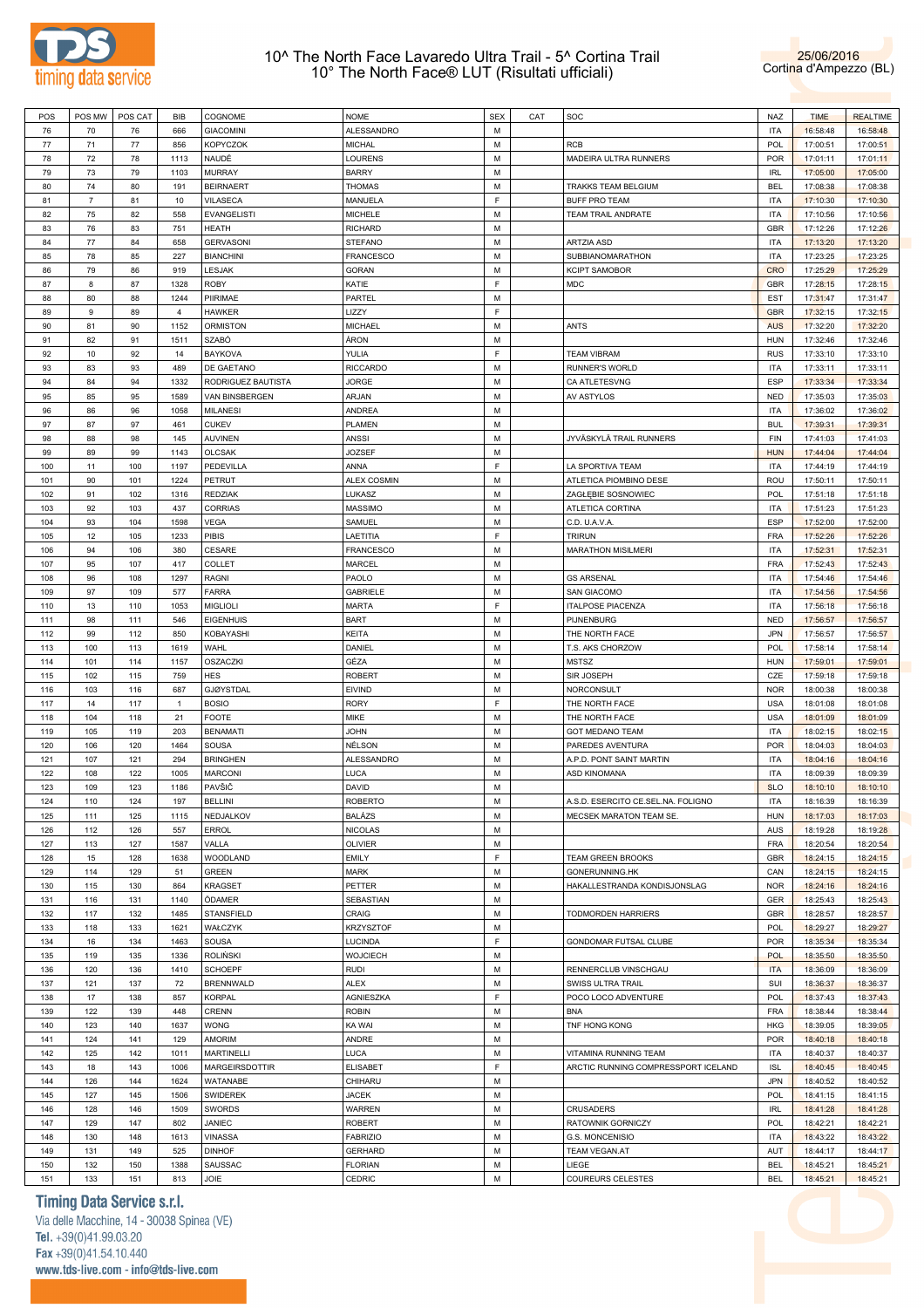



| POS        | POS MW                                             | POS CAT    | <b>BIB</b>   | COGNOME                            | <b>NOME</b>                    | <b>SEX</b> | CAT | SOC                                          | NAZ                      | <b>TIME</b>          | <b>REALTIME</b>      |
|------------|----------------------------------------------------|------------|--------------|------------------------------------|--------------------------------|------------|-----|----------------------------------------------|--------------------------|----------------------|----------------------|
| 152        | 134                                                | 152        | 537          | <b>DUARTE</b>                      | CÉSAR                          | M          |     | A.D.AMARANTE TRAIL RUNNING                   | POR                      | 18:45:50             | 18:45:50             |
| 153        | 135                                                | 153        | 1380         | SARANPÄÄ                           | TEEMU                          | M          |     | <b>CROSSFIT EAST TURKU</b>                   | FIN                      | 18:46:27             | 18:46:27             |
| 154        | 136                                                | 154        | 258          | <b>BONFANTE</b>                    | LUCA                           | М          |     | SPORTLER TEAM                                | <b>ITA</b>               | 18:47:36             | 18:47:36             |
| 155        | 137                                                | 155        | 1243         | PIETRZAK                           | <b>KRYSTIAN</b>                | M          |     | KIESER TRAINING KÖLN-BRAUNSFELD              | POL                      | 18:49:52             | 18:49:52             |
| 156        | 138                                                | 156        | 230          | <b>BIAVA</b>                       | CESARE                         | M          |     | G.S. MARINELLI                               | <b>ITA</b>               | 18:50:12             | 18:50:12             |
| 157        | 19                                                 | 157        | 820          | JUHÁSZ                             | ROZALINDA                      | F          |     | <b>BTBK</b>                                  | <b>HUN</b>               | 18:50:36             | 18:50:36             |
| 158        | 139                                                | 158        | 425          | CONDE                              | PEDRO                          | М          |     | CORREMOS.PT                                  | POR                      | 18:51:03             | 18:51:03             |
| 159        | 140                                                | 159        | 988          | <b>MANICHKIN</b>                   | VLADISLAV                      | M          |     |                                              | <b>RUS</b>               | 18:51:49             | 18:51:49             |
| 160        | 141                                                | 160        | 1539         | THIBAULT                           | DANIEL                         | M          |     | <b>ENTRAID</b>                               | <b>FRA</b>               | 18:52:54             | 18:52:54             |
| 161        | 142                                                | 161        | 1533         | <b>TERVONEN</b>                    | <b>ANSSI</b>                   | M          |     | <b>TURKUTR</b>                               | FIN                      | 18:53:11             | 18:53:11             |
| 162        | 143                                                | 162        | 1487         | <b>STATTI</b>                      | <b>NICOLAS</b>                 | M          |     |                                              | <b>ITA</b>               | 18:55:53             | 18:55:53             |
| 163        | 144                                                | 163        | 685          | <b>GIUNTOLI</b>                    | <b>FABRIZIO</b>                | M          |     |                                              | <b>ITA</b>               | 18:57:02             | 18:57:02             |
| 164        | 20                                                 | 164        | 17           | <b>CHOW</b>                        | PUI YAN                        | E          |     | THE NORTH FACE                               | <b>HKG</b>               | 18:58:40             | 18:58:40             |
| 165        | 145                                                | 165        | 1269         | POLIN                              | <b>MICHELE</b>                 | M          |     | FDT                                          | <b>ITA</b>               | 18:58:53             | 18:58:53             |
| 166        | 146                                                | 166        | 1188         | <b>PAWLOWSKI</b>                   | LUKAS                          | M          |     | RAW VEGAN RUN                                | <b>POL</b>               | 19:01:08             | 19:01:08             |
| 167        | 147                                                | 167        | 597          | <b>FERRI</b>                       | LUCA                           | M<br>M     |     | ASD I CINGHIALI                              | <b>ITA</b>               | 19:02:22             | 19:02:22             |
| 168<br>169 | 148<br>149                                         | 168<br>169 | 1416<br>1454 | <b>SEDLENIEKS</b><br><b>SMOLIS</b> | <b>IVARS</b><br><b>IVO</b>     | M          |     | ROLLERTOUR CESIS<br>WALKERS AMONGST RUNNERS! | LAT<br><b>POL</b>        | 19:04:25<br>19:05:08 | 19:04:25<br>19:05:08 |
| 170        | 150                                                | 170        | 505          | DEL CASTILLO                       | CARLOS                         | M          |     | CACIQUE 500                                  | <b>VEN</b>               | 19:05:38             | 19:05:38             |
| 171        | 151                                                | 171        | 1137         | NUÑEZ GARCIA                       | <b>JAVIER</b>                  | M          |     | <b>GUADATRAIL</b>                            | ESP                      | 19:05:52             | 19:05:52             |
| 172        | 21                                                 | 172        | 1439         | SIMOES                             | <b>SUSANA</b>                  | F          |     | CORREMOS.PT                                  | POR                      | 19:07:02             | 19:07:02             |
| 173        | 152                                                | 173        | 1248         | PINTO                              | PEDRO                          | M          |     |                                              | POR                      | 19:07:38             | 19:07:38             |
| 174        | 153                                                | 174        | 763          | <b>HIBNER</b>                      | WALDEK                         | М          |     |                                              | <b>POL</b>               | 19:10:14             | 19:10:14             |
| 175        | 154                                                | 175        | 1225         | PETRUZZELLI                        | MATTEO                         | M          |     | <b>BIONE TRAILERS TEAM</b>                   | <b>ITA</b>               | 19:10:55             | 19:10:55             |
| 176        | 155                                                | 176        | 492          | DE LA FUENTE PLACERES              | RAUL                           | M          |     | A.D. ERLAITZ M.E.                            | <b>ESP</b>               | 19:11:49             | 19:11:49             |
| 177        | 156                                                | 177        | 544          | <b>DVOŘÁK</b>                      | PETR                           | M          |     |                                              | CZE                      | 19:16:12             | 19:16:12             |
| 178        | 157                                                | 178        | 1369         | SALVARO                            | <b>MARTINO</b>                 | M          |     | ATLETICA TRENTO                              | <b>ITA</b>               | 19:16:41             | 19:16:41             |
| 179        | 158                                                | 179        | 754          | <b>HERAND</b>                      | OLIVIER                        | M          |     |                                              | <b>FRA</b>               | 19:17:57             | 19:17:57             |
| 180        | 159                                                | 180        | 281          | BOŽIČ                              | JAN                            | M          |     |                                              | <b>SLO</b>               | 19:17:59             | 19:17:59             |
| 181        | 160                                                | 181        | 1441         | SIMONE                             | ANGELO                         | M          |     | ASD AVIS STIAVA                              | <b>ITA</b>               | 19:19:21             | 19:19:21             |
| 182        | 161                                                | 182        | 247          | <b>BOAGLIO</b>                     | LELIO                          | M          |     | VALETUDO SKYRUNNING ITALIA                   | <b>ITA</b>               | 19:20:17             | 19:20:17             |
| 183        | 162                                                | 183        | 1083         | <b>MONTILLA</b>                    | <b>JONATHAN</b>                | M          |     |                                              | <b>FRA</b>               | 19:24:13             | 19:24:13             |
| 184        | 163                                                | 184        | 758          | <b>HERRMANN</b>                    | SÉBASTIEN                      | M          |     |                                              | <b>FRA</b>               | 19:24:16             | 19:24:16             |
| 185        | 164                                                | 185        | 1556         | <b>TORNIER</b>                     | <b>FRANCOIS</b>                | M          |     |                                              | <b>FRA</b>               | 19:24:19             | 19:24:19             |
| 186        | 165                                                | 186        | 1323         | <b>RICCARDI</b>                    | OMAR                           | M          |     | LND MARATONABILI                             | <b>ITA</b>               | 19:24:29             | 19:24:29             |
| 187        | 166                                                | 187        | 973          | MAGYARI                            | SEBASTIEN                      | M          |     | <b>ASPTT NICE</b>                            | <b>FRA</b>               | 19:24:35             | 19:24:35             |
| 188        | 167                                                | 188        | 914          | LEJEUNE                            | <b>MICHAEL</b>                 | M          |     | <b>ASPTT NICE</b>                            | <b>BEL</b>               | 19:24:35             | 19:24:35             |
| 189        | 168                                                | 189        | 493          | DE MARIA                           | CHRISTIAN                      | M          |     | ADMO - DIVERTA DONATORE                      | <b>ITA</b>               | 19:25:40             | 19:25:40             |
| 190        | 169                                                | 190        | 288          | <b>BREDA</b>                       | SIMONE                         | M          |     |                                              | <b>ITA</b>               | 19:30:27             | 19:30:27             |
| 191        | 170                                                | 191        | 1205         | PERCIVALE                          | ALESSANDRO                     | M          |     | ATLETICA VALLESCRIVIA                        | <b>ITA</b>               | 19:30:41             | 19:30:41             |
| 192        | 171                                                | 192        | 635          | GALOV                              | PIRIN                          | M          |     | CRAZY MUSHROOM - CHEEPER                     | <b>BUL</b>               | 19:33:12             | 19:33:12             |
| 193        | 172                                                | 193        | 231          | <b>BIDINOTTO</b>                   | <b>MARCO</b>                   | M          |     | OLIMPICAORLE                                 | <b>ITA</b>               | 19:37:25             | 19:37:25             |
| 194        | 173                                                | 194        | 1368         | <b>SALPISTIS</b>                   | NAZARENO                       | M          |     | NANTO TEAM SPORT ASD TRIESTE ATLETICA        | <b>ITA</b>               | 19:37:25             | 19:37:25             |
| 195        | 174                                                | 195        | 1393         | <b>SCALABRIN</b>                   | LUCA                           | M          |     |                                              | <b>ITA</b>               | 19:39:44             | 19:39:44             |
| 196        | 175                                                | 196        | 800          | <b>JAKUBCZAK</b>                   | GRZEGORZ                       | M          |     |                                              | <b>POL</b>               | 19:42:01             | 19:42:01             |
| 197        | 176                                                | 197        | 332          | CAÑELLAS ADROVER                   | SANTI                          | М          |     | EVASIONMALLORCATRAIL                         | <b>ESP</b>               | 19:42:03             | 19:42:03             |
| 198        | 177                                                | 198        | 908          | LECHUGA RODRIGUEZ                  | <b>ISIDRO</b>                  | М          |     |                                              | <b>ESP</b>               | 19:42:53             | 19:42:53             |
| 199        | 178                                                | 199        | 1363         | SAEVARSSON                         | <b>BIRGIR</b>                  | M          |     |                                              | <b>ISL</b>               | 19:43:02             | 19:43:02             |
| 200        | 179                                                | 200        | 839          | <b>KIERNAN</b>                     | <b>SIGURDUR</b>                | M          |     |                                              | <b>ISL</b>               | 19:43:02             | 19:43:02             |
| 201        | 180                                                | 201        | 1283         | PRIOLO                             | SIMONE                         | М          |     | G.P. SCALIGERA MARATHON                      | <b>ITA</b>               | 19:44:08             | 19:44:08             |
| 202        | 181                                                | 202        | 1489         | <b>STEFANSKI</b>                   | <b>KRYSTIAN</b>                | M          |     |                                              | <b>POL</b>               | 19:44:12             | 19:44:12             |
| 203        | 182                                                | 203        | 1575         | <b>TURNER</b>                      | PAUL                           | М          |     | HELM HILL RUNNERS                            | <b>GBR</b>               | 19:44:22             | 19:44:22             |
| 204        | 183                                                | 204        | 130          | <b>ANDRIOL</b>                     | SEBASTIEN                      | М          |     | ASL SALOMON                                  | <b>FRA</b>               | 19:46:13             | 19:46:13             |
| 205        | 184                                                | 205        | 975          | MAIER                              | <b>FRANK</b>                   | M          |     | TRAILRUNNING TEAM MERRELL                    | GER                      | 19:46:54             | 19:46:54             |
| 206        | 185                                                | 206        | 1665         | ZAPLETAL                           | AXEL                           | M          |     | <b>TSV FELDAFING</b>                         | GER                      | 19:50:22             | 19:50:22             |
| 207        | 22                                                 | 207        | 1116         | <b>NEGRA</b>                       | <b>ELISABETTA</b>              | F<br>F     |     | A.D.P. PONT-SAINT-MARTIN                     | <b>ITA</b>               | 19:50:26             | 19:50:26             |
| 208        | 23                                                 | 208        | 742          | HAHN<br>MENGOZZI                   | KONSTANZE                      | M          |     | ARTZIA ASD<br>ASD CORRIFORREST               | GER                      | 19:50:54             | 19:50:54<br>19:51:26 |
| 209        | 186                                                | 209        | 1042         | HERNÁNDEZ DE LA IGLESI             | <b>MARCO</b>                   | M          |     |                                              | <b>ITA</b><br><b>ESP</b> | 19:51:26             |                      |
| 210<br>211 | 187<br>188                                         | 210<br>211 | 756<br>420   | COLOMER LÓPEZ                      | <b>ALFREDO</b><br><b>TXEMA</b> | M          |     | <b>ARISTA</b><br>C.A.RUNNING                 | <b>ESP</b>               | 19:52:03<br>19:53:47 | 19:52:03<br>19:53:47 |
| 212        | 189                                                | 212        | 1458         | SOLÉ MESTRE                        | <b>JORDI</b>                   | М          |     | COMPRESSPORT TEAM                            | <b>ESP</b>               | 19:54:25             | 19:54:25             |
| 213        | 190                                                | 213        | 1456         | SOBOL                              | <b>TOMASZ</b>                  | M          |     |                                              | <b>POL</b>               | 19:56:47             | 19:56:47             |
| 214        | 191                                                | 214        | 435          | CORRADINI                          | <b>FEDERICO</b>                | M          |     | ASD I CINGHIALI                              | <b>ITA</b>               | 19:59:12             | 19:59:12             |
| 215        | 192                                                | 215        | 221          | <b>BETTEGA</b>                     | <b>ELIO</b>                    | M          |     |                                              | <b>ITA</b>               | 20:00:12             | 20:00:12             |
| 216        | 24                                                 | 216        | 297          | <b>BROWN</b>                       | JEAN                           | F          |     | CLAYTON-LE-MOORS HARRIERS                    | <b>GBR</b>               | 20:00:45             | 20:00:45             |
| 217        | 193                                                | 217        | 1514         | <b>SZNOPEK</b>                     | <b>JOZEF</b>                   | M          |     | KANIZSAI FUTÓKLUB                            | <b>HUN</b>               | 20:01:50             | 20:01:50             |
| 218        | 194                                                | 218        | 143          | <b>AUCH</b>                        | <b>STEVE</b>                   | M          |     | UPTOTHETOP.DE                                | GER                      | 20:02:13             | 20:02:13             |
| 219        | 195                                                | 219        | 410          | <b>CLOKE</b>                       | <b>NEIL</b>                    | M          |     |                                              | <b>GBR</b>               | 20:02:13             | 20:02:13             |
| 220        | 196                                                | 220        | 398          | CILLONI                            | LUCA                           | М          |     | ATLETICA CASTELNOVO MONTI                    | <b>ITA</b>               | 20:03:01             | 20:03:01             |
| 221        | 197                                                | 221        | 513          | DEMO                               | <b>DIEGO</b>                   | М          |     | VALSUSA RUNNING TEAM                         | <b>ITA</b>               | 20:04:04             | 20:04:04             |
|            |                                                    |            |              |                                    |                                |            |     | <b>RUNNING TEAM</b><br><b>RUNN</b>           |                          |                      |                      |
| 222        | 198                                                | 222        | 1477         | <b>SPRUDS</b>                      | <b>ANDRIS</b>                  | M          |     | <b>VSK NOSKRIEN</b>                          | LAT                      | 20:04:57             | 20:04:57             |
| 223        | 199                                                | 223        | 1055         | MIGUEL AZEVEDO DA SILV             | LUIS                           | M          |     | CTAD - CINFÃES RAILS                         | <b>POR</b>               | 20:05:58             | 20:05:58             |
| 224        | 200                                                | 224        | 627          | GAJOS                              | DANIEL                         | M          |     | <b>SCANMED</b>                               | <b>POL</b>               | 20:06:36             | 20:06:36             |
| 225        | 201                                                | 225        | 1586         | VALCAUDA                           | <b>IVAN</b>                    | M          |     | <b>GSA POLLONE</b>                           | <b>ITA</b>               | 20:06:44             | 20:06:44             |
| 226        | 202                                                | 226        | 1015         | MARTORELL SUAREZ                   | <b>ALBERTO</b>                 | M          |     | MONZA MARATHON TEAM ASD                      | ESP                      | 20:07:10             | 20:07:10             |
|            |                                                    |            |              | RAMIREZ GALEANO                    | <b>ERNESTO</b>                 | M          |     | MALLORCATRAIL                                | PAR                      | 20:12:05             | 20:12:05             |
|            | <del>Tîmirlg Dâta Service<sup>l</sup>s.r.?!?</del> |            |              |                                    |                                |            |     |                                              |                          |                      |                      |
|            | Via delle Macchine, 14 - 30038 Spinea (VE)         |            |              |                                    |                                |            |     |                                              |                          |                      |                      |
|            | Tel. $+39(0)41.99.03.20$                           |            |              |                                    |                                |            |     |                                              | <b>The State</b>         |                      |                      |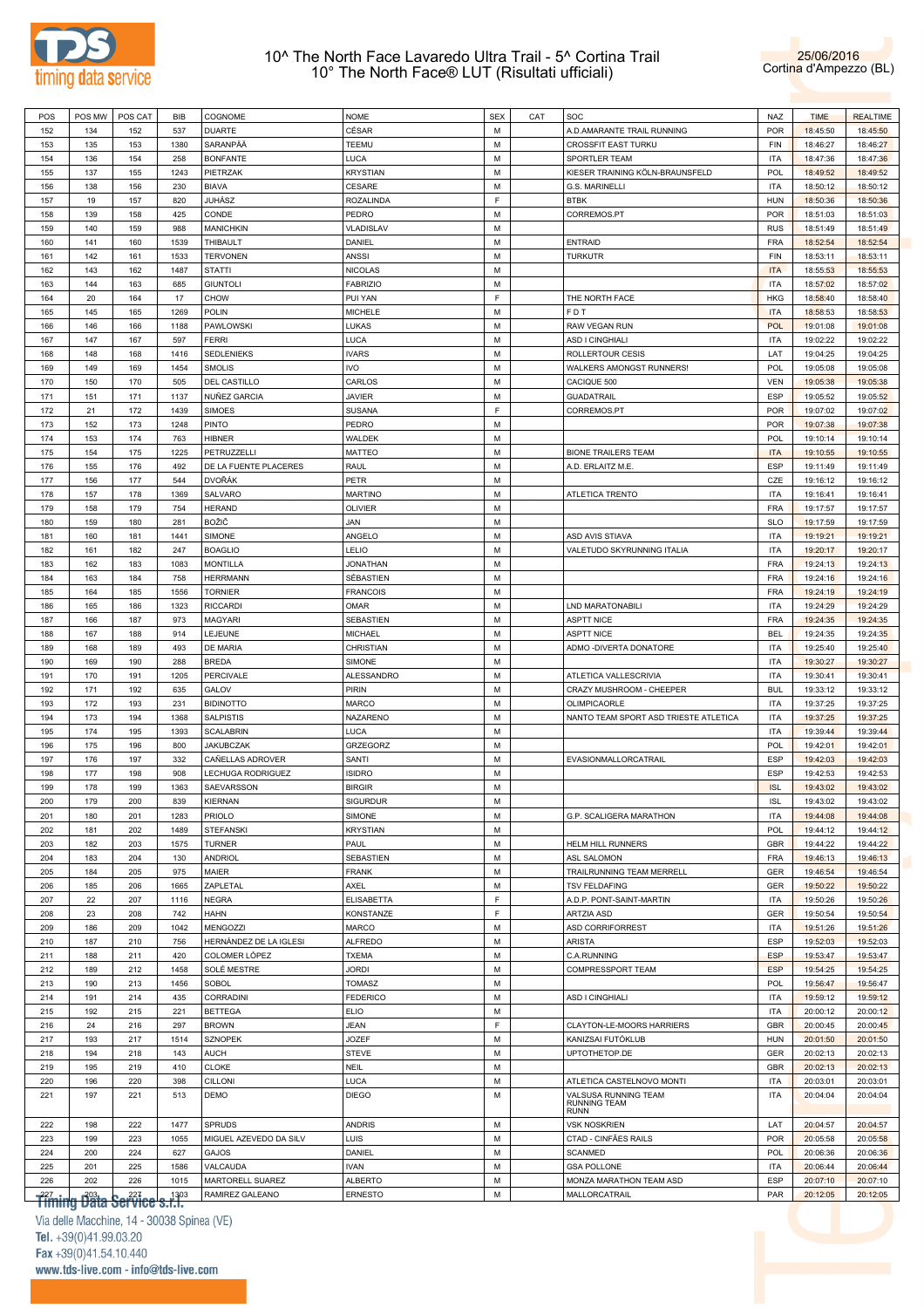



| POS        | POS MW    | POS CAT    | BIB  | COGNOME                 | <b>NOME</b>         | <b>SEX</b> | CAT | SOC                                    | NAZ        | <b>TIME</b> | <b>REALTIME</b> |
|------------|-----------|------------|------|-------------------------|---------------------|------------|-----|----------------------------------------|------------|-------------|-----------------|
| 228        | 204       | 228        | 815  | JONES                   | <b>DICK</b>         | М          |     | MIGHT CONTAIN NUTS                     | GBR        | 20:13:13    | 20:13:13        |
|            |           |            |      |                         |                     |            |     |                                        |            |             |                 |
| 229        | 205       | 229        | 884  | LAHCEN                  | <b>MOKTAR</b>       | М          |     | VOYAGEURS DU MONDE                     | <b>FRA</b> | 20:13:26    | 20:13:26        |
| 230        | 206       | 230        | 1238 | PIERLUIGI               | GIANNI              | М          |     | LET'S RUN FOR SOLIDARITY               | <b>ITA</b> | 20:16:54    | 20:16:54        |
| 231        | 207       | 231        | 1252 | PIPONIOT LAROCHE        | NICOLAS             | М          |     |                                        | <b>FRA</b> | 20:17:36    | 20:17:36        |
|            |           |            |      |                         |                     |            |     |                                        |            |             |                 |
| 232        | 208       | 232        | 236  | <b>BILANCIONI</b>       | MIRKO               | М          |     | MONTECCHIO 2000                        | <b>ITA</b> | 20:18:03    | 20:18:03        |
| 233        | 209       | 233        | 1054 | <b>MIGNACCO</b>         | <b>GIANLUIGI</b>    | M          |     | A.S.D. GLI ORSI                        | <b>ITA</b> | 20:18:28    | 20:18:28        |
| 234        | 210       | 234        | 375  | CECI                    | ADEODATO            | М          |     | <b>KINOMANA</b>                        | <b>ITA</b> | 20:18:45    | 20:18:45        |
|            |           |            |      |                         |                     |            |     |                                        |            |             |                 |
| 235        | 211       | 235        | 356  | CASELLA                 | MARIO               | M          |     | GP AVIS LODIVECCHIO                    | <b>ITA</b> | 20:18:45    | 20:18:45        |
| 236        | 212       | 236        | 1396 | <b>SCARANARI</b>        | ANDREA              | M          |     | PODISTICA MARE DI ROMA                 | <b>ITA</b> | 20:19:56    | 20:19:56        |
| 237        | 213       | 237        | 854  | KOLODZIEJ               | <b>MICHAL</b>       | M          |     | OLAWS ZLOTORYJA                        | <b>POL</b> | 20:20:00    | 20:20:00        |
| 238        | 214       | 238        | 739  | <b>HACKEL</b>           | ROBERT              | M          |     | <b>DOA</b>                             | <b>GER</b> | 20:22:29    | 20:22:29        |
|            |           |            |      |                         |                     |            |     |                                        |            |             |                 |
| 239        | 215       | 239        | 1501 | <b>STRÖM</b>            | <b>MARTIN</b>       | М          |     | <b>DOA</b>                             | SWE        | 20:22:29    | 20:22:29        |
| 240        | 216       | 240        | 507  | <b>DELLA ROSSA</b>      | DAVIDE              | М          |     | ATLETICA TORINO                        | ITA        | 20:22:58    | 20:22:58        |
| 241        | 217       | 241        | 703  | <b>GRAMACKI</b>         | PAWEŁ               | М          |     | WGL.PL                                 | <b>POL</b> | 20:24:55    | 20:24:55        |
|            |           |            |      |                         |                     |            |     |                                        |            |             |                 |
| 242        | 25        | 242        | 966  | <b>MACCHERINI</b>       | TATIANA             | F          |     | RONDA GHIBELLINA                       | <b>ITA</b> | 20:25:16    | 20:25:16        |
| 243        | 218       | 243        | 351  | CARRILLO                | YUSEF               | М          |     |                                        | <b>USA</b> | 20:29:15    | 20:29:15        |
| 244        | 219       | 244        | 1550 | <b>TOMALSKI</b>         | <b>MARCIN</b>       | М          |     | <b>SCAMED</b>                          | <b>POL</b> | 20:29:26    | 20:29:26        |
|            |           |            |      |                         |                     |            |     |                                        |            |             |                 |
| 245        | 220       | 245        | 1241 | PIETRELLI               | <b>ENRICO</b>       | M          |     | RONDA GHIBELLINA                       | <b>ITA</b> | 20:29:36    | 20:29:36        |
| 246        | 221       | 246        | 166  | <b>BARBERIS VIGNOLA</b> | STEFANO             | М          |     | G.S. ERMENEGILDO ZEGNA                 | <b>ITA</b> | 20:29:41    | 20:29:41        |
| 247        | 222       | 247        | 1628 | WEBER                   | SILVIO              | M          |     | <b>ASFM GOETTINGEN</b>                 | GER        | 20:32:04    | 20:32:04        |
|            |           |            |      |                         |                     |            |     |                                        |            |             |                 |
| 248        | 223       | 248        | 488  | DE FILIPPO              | ANDREA              | M          |     | TTA-TRAIL TEAM ANDRATE                 | <b>ITA</b> | 20:32:39    | 20:32:39        |
| 249        | 224       | 249        | 1348 | <b>RUDOLF</b>           | <b>TAMAS</b>        | M          |     | KANIZSAI FUTÓKLUB                      | <b>HUN</b> | 20:32:40    | 20:32:40        |
| 250        | 225       | 250        | 861  | <b>KOUNNIDES</b>        | MAKIS               | M          |     | DROMEA RACING                          | CYP        | 20:33:27    | 20:33:27        |
| 251        | 226       | 251        | 485  | <b>DAVINI</b>           | NICOLA              | М          |     | ASD SEVENTIES RUNNING TEAM LUCCA       | <b>ITA</b> | 20:33:47    | 20:33:47        |
|            |           |            |      |                         |                     |            |     |                                        |            |             |                 |
| 252        | 227       | 252        | 378  | <b>CERNUSCHI</b>        | CLAUDIO             | М          |     | ATLETHIC CLUB VILLASANTA               | <b>ITA</b> | 20:34:05    | 20:34:05        |
| 253        | 228       | 253        | 478  | D'ANTUONO               | <b>ROBERTO</b>      | М          |     | <b>ASD I CINGHIALI</b>                 | <b>ITA</b> | 20:34:35    | 20:34:35        |
| 254        | 229       | 254        | 757  | HERNÁNDEZ MORALES       | ANGEL MANUEL        | М          |     | CD GALLO TÍA TRAIL                     | ESP        | 20:35:35    | 20:35:35        |
|            |           |            |      |                         |                     |            |     |                                        |            |             |                 |
| 255        | 230       | 255        | 584  | FERGEN                  | <b>JOCHEN</b>       | М          |     | TC BONN ROETTGEN                       | GER        | 20:35:43    | 20:35:43        |
| 256        | 231       | 256        | 591  | <b>FERRARI</b>          | STEFANO             | М          |     | ASD POD RUBIERESE                      | ITA        | 20:38:01    | 20:38:01        |
| 257        | 232       | 257        | 1062 | MILUSHEV                | <b>BORIS</b>        | М          |     | NAPREEED                               | <b>BUL</b> | 20:38:58    | 20:38:58        |
|            |           |            |      |                         |                     |            |     |                                        |            |             |                 |
| 258        | 233       | 258        | 778  | <b>HUITOREL</b>         | OLIVIER             | М          |     |                                        | <b>FRA</b> | 20:40:10    | 20:40:10        |
| 259        | 26        | 259        | 1220 | PETRENI                 | GIULIA              | F          |     | IL PONTE SCANDICCI                     | <b>ITA</b> | 20:41:02    | 20:41:02        |
| 260        | 234       | 260        | 935  | LOCATELLI               | MASSIMO             | M          |     | RUNNERS BERGAMO                        | <b>ITA</b> | 20:42:13    | 20:42:13        |
|            |           |            |      |                         |                     |            |     |                                        |            |             |                 |
| 261        | 235       | 261        | 182  | <b>BAUMGARTNER</b>      | <b>STEFAN</b>       | M          |     | LAC AMATEURE STEYR                     | AUT        | 20:42:14    | 20:42:14        |
| 262        | 236       | 262        | 442  | COTE                    | SEBASTIEN           | M          |     | CLUB TRAIL OF MONTREAL                 | CAN        | 20:42:16    | 20:42:16        |
| 263        | 237       | 263        | 1266 | <b>POKREVSKIY</b>       | ALEKSEI             | М          |     |                                        | <b>RUS</b> | 20:42:41    | 20:42:41        |
|            |           |            |      |                         |                     |            |     |                                        |            |             |                 |
| 264        | 238       | 264        | 360  | CASTIGLIONI             | PAOLO               | M          |     |                                        | <b>USA</b> | 20:42:54    | 20:42:54        |
| 265        | 239       | 265        | 1655 | ZAMBONI                 | FABIO               | М          |     | MADDALENE SKY TEAM                     | <b>ITA</b> | 20:43:12    | 20:43:12        |
| 266        | 27        | 266        | 880  | LA PERA                 | LARA                | F          |     | <b>MARATHON MISILMERI</b>              | <b>ITA</b> | 20:43:25    | 20:43:25        |
|            |           |            |      |                         |                     |            |     |                                        |            |             |                 |
| 267        | 240       | 267        | 971  | <b>MAGNISI</b>          | <b>ROBERTO</b>      | М          |     | <b>MARATHON MISILMERI</b>              | <b>ITA</b> | 20:43:27    | 20:43:27        |
| 268        | 241       | 268        | 224  | <b>BETTS</b>            | MICHAEL             | М          |     | SHREWSBURY AC                          | GBR        | 20:44:08    | 20:44:08        |
| 269        | 242       | 269        | 552  | ELOSUA FRANCIA          | INAKI               | М          |     |                                        | ESP        | 20:44:29    | 20:44:29        |
| 270        |           | 270        |      | LUBESEDER               | ANDRÉ               | М          |     | HAMBURGER LAUFLADEN                    | GER        | 20:44:38    | 20:44:38        |
|            | 243       |            | 954  |                         |                     |            |     |                                        |            |             |                 |
| 271        | 244       | 271        | 199  | <b>BELLIO</b>           | DAVIDE              | M          |     | RADAR PRO TEAM                         | <b>ITA</b> | 20:46:29    | 20:46:29        |
| 272        | 245       | 272        | 1531 | <b>TERRIERE</b>         | LORENZO             | М          |     |                                        | <b>BEL</b> | 20:46:57    | 20:46:57        |
| 273        |           | 273        | 1516 | <b>SZYMIK</b>           | <b>MARCIN</b>       | M          |     | RATOWNIK GÓRNICZY                      | <b>POL</b> | 20:47:53    | 20:47:53        |
|            | 246       |            |      |                         |                     |            |     |                                        |            |             |                 |
| 274        | 247       | 274        | 516  | <b>DERSIEWICZ</b>       | ADAM                | M          |     | CALANAPRZOD.ORG                        | <b>POL</b> | 20:47:53    | 20:47:53        |
| 275        | 248       | 275        | 750  | HATALA                  | <b>MARIUSZ</b>      | M          |     | WILD.RUNNER.TEAM.PL                    | <b>POL</b> | 20:47:53    | 20:47:53        |
| 276        | 249       | 276        | 138  | ARGO                    | DANIEL              | М          |     | ZONE3                                  | <b>ISR</b> | 20:48:39    | 20:48:39        |
|            |           |            |      |                         |                     |            |     |                                        |            |             |                 |
| 277        | 250       | 277        | 383  | CHARBONNEL              | PIERRE ANTOINE      | М          |     |                                        | <b>FRA</b> | 20:49:30    | 20:49:30        |
| 278        | 28        | 278        | 1625 | <b>WATTS</b>            | AMELIA              | F          |     |                                        | GBR        | 20:49:54    | 20:49:54        |
| 279        | 251       | 279        | 514  | DEMO                    | <b>MAURIZIO</b>     | М          |     | VAL SUSA RUNNING TEAM                  | <b>ITA</b> | 20:50:41    | 20:50:41        |
|            |           |            |      |                         |                     |            |     |                                        |            |             |                 |
| 280        | 252       | 280        | 331  | CAÑELLAS ADROVER        | TOMEU               | М          |     | PALMARUNNERS                           | ESP        | 20:52:00    | 20:52:00        |
| 281        | 253       | 281        | 660  | GEZELA                  | <b>MARIUSZ</b>      | М          |     | TJ EUFORIABIEGACZA.PL                  | POL        | 20:52:41    | 20:52:41        |
| 282        | 254       | 282        | 1012 | MARTINEZ BUGALLO        | <b>FRANCISCO</b>    | М          |     |                                        | ESP        | 20:54:12    | 20:54:12        |
|            |           |            |      |                         |                     |            |     |                                        |            |             |                 |
| 283        | 255       | 283        | 638  | GARABAL GARCÍA-TALAVER  | <b>JOSÉ ANTONIO</b> | М          |     | <b>TENERIFE TRAIL</b>                  | ESP        | 20:54:12    | 20:54:12        |
| 284        | 256       | 284        | 144  | AUÑON                   | FERNANDO            | M          |     |                                        | ESP        | 20:54:48    | 20:54:48        |
| 285        | 257       | 285        | 708  | <b>GRAU GUTIÉRREZ</b>   | CARLOS              | М          |     |                                        | <b>ESP</b> | 20:54:56    | 20:54:56        |
|            |           |            |      |                         | <b>MARTINS</b>      | M          |     | <b>TRX CĒSIS</b>                       |            |             |                 |
| 286        | 258       | 286        | 1126 | <b>NIKLASS</b>          |                     |            |     |                                        | LAT        | 20:55:04    | 20:55:04        |
| 287        | 29        | 287        | 1209 | PEREZ GARCIA            | NURIA               | F.         |     | SOCIEDAD DEPORTIVA TORRELAVEGA         | <b>ESP</b> | 20:55:54    | 20:55:54        |
| 288        | 259       | 288        | 1229 | PIANA                   | MARCELLO            | M          |     | <b>SCAIS 3038</b>                      | <b>ITA</b> | 20:56:10    | 20:56:10        |
|            |           |            |      | <b>VIDIC</b>            | <b>UROS</b>         | М          |     | <b>IDRIJA</b>                          |            |             |                 |
| 289        | 260       | 289        | 1608 |                         |                     |            |     |                                        | <b>SLO</b> | 20:56:25    | 20:56:25        |
| 290        | 261       | 290        | 579  | <b>FATTORE</b>          | UGO                 | М          |     | A.S.D. VENEZIA RUNNERS ATLETICA MURANO | <b>ITA</b> | 20:56:58    | 20:56:58        |
| 291        | 262       | 291        | 1614 | <b>VINEIS</b>           | GABRIELE            | М          |     | ASD PODISTICA VALLE VARAITA            | <b>ITA</b> | 20:57:31    | 20:57:31        |
|            |           |            |      |                         |                     |            |     |                                        |            |             |                 |
| 292        | 263       | 292        | 835  | <b>KEKEZ</b>            | <b>VLADIMIR</b>     | М          |     | TTK STRKA / HPD MOSOR                  | CRO        | 20:59:26    | 20:59:26        |
| 293        | 264       | 293        | 188  | <b>BEDNARCZYK</b>       | <b>JACEK</b>        | М          |     | <b>WUJEK BIEGA</b>                     | <b>POL</b> | 20:59:34    | 20:59:34        |
| 294        | 265       | 294        | 235  | <b>BIHANNIC</b>         | <b>JEAN VINCENT</b> | М          |     | <b>ASPTT NICE</b>                      | <b>FRA</b> | 20:59:41    | 20:59:41        |
| 295        |           |            |      |                         | <b>ROGER</b>        | М          |     |                                        |            |             | 20:59:47        |
|            | 266       | 295        | 678  | <b>GILGEN</b>           |                     |            |     |                                        | SUI        | 20:59:47    |                 |
| 296        | 30        | 296        | 1576 | TURQUOISE-OCÉANE        | <b>EUGENE</b>       | F          |     | <b>ASPTT NICE</b>                      | <b>FRA</b> | 21:01:04    | 21:01:04        |
| 297        | 267       | 297        | 1104 | <b>MUSICA</b>           | SVEN                | М          |     |                                        | <b>RSA</b> | 21:01:34    | 21:01:34        |
| 298        | 268       | 298        | 1207 | PEREIRA                 | ANGELO              | М          |     |                                        | <b>POR</b> | 21:01:54    | 21:01:54        |
|            |           |            |      |                         |                     |            |     |                                        |            |             |                 |
| 299        | 269       | 299        | 473  | DALLE RIVE              | NICOLA              | М          |     | SUMMANO COBRAS                         | <b>ITA</b> | 21:02:08    | 21:02:08        |
| 300        | 270       | 300        | 682  | <b>GIRGIN</b>           | <b>SERTAN</b>       | М          |     |                                        | TUR        | 21:03:37    | 21:03:37        |
| 301        | 271       | 301        | 324  | CAMBREZY                | MARC                | М          |     | VOYAGEURS                              | <b>FRA</b> | 21:04:03    | 21:04:03        |
|            |           |            |      |                         |                     |            |     |                                        |            |             |                 |
|            |           |            |      | ADDARI                  | PAOLA               | F          |     | ARTZIA                                 | <b>ITA</b> | 21:04:35    | 21:04:35        |
| 302<br>303 | 31<br>272 | 302<br>303 | 105  | SPADA                   | LUCA                | М          |     | ATL VERBANO                            | <b>ITA</b> |             | 21:05:09        |

## **Timing Data Service s.r.l.**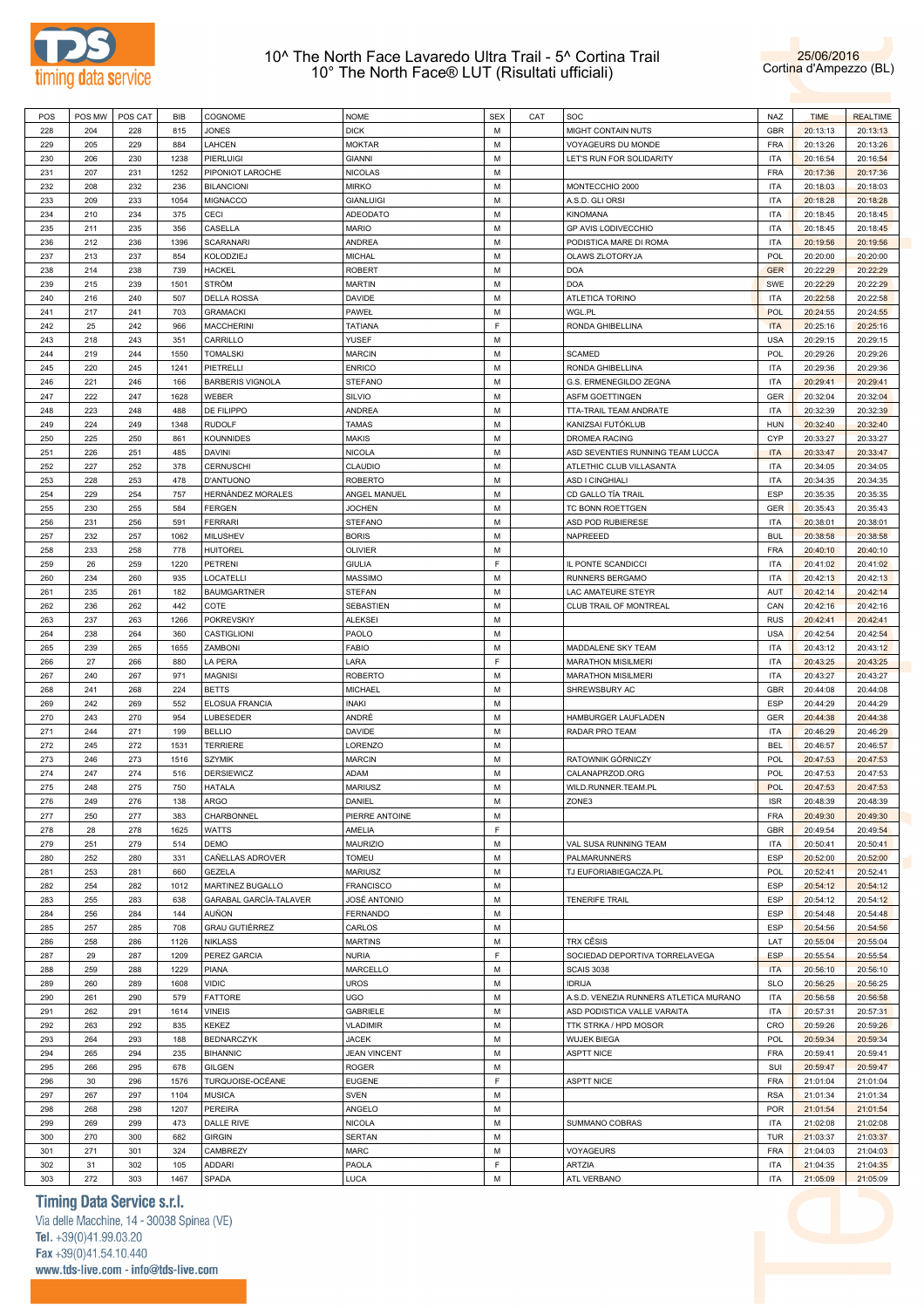



| POS | POS MW | POS CAT | BIB  | COGNOME           | <b>NOME</b>        | <b>SEX</b> | CAT | SOC                          | NAZ        | <b>TIME</b> | <b>REALTIME</b> |
|-----|--------|---------|------|-------------------|--------------------|------------|-----|------------------------------|------------|-------------|-----------------|
| 304 | 273    | 304     | 1173 | PAONESSA          | <b>MARIO</b>       | M          |     | ATLETICA VERBANO             | <b>ITA</b> | 21:05:09    | 21:05:09        |
| 305 | 274    | 305     | 251  | <b>BOHACEK</b>    | <b>STEPAN</b>      | M          |     |                              | CZE        | 21:06:16    | 21:06:16        |
| 306 | 275    | 306     | 982  | MALY              | LUKAS              | M          |     | <b>TRIATLET KARLOVY VARY</b> | CZE        | 21:06:16    | 21:06:16        |
|     |        |         |      |                   |                    |            |     |                              |            |             |                 |
| 307 | 276    | 307     | 1013 | <b>MARTINI</b>    | <b>GIUSEPPE</b>    | M          |     |                              | <b>ITA</b> | 21:06:17    | 21:06:17        |
| 308 | 277    | 308     | 902  | LAUHOFF           | ANDRÉ              | M          |     | WZ2.EU TRAIL TEAM            | <b>GER</b> | 21:08:53    | 21:08:53        |
| 309 | 278    | 309     | 1360 | <b>SACCONI</b>    | <b>GIORGIO</b>     | M          |     |                              | <b>ITA</b> | 21:12:08    | 21:12:08        |
| 310 | 279    | 310     | 998  | <b>MARCHI</b>     | <b>GIOVANNI</b>    | M          |     | <b>ASD PLACENTIA</b>         | <b>ITA</b> | 21:13:06    | 21:13:06        |
| 311 | 280    | 311     | 1445 | <b>SISKA</b>      | JAN                | M          |     |                              | CZE        | 21:14:08    | 21:14:08        |
| 312 | 281    | 312     | 609  | <b>FORLI</b>      | <b>VIVIAN</b>      | M          |     | TRAILEURS DU PARMELAN        | <b>FRA</b> | 21:14:51    | 21:14:51        |
| 313 | 282    | 313     | 531  | <b>DONADONI</b>   | CARLO              | M          |     | G.S. A. MARINELLI            | <b>ITA</b> | 21:15:50    | 21:15:50        |
| 314 | 283    | 314     | 1133 | <b>NOVAK</b>      | <b>MARTIN</b>      | M          |     | SOKOL STAROPRAMEN            | CZE        | 21:16:49    | 21:16:49        |
|     |        |         |      |                   |                    |            |     |                              |            |             |                 |
| 315 | 284    | 315     | 1486 | STATECZYNSKI      | <b>BLAZEJ</b>      | M          |     |                              | POL        | 21:17:30    | 21:17:30        |
| 316 | 285    | 316     | 1611 | VILLANI           | MARCELLO           | M          |     |                              | <b>ITA</b> | 21:17:53    | 21:17:53        |
| 317 | 286    | 317     | 1214 | <b>PERKOWSKI</b>  | <b>PIOTR</b>       | M          |     |                              | POL        | 21:19:18    | 21:19:18        |
| 318 | 287    | 318     | 829  | <b>KAKOULIDIS</b> | THEODORE           | M          |     |                              | <b>GRE</b> | 21:19:35    | 21:19:35        |
| 319 | 288    | 319     | 1255 | <b>PISTEK</b>     | <b>MIROSLAV</b>    | M          |     |                              | CZE        | 21:19:44    | 21:19:44        |
| 320 | 32     | 320     | 1434 | SILVA             | <b>KATRIN</b>      | F          |     |                              | <b>USA</b> | 21:19:48    | 21:19:48        |
| 321 | 289    | 321     | 883  | LAGALANTE         | <b>VITTORIO</b>    | M          |     |                              | <b>ITA</b> | 21:20:00    | 21:20:00        |
| 322 | 290    | 322     | 875  | <b>KURUNCZI</b>   |                    | M          |     |                              | <b>HUN</b> |             |                 |
|     |        |         |      |                   | NÁNDOR             |            |     |                              |            | 21:20:07    | 21:20:07        |
| 323 | 291    | 323     | 1676 | ZIMMERMANN        | <b>HEIKO</b>       | M          |     | TEAM STARKE SCHUHE           | <b>GER</b> | 21:20:20    | 21:20:20        |
| 324 | 292    | 324     | 1684 | ZUNCHEDDU         | <b>MATTEO</b>      | M          |     | DERAGLIAS PRO TRAIL TEAM     | <b>ITA</b> | 21:20:45    | 21:20:45        |
| 325 | 293    | 325     | 657  | <b>GERSDORFF</b>  | <b>FREDERIC</b>    | M          |     |                              | <b>BEL</b> | 21:21:03    | 21:21:03        |
| 326 | 294    | 326     | 734  | <b>GUSHIKEN</b>   | <b>ROBB</b>        | M          |     |                              | <b>USA</b> | 21:21:06    | 21:21:06        |
| 327 | 33     | 327     | 1182 | PASSUELLO         | NICOLETTA          | E          |     | <b>BIONE TRAILERS TEAM</b>   | <b>ITA</b> | 21:21:08    | 21:21:08        |
| 328 | 295    | 328     | 792  | <b>ISSEVEN</b>    | <b>BAHADIR</b>     | M          |     |                              | <b>TUR</b> | 21:21:29    | 21:21:29        |
|     |        |         |      |                   |                    |            |     |                              |            |             |                 |
| 329 | 296    | 329     | 1594 | VANNELLI          | <b>FILIPPO</b>     | M          |     | BANDA DEI MALANDRINI         | <b>ITA</b> | 21:21:30    | 21:21:30        |
| 330 | 297    | 330     | 1448 | <b>SKILES</b>     | <b>KEVIN</b>       | M          |     | <b>TAMALPA</b>               | <b>USA</b> | 21:23:27    | 21:23:27        |
| 331 | 298    | 331     | 1605 | VERHEYEN          | <b>CEDRIC</b>      | M          |     | TRAKKS TEAM BELGIUM          | <b>BEL</b> | 21:23:29    | 21:23:29        |
| 332 | 299    | 332     | 1275 | <b>PORATI</b>     | <b>FABRIZIO</b>    | M          |     | OVADESE TRAIL TEAM           | <b>ITA</b> | 21:23:29    | 21:23:29        |
| 333 | 300    | 333     | 1134 | <b>NOWICKI</b>    | <b>KRISTOF</b>     | M          |     |                              | POL        | 21:24:10    | 21:24:10        |
| 334 | 301    | 334     | 671  | <b>GIANNETTI</b>  | STEFANO            | M          |     | ROAD RUBBERS CLUB MILANO     | <b>ITA</b> | 21:26:03    | 21:26:03        |
| 335 | 302    | 335     | 341  | CARDIN            | CARLO              | M          |     | ASD SCARPE BIANCHE           | <b>ITA</b> | 21:27:37    | 21:27:37        |
|     |        |         |      |                   |                    |            |     |                              |            |             |                 |
| 336 | 303    | 336     | 327  | CAMPA             | MATJAZ             | M          |     |                              | <b>SLO</b> | 21:27:45    | 21:27:45        |
| 337 | 304    | 337     | 103  | ADAMCZUK          | <b>MARIUSZ</b>     | M          |     | TEAM KASZUBSKA PONIEWIERKA   | POL        | 21:28:04    | 21:28:04        |
| 338 | 305    | 338     | 1412 | SCHULZE           | PETER              | M          |     |                              | <b>GER</b> | 21:28:21    | 21:28:21        |
| 339 | 306    | 339     | 214  | <b>BERRAR</b>     | <b>JEFF</b>        | M          |     | 3 RPIMA.                     | <b>FRA</b> | 21:28:25    | 21:28:25        |
| 340 | 307    | 340     | 1629 | WEBER             | <b>MARKUS</b>      | M          |     |                              | <b>GER</b> | 21:28:29    | 21:28:29        |
| 341 | 308    | 341     | 868  | <b>KREBER</b>     | <b>DOMAGOJ</b>     | M          |     | <b>KCIPT SAMOBOR</b>         | CRO        | 21:28:56    | 21:28:56        |
| 342 | 309    | 342     | 307  | <b>BUJALSKI</b>   | <b>SZYMON</b>      | M          |     |                              | POL        | 21:30:37    | 21:30:37        |
| 343 | 310    | 343     | 851  |                   | <b>PIOTR</b>       | M          |     |                              | POL        |             |                 |
|     |        |         |      | <b>KOBIERSKI</b>  |                    |            |     | UKA ULTRAS RUNNERS           |            | 21:30:49    | 21:30:49        |
| 344 | 311    | 344     | 1052 | <b>MIEKUS</b>     | <b>HUBERT</b>      | M          |     |                              | POL        | 21:30:49    | 21:30:49        |
| 345 | 312    | 345     | 799  | <b>JAHANGIR</b>   | PAVITER SINGH      | M          |     |                              | SIN        | 21:31:46    | 21:31:46        |
| 346 | 313    | 346     | 601  | <b>FIN</b>        | <b>ENRICO</b>      | M          |     | ATLETICA VICENTINA           | <b>ITA</b> | 21:32:38    | 21:32:38        |
| 347 | 314    | 347     | 1056 | MIKOŁAJCZAK       | <b>BARTEK</b>      | M          |     | <b>KB MANIAC POZNAN</b>      | POL        | 21:33:09    | 21:33:09        |
| 348 | 315    | 348     | 161  | <b>BALESTRI</b>   | <b>MICHELE</b>     | M          |     | <b>NESSUNO</b>               | <b>ITA</b> | 21:33:35    | 21:33:35        |
| 349 | 316    | 349     | 960  | LUISETTO          | <b>MAURIZIO</b>    | M          |     | SINTECO RUNNING TEAM         | <b>ITA</b> | 21:34:46    | 21:34:46        |
| 350 | 34     | 350     | 343  | CARIOLATO         | <b>ROBERTA</b>     | F          |     |                              | <b>ITA</b> | 21:35:49    | 21:35:49        |
|     | 317    | 351     | 246  |                   |                    | M          |     |                              | <b>DEN</b> |             |                 |
| 351 |        |         |      | BLEGVAD-NISSEN    | <b>JESPER</b>      |            |     | <b>FUSION TRAIL TEAM</b>     |            | 21:36:15    | 21:36:15        |
| 352 | 318    | 352     | 630  | GALLENNE          | CHRISTOPHE         | M          |     | <b>ENT'RAID</b>              | <b>FRA</b> | 21:36:39    | 21:36:39        |
| 353 | 319    | 353     | 722  | <b>GRIVINS</b>    | <b>PETERIS</b>     | M          |     | <b>SURIKATI</b>              | LAT        | 21:37:14    | 21:37:14        |
| 354 | 35     | 354     | 1683 | ZUMBERGA          | <b>MARTA</b>       | E          |     | <b>TEAM ISOSTAR</b>          | LAT        | 21:37:14    | 21:37:14        |
| 355 | 320    | 355     | 1392 | <b>SCABURRI</b>   | <b>GIAN PAOLO</b>  | M          |     | LIBERO                       | <b>ITA</b> | 21:38:35    | 21:38:35        |
| 356 | 321    | 356     | 121  | <b>ALPESTRE</b>   | <b>LUCA</b>        | M          |     | <b>SISPORT</b>               | <b>ITA</b> | 21:40:46    | 21:40:46        |
| 357 | 322    | 357     | 522  | DI MAURO          | ALFIO ALFREDO      | M          |     | ASD ETNATRAIL                | <b>ITA</b> | 21:41:05    | 21:41:05        |
| 358 | 323    | 358     | 967  | MAESSEN           | <b>TOM</b>         | M          |     |                              | <b>NED</b> | 21:41:09    | 21:41:09        |
|     |        |         |      |                   |                    |            |     |                              |            |             |                 |
| 359 | 324    | 359     | 1075 | MOHAMED ALI       | OMAR               | M          |     | LIGHTRAILACTION ASD          | <b>ITA</b> | 21:43:30    | 21:43:30        |
| 360 | 325    | 360     | 714  | <b>GREGORETTI</b> | <b>STEFANO</b>     | M          |     | LIGHTRAILACTION              | <b>ITA</b> | 21:43:30    | 21:43:30        |
| 361 | 326    | 361     | 947  | LOTTI             | CLAUDIO            | M          |     | ASD SAN PATRIGNANO           | <b>ITA</b> | 21:43:30    | 21:43:30        |
| 362 | 36     | 362     | 139  | ARMANI            | DANIELA            | E          |     |                              | <b>ITA</b> | 21:44:15    | 21:44:15        |
| 363 | 327    | 363     | 1338 | <b>ROMANO</b>     | <b>ENRICO</b>      | M          |     |                              | <b>ITA</b> | 21:44:51    | 21:44:51        |
| 364 | 328    | 364     | 590  | <b>FERRARI</b>    | ANGELO FRANCESCO   | M          |     | <b>ASSO OROBICA</b>          | <b>ITA</b> | 21:45:28    | 21:45:28        |
| 365 | 329    | 365     | 1403 | <b>SCHIAVI</b>    | <b>GIAN ANDREA</b> | M          |     | ASSO OROBICA                 | <b>ITA</b> | 21:45:28    | 21:45:28        |
|     |        |         |      |                   |                    |            |     |                              |            |             |                 |
| 366 | 330    | 366     | 1377 | SANTI             | <b>DAVIDE</b>      | M          |     | A.S.D. CALCINELLI RUN        | <b>ITA</b> | 21:46:07    | 21:46:07        |
| 367 | 331    | 367     | 1616 | VIRGILI           | <b>GERRI</b>       | M          |     | ASD CALCINELLI RUN           | <b>ITA</b> | 21:46:07    | 21:46:07        |
| 368 | 332    | 368     | 1239 | <b>PIEROTTI</b>   | <b>IGOR</b>        | M          |     | A.S.D. CALCINELLI RUN        | <b>ITA</b> | 21:46:07    | 21:46:07        |
| 369 | 333    | 369     | 831  | <b>KANISCH</b>    | <b>HOLGER</b>      | M          |     | LAUSITZER SPORTEVENTS        | GER        | 21:46:37    | 21:46:37        |
| 370 | 334    | 370     | 549  | <b>ELEZOVIC</b>   | ERIK               | M          |     |                              | <b>SLO</b> | 21:46:38    | 21:46:38        |
| 371 | 335    | 371     | 1050 | MICHIELOTTO       | DARIO              | M          |     | NIU' TEAM                    | <b>ITA</b> | 21:46:48    | 21:46:48        |
| 372 | 336    | 372     | 541  | <b>DUFOIN</b>     | <b>FLORIAN</b>     | M          |     | <b>UNGERSHEIM</b>            | <b>FRA</b> | 21:47:01    | 21:47:01        |
|     |        |         |      |                   |                    |            |     |                              |            |             |                 |
| 373 | 337    | 373     | 433  | CORDEL            | <b>FLORIAN</b>     | M          |     | COUREUR DU MONDE EN ISÈRE    | <b>FRA</b> | 21:48:03    | 21:48:03        |
| 374 | 37     | 374     | 655  | <b>GERCKE</b>     | NICOLE             | E          |     | INDIVIDUAL                   | <b>USA</b> | 21:48:43    | 21:48:43        |
| 375 | 338    | 375     | 1108 | <b>NAGY</b>       | <b>ADRIAN</b>      | M          |     |                              | <b>HUN</b> | 21:49:34    | 21:49:34        |
| 376 | 339    | 376     | 269  | <b>BORTOLOTTI</b> | MARCELLO           | M          |     |                              | <b>ITA</b> | 21:49:49    | 21:49:49        |
| 377 | 340    | 377     | 405  | <b>CLAIR</b>      | <b>STEPHANE</b>    | M          |     | <b>COLMAR MC</b>             | <b>FRA</b> | 21:50:18    | 21:50:18        |
| 378 | 341    | 378     | 1302 | <b>RAMELLO</b>    | <b>MARCO</b>       | M          |     | TTA - TEAM TRAIL ANDRATE     | <b>ITA</b> | 21:50:37    | 21:50:37        |
| 379 | 342    | 379     | 1234 | <b>PICARD</b>     | JULIEN             | М          |     | <b>BRONZAMIS</b>             | <b>FRA</b> | 21:51:42    | 21:51:42        |
|     |        |         |      |                   |                    |            |     |                              |            |             |                 |

## **Timing Data Service s.r.l.**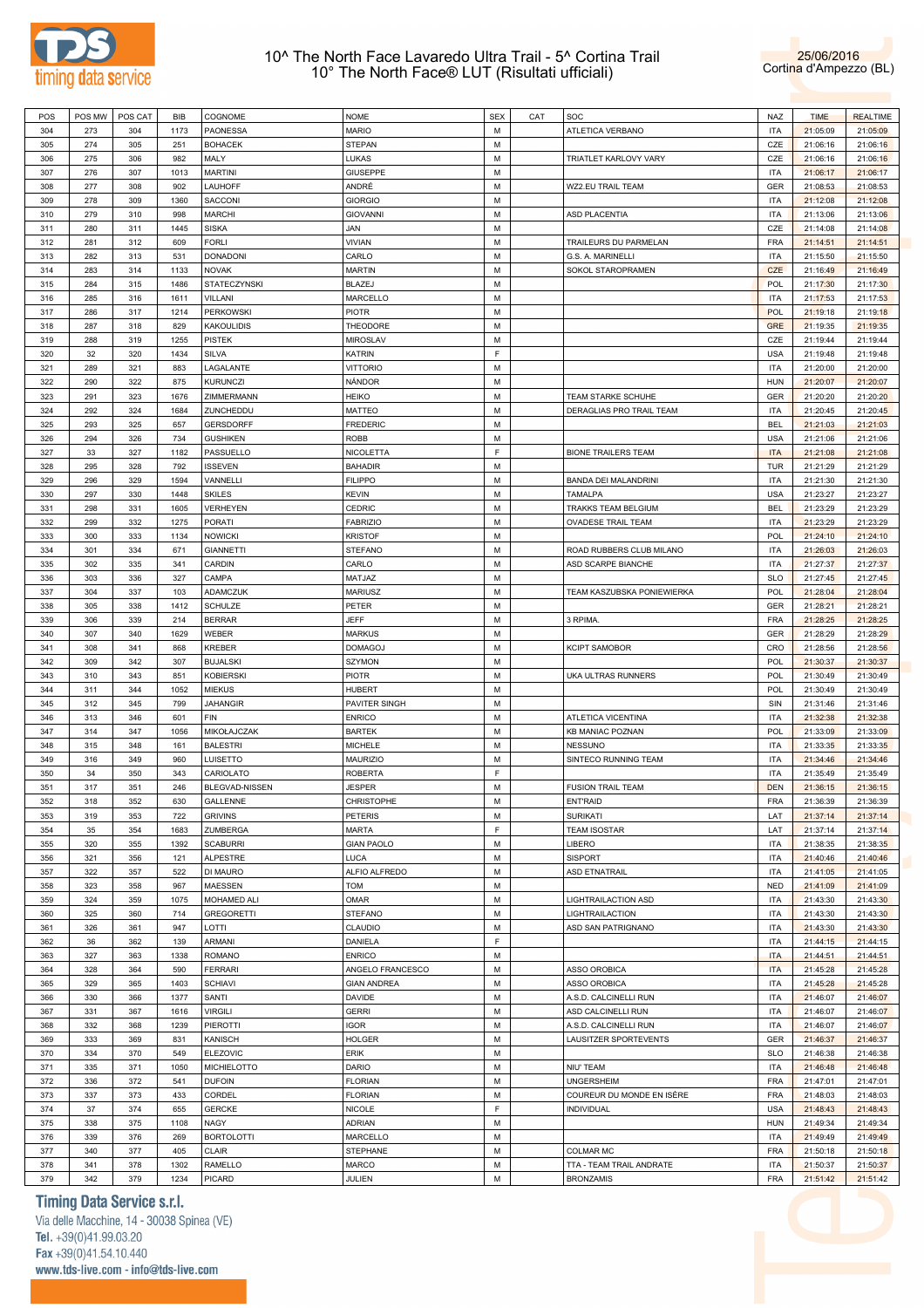



| POS | POS MW | POS CAT | BIB  | COGNOME                | <b>NOME</b>        | <b>SEX</b> | CAT | SOC                             | NAZ        | <b>TIME</b> | <b>REALTIME</b> |
|-----|--------|---------|------|------------------------|--------------------|------------|-----|---------------------------------|------------|-------------|-----------------|
| 380 | 343    | 380     | 936  | LOCATELLI              | ERIC               | М          |     | PRALO TRAIL                     | <b>FRA</b> | 21:51:42    | 21:51:42        |
| 381 | 344    | 381     | 1001 | <b>MARCHUK</b>         | <b>ILYA</b>        | M          |     | UNTS WARSZAWA - INOV8           | <b>POL</b> | 21:52:01    | 21:52:01        |
| 382 | 345    | 382     | 618  | <b>FREDERIC</b>        | <b>GAIGNET</b>     | М          |     |                                 | <b>FRA</b> | 21:53:26    | 21:53:26        |
|     |        |         |      |                        |                    |            |     |                                 |            |             |                 |
| 383 | 346    | 383     | 675  | <b>GIERULA</b>         | <b>ROBERT</b>      | М          |     | UBS KRAKOW RUNNING TEAM         | POL        | 21:55:02    | 21:55:02        |
| 384 | 347    | 384     | 543  | <b>DVELYS</b>          | <b>AURELIJUS</b>   | M          |     | SPORTO KLUBAS S-SPORTAS         | LTU        | 21:55:36    | 21:55:36        |
| 385 | 348    | 385     | 542  | <b>DUKIC</b>           | <b>DJORDJE</b>     | М          |     |                                 | SRB        | 21:55:40    | 21:55:40        |
| 386 | 349    | 386     | 1230 | PIASECKI               | RAFAL              | М          |     | UKA WARSZAWA                    | POL        | 21:55:45    | 21:55:45        |
| 387 | 350    | 387     | 468  | <b>D'AGOSTINI</b>      | <b>NICO</b>        | M          |     | PIE' VELOCE MASERADA SUL PIAVE  | <b>ITA</b> | 21:55:45    | 21:55:45        |
| 388 | 351    | 388     | 283  | <b>BRACCIALINI</b>     | <b>MATTEO</b>      | М          |     | G.P. ROSSINI                    | <b>ITA</b> | 21:58:48    | 21:58:48        |
| 389 | 352    | 389     | 311  | <b>BURTON</b>          | <b>MARTIN</b>      | М          |     |                                 | <b>GBR</b> | 21:59:25    | 21:59:25        |
| 390 | 353    | 390     | 709  | <b>GRAVES</b>          | <b>STEPHEN</b>     | M          |     |                                 | <b>GBR</b> | 22:00:10    | 22:00:10        |
| 391 | 354    | 391     | 1117 | NEGRI                  | <b>STEFANO</b>     | М          |     | MONZA MARATHON TEAM A.S.D.      | <b>ITA</b> | 22:01:05    | 22:01:05        |
|     |        |         |      |                        |                    |            |     |                                 |            |             |                 |
| 392 | 355    | 392     | 357  | CASSAN                 | <b>STEFANO</b>     | М          |     | MONTANAIA RACING                | <b>ITA</b> | 22:01:35    | 22:01:35        |
| 393 | 356    | 393     | 124  | <b>AMAROTTI</b>        | <b>GIOVANNI</b>    | M          |     | ATLETICA NOVESE                 | <b>ITA</b> | 22:01:55    | 22:01:55        |
| 394 | 38     | 394     | 509  | DELL'ACQUA             | PAOLA              | F          |     | RUNNER OUTDOORS                 | <b>ITA</b> | 22:01:55    | 22:01:55        |
| 395 | 357    | 395     | 1354 | RZESZUTKO              | <b>MACIEJ</b>      | М          |     |                                 | <b>FRA</b> | 22:02:01    | 22:02:01        |
| 396 | 39     | 396     | 974  | MAI                    | SYBILLE            | E          |     | TG VIKTORIA AUGSBURG            | GER        | 22:03:06    | 22:03:06        |
| 397 | 358    | 397     | 170  | <b>BARCELLA</b>        | <b>SERGIO</b>      | М          |     | G.S. MARINELLI COMENDUNO        | <b>ITA</b> | 22:03:53    | 22:03:53        |
| 398 | 359    | 398     | 271  | <b>BOSCAIN</b>         | <b>MARCO</b>       | M          |     | <b>GALZIGNANO TRAIL FRIENDS</b> | <b>ITA</b> | 22:03:59    | 22:03:59        |
| 399 | 360    | 399     | 652  | <b>GENNARO</b>         | <b>FRANCESCO</b>   | M          |     | <b>TEAM SICILIA</b>             | <b>ITA</b> | 22:06:11    | 22:06:11        |
| 400 | 361    | 400     | 1048 | MEYRONEINC             | JEAN-JACQUES       | М          |     |                                 | <b>FRA</b> | 22:06:19    | 22:06:19        |
|     |        |         |      |                        | STEFANO FRANCO     | M          |     |                                 | <b>ITA</b> |             |                 |
| 401 | 362    | 401     | 600  | <b>FIETTA</b>          |                    |            |     | EMME RUNNING TEAM               |            | 22:06:19    | 22:06:19        |
| 402 | 363    | 402     | 1591 | VAN VYVE               | MATHIEU            | M          |     | <b>BETRAIL</b>                  | <b>BEL</b> | 22:06:26    | 22:06:26        |
| 403 | 364    | 403     | 667  | <b>GIACONI</b>         | CRISTIAN           | М          |     |                                 | <b>CHI</b> | 22:06:39    | 22:06:39        |
| 404 | 365    | 404     | 819  | JÜCHTER                | <b>BIRGER</b>      | M          |     | WAT LÄUFT ULTRA RUNNING TEAM    | GER        | 22:07:37    | 22:07:37        |
| 405 | 366    | 405     | 941  | LOJEWSKI               | <b>MACIEJ</b>      | M          |     |                                 | POL        | 22:07:44    | 22:07:44        |
| 406 | 367    | 406     | 1262 | PŁAWECKI               | LESZEK             | М          |     | PSZCZYNA BIEGA                  | <b>POL</b> | 22:10:26    | 22:10:26        |
| 407 | 368    | 407     | 916  | LEKSE                  | <b>TONI</b>        | М          |     | ŠD ELEKTRO ENERGIJA             | <b>SLO</b> | 22:11:02    | 22:11:02        |
| 408 | 369    | 408     | 1112 | NATHANAËL              | <b>JACQMIN</b>     | M          |     | SKY RUNNERS - COUREURS          | <b>BEL</b> | 22:12:43    | 22:12:43        |
| 409 | 370    | 409     | 315  | <b>BYRNE</b>           | GREG               | М          |     | RATHFARNHAM WSAF                | <b>IRL</b> | 22:14:18    | 22:14:18        |
|     |        |         |      |                        |                    | М          |     |                                 |            |             |                 |
| 410 | 371    | 410     | 1453 | SMITH                  | <b>GERALD</b>      |            |     |                                 | GBR        | 22:14:19    | 22:14:19        |
| 411 | 372    | 411     | 1167 | PALKOWSKI              | JAKUB              | M          |     |                                 | POL        | 22:14:47    | 22:14:47        |
| 412 | 373    | 412     | 1093 | MOSCETTI               | DAMIEN             | М          |     |                                 | <b>FRA</b> | 22:15:23    | 22:15:23        |
| 413 | 374    | 413     | 1128 | <b>NIKOLOV</b>         | NIKOLA             | М          |     | RUNNING ZONE                    | <b>BUL</b> | 22:16:12    | 22:16:12        |
| 414 | 40     | 414     | 1038 | <b>MENARDI</b>         | LINDA              | F          |     | SPIRITO TRAIL A.S.D.            | <b>ITA</b> | 22:16:33    | 22:16:33        |
| 415 | 375    | 415     | 1664 | ZANOLINI               | <b>MICHELE</b>     | М          |     | POLISPORTIVA PORTA SARAGOZZA    | <b>ITA</b> | 22:18:49    | 22:18:49        |
| 416 | 376    | 416     | 764  | HIBNER                 | ZBIGNIEW           | M          |     |                                 | POL        | 22:19:01    | 22:19:01        |
| 417 | 377    | 417     | 621  | <b>FRITSCHE</b>        | <b>VOLKER</b>      | M          |     | TS LICHTENFELS                  | GER        | 22:19:56    | 22:19:56        |
| 418 | 378    | 418     | 276  | <b>BOURGEOIS</b>       | LAURENT            | М          |     | <b>TEAM78-93</b>                | <b>FRA</b> | 22:19:56    | 22:19:56        |
| 419 | 379    | 419     | 211  | BERMEJO SANCHEZ        | <b>JUAN CARLOS</b> | M          |     | C.D. TRAIL RUNNING MALAGA       | ESP        | 22:21:05    | 22:21:05        |
|     |        |         |      |                        |                    |            |     |                                 |            |             |                 |
| 420 | 380    | 420     | 238  | <b>BISSON</b>          | <b>FEDERICO</b>    | M          |     | <b>SRM TRAIL TEAM</b>           | <b>ITA</b> | 22:22:07    | 22:22:07        |
| 421 | 381    | 421     | 699  | GØTZE                  | PETER              | М          |     | VAREGG                          | DEN        | 22:22:52    | 22:22:52        |
| 422 | 382    | 422     | 905  | LE BERRE               | PHILIPPE           | M          |     | <b>GENERALI FRANCE</b>          | <b>FRA</b> | 22:23:18    | 22:23:18        |
| 423 | 383    | 423     | 1237 | PIECHA                 | ARTUR              | М          |     | T-MOBILE RUNNING TEAM           | POL        | 22:23:48    | 22:23:48        |
| 424 | 384    | 424     | 1276 | PORCELLATO             | <b>ENRICO</b>      | М          |     | A.S.D. PERCORRERE IL SILE       | <b>ITA</b> | 22:27:15    | 22:27:15        |
| 425 | 385    | 425     | 174  | <b>BARTELLO</b>        | <b>JOHN</b>        | М          |     | ALPHA                           | <b>ITA</b> | 22:27:59    | 22:27:59        |
| 426 | 386    | 426     | 424  | COMPER                 | <b>DENIS</b>       | М          |     | RAW VEGAN RUNNING TEAM          | <b>ITA</b> | 22:28:51    | 22:28:51        |
| 427 | 387    | 427     | 1183 | <b>PASTORE</b>         | <b>MAURIZIO</b>    | М          |     | GRUPPO CITTÀ DI GENOVA          | <b>ITA</b> | 22:29:43    | 22:29:43        |
|     | 388    | 428     |      |                        |                    | M          |     |                                 | <b>DEN</b> |             |                 |
| 428 |        |         | 101  | AAGAARD                | <b>JAKOB</b>       |            |     |                                 |            | 22:30:09    | 22:30:09        |
| 429 | 389    | 429     | 325  | CAMENISCH              | <b>THOMAS</b>      | М          |     | CA ROSE                         | SUI        | 22:30:15    | 22:30:15        |
| 430 | 390    | 430     | 1125 | NIKITIN                | <b>ILYA</b>        | М          |     |                                 | <b>RUS</b> | 22:30:16    | 22:30:16        |
| 431 | 391    | 431     | 1226 | PEZZUOLO               | <b>STEFANO</b>     | М          |     | ATL.LESSONA                     | <b>ITA</b> | 22:33:40    | 22:33:40        |
| 432 | 392    | 432     | 863  | KOVÁCS                 | ÁDÁM               | М          |     |                                 | <b>HUN</b> | 22:34:19    | 22:34:19        |
| 433 | 41     | 433     | 1301 | <b>RALCHEVA</b>        | ANETA              | F          |     | MAGNET                          | <b>BUL</b> | 22:35:28    | 22:35:28        |
| 434 | 393    | 434     | 824  | KABADZHOV              | NIKOLAY            | М          |     |                                 | <b>BUL</b> | 22:35:28    | 22:35:28        |
| 435 | 394    | 435     | 946  | LORENZONI              | MATTEO             | М          |     | 1° E PIZZA BIKE GS              | <b>ITA</b> | 22:36:50    | 22:36:50        |
| 436 | 395    | 436     | 1371 | SAMAIN                 | OLIVIER            | М          |     | TEAM MUD & SNOW                 | <b>ITA</b> | 22:37:39    | 22:37:39        |
| 437 | 42     | 437     | 1520 | <b>TALLIA</b>          | CHIARA             | E          |     | <b>GSA POLLONE</b>              | <b>ITA</b> | 22:37:43    | 22:37:43        |
|     |        |         |      |                        |                    |            |     |                                 |            |             |                 |
| 438 | 396    | 438     | 430  | COPPA                  | MAURO              | М          |     |                                 | <b>ITA</b> | 22:37:43    | 22:37:43        |
| 439 | 397    | 439     | 1449 | SKONIECKI              | <b>MICHAL</b>      | М          |     |                                 | <b>POL</b> | 22:38:29    | 22:38:29        |
| 440 | 398    | 440     | 827  | KAISER                 | <b>KRZYSZTOF</b>   | М          |     |                                 | <b>POL</b> | 22:39:30    | 22:39:30        |
| 441 | 399    | 441     | 1174 | PAPA                   | <b>FABRIZIO</b>    | М          |     | <b>BIONE TRAILERS TEAM</b>      | <b>ITA</b> | 22:42:10    | 22:42:10        |
| 442 | 400    | 442     | 196  | <b>BELLEI</b>          | ANDREA             | М          |     | PODISTICA SASSOLESE             | <b>ITA</b> | 22:42:11    | 22:42:11        |
| 443 | 401    | 443     | 418  | COLLI                  | <b>DINO</b>        | М          |     | ATLETICA CORTINA                | <b>ITA</b> | 22:42:30    | 22:42:30        |
| 444 | 43     | 444     | 1175 | PAPP                   | TÜNDE              | F          |     |                                 | <b>HUN</b> | 22:43:46    | 22:43:46        |
| 445 | 44     | 445     | 1129 | NISSLER                | <b>GERDA</b>       | F          |     | SV-VILLACH                      | AUT        | 22:45:32    | 22:45:32        |
| 446 | 45     | 446     | 440  | CORTI                  | CATERINA           | E          |     |                                 | <b>ITA</b> | 22:45:50    | 22:45:50        |
|     |        |         |      |                        |                    |            |     |                                 |            |             |                 |
| 447 | 402    | 447     | 1122 | NICOLI                 | <b>FABIO</b>       | М          |     | <b>SISPORT</b>                  | <b>ITA</b> | 22:46:43    | 22:46:43        |
| 448 | 403    | 448     | 959  | LUFINO                 | ANDREA             | М          |     | PT SKYRUNNING                   | <b>ITA</b> | 22:48:00    | 22:48:00        |
| 449 | 46     | 449     | 867  | KRAUSE                 | ANTJE              | E          |     | ULTRA SPORT CLUB MARBURG        | GER        | 22:49:40    | 22:49:40        |
| 450 | 404    | 450     | 1385 | SASSI                  | <b>FILIPPO</b>     | М          |     | POD MISERICORDIA AGLIANESE      | <b>ITA</b> | 22:50:33    | 22:50:33        |
| 451 | 405    | 451     | 463  | CUSINATO               | BENOÎT             | М          |     |                                 | <b>FRA</b> | 22:50:42    | 22:50:42        |
| 452 | 406    | 452     | 583  | FELD                   | <b>NICOLAS</b>     | М          |     | <b>BOLOX</b>                    | <b>FRA</b> | 22:50:42    | 22:50:42        |
| 453 | 407    | 453     | 744  | HALTER                 | <b>THOMAS</b>      | М          |     |                                 | <b>FRA</b> | 22:50:44    | 22:50:44        |
| 454 | 408    | 454     | 641  | <b>GARCIA LLOBERAS</b> | <b>JORDI</b>       | М          |     |                                 | ESP        | 22:50:45    | 22:50:45        |
| 455 | 409    | 455     | 705  | GRANT                  | TIM                | М          |     |                                 | CAN        | 22:50:47    | 22:50:47        |
|     |        |         |      |                        |                    |            |     |                                 |            |             |                 |

**Timing Data Service s.r.l.**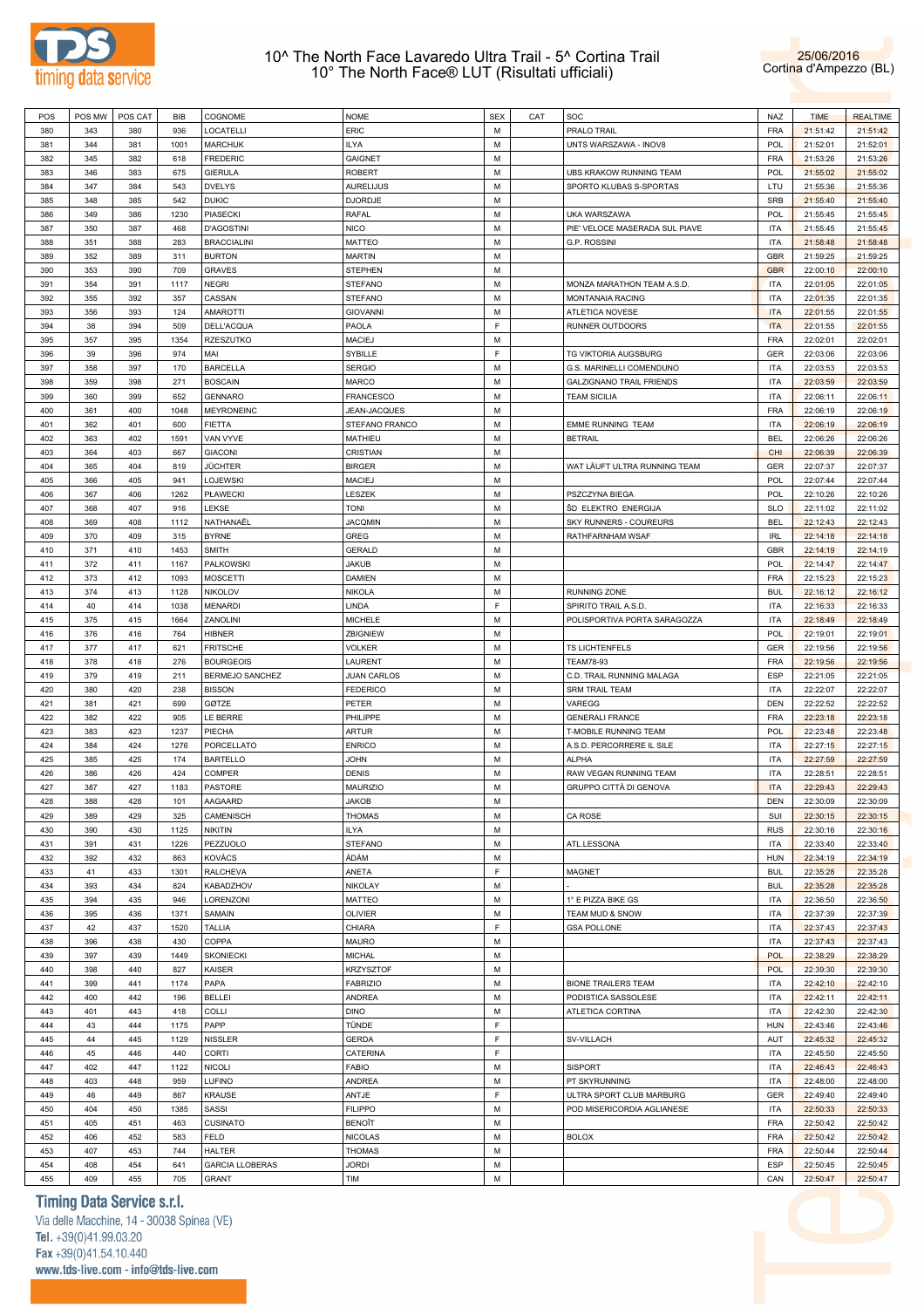



| POS | POS MW | POS CAT | BIB  | COGNOME              | NOME               | <b>SEX</b> | CAT | SOC                                 | NAZ        | <b>TIME</b> | <b>REALTIME</b> |
|-----|--------|---------|------|----------------------|--------------------|------------|-----|-------------------------------------|------------|-------------|-----------------|
| 456 | 410    | 456     | 614  | <b>FRANCO</b>        | PAOLO              | M          |     | SUMMANO COBRAS                      | ITA        | 22:52:32    | 22:52:32        |
|     |        | 457     | 1254 | <b>PIRONTI</b>       | <b>FABRIZIO</b>    | М          |     |                                     | <b>ITA</b> | 22:52:51    | 22:52:51        |
| 457 | 411    |         |      |                      |                    |            |     | TTA - TRAIL TEAM ANDRATE            |            |             |                 |
| 458 | 47     | 458     | 450  | CRIPPA               | VERONICA           | F          |     | CARVICO SKYRUNNING                  | ITA        | 22:52:52    | 22:52:52        |
| 459 | 412    | 459     | 228  | <b>BIANCOFIORE</b>   | FRANCO             | M          |     | CLIMB AND TRAIL LAB                 | <b>ITA</b> | 22:53:00    | 22:53:00        |
| 460 | 413    | 460     | 466  | CZAJKOWSKI           | TOMASZ             | M          |     | ORTOSFERA.PL                        | <b>POL</b> | 22:53:48    | 22:53:48        |
| 461 | 414    | 461     | 172  | <b>BARONE</b>        | ANTONINO           | M          |     | ATLETICA MANARA                     | <b>ITA</b> | 22:54:20    | 22:54:20        |
| 462 | 415    | 462     | 319  | CALABRESE            | <b>ANTONIO</b>     | M          |     |                                     | <b>ITA</b> | 22:54:38    | 22:54:38        |
| 463 |        | 463     | 278  | <b>BOWYER</b>        | <b>GLENN</b>       | M          |     |                                     | GBR        | 22:55:58    | 22:55:58        |
|     | 416    |         |      |                      |                    |            |     |                                     |            |             |                 |
| 464 | 417    | 464     | 1427 | <b>SEVIN</b>         | CLAUDE             | M          |     |                                     | <b>FRA</b> | 22:56:11    | 22:56:11        |
| 465 | 418    | 465     | 640  | <b>GARASA MAYAYO</b> | <b>SERGIO</b>      | M          |     | CARRERASDEMONTANA.CO                | <b>ESP</b> | 22:56:52    | 22:56:52        |
| 466 | 419    | 466     | 889  | LANDOLINA            | GIOVANNI           | M          |     | <b>TEAM SICILIA</b>                 | <b>ITA</b> | 22:56:54    | 22:56:54        |
| 467 | 48     | 467     | 1461 | SONSOGNO             | CINZIA             | F          |     | ASD PODISTICA CAPO D'ORLANDO        | <b>ITA</b> | 22:56:54    | 22:56:54        |
| 468 | 420    | 468     | 650  | <b>GELONESE</b>      | MASSIMILIANO       | M          |     | <b>EMME RUNNING TEAM</b>            | ITA        | 22:57:08    | 22:57:08        |
| 469 | 421    | 469     | 55   |                      |                    | M          |     | <b>UTMB</b>                         | <b>FRA</b> | 22:57:25    | 22:57:25        |
|     |        |         |      | POLETTI              | MICHEL             |            |     |                                     |            |             |                 |
| 470 | 422    | 470     | 452  | CRIVELLARI           | ANDREA             | M          |     | PIE' VELOCE                         | <b>ITA</b> | 22:58:02    | 22:58:02        |
| 471 | 423    | 471     | 195  | <b>BELLATO</b>       | MAURIZIO ANTONIO   | M          |     | G.P. PIÈ VELOCE                     | <b>ITA</b> | 22:58:02    | 22:58:02        |
| 472 | 424    | 472     | 193  | <b>BELCARI</b>       | FRANCESCO          | M          |     | ASD LA CHIOCCIOLA                   | ITA        | 22:58:16    | 22:58:16        |
| 473 | 425    | 473     | 686  | <b>GIURIATO</b>      | LUCA               | M          |     | <b>GS MERCURYUS</b>                 | <b>ITA</b> | 22:58:27    | 22:58:27        |
| 474 | 426    | 474     | 1337 | <b>ROMAN</b>         | ERIC               | M          |     |                                     | <b>FRA</b> | 22:59:05    | 22:59:05        |
| 475 | 427    | 475     | 388  | CHIAVAROLI           | FABIO              | M          |     | PODISTI FRENTANI                    | <b>ITA</b> | 23:00:54    | 23:00:54        |
|     |        |         |      |                      |                    |            |     |                                     |            |             |                 |
| 476 | 428    | 476     | 1675 | ZIEGELMEIER          | KARL               | M          |     | SV MARIENSTEIN (EICHSTÄTT)          | GER        | 23:01:37    | 23:01:37        |
| 477 | 429    | 477     | 1513 | SZCZEPANSKI          | <b>JAKUB</b>       | M          |     |                                     | <b>POL</b> | 23:01:57    | 23:01:57        |
| 478 | 430    | 478     | 245  | <b>BLAZEK</b>        | JIRI               | M          |     |                                     | CZE        | 23:02:12    | 23:02:12        |
| 479 | 431    | 479     | 411  | COCCHI               | DAVIDE             | M          |     | ASD GOLFO DEI POETI                 | <b>ITA</b> | 23:02:14    | 23:02:14        |
| 480 | 432    | 480     | 204  | <b>BENELLI</b>       | GIANLUCA           | M          |     | LE PANCHE CASTELQUARTO              | ITA        | 23:02:31    | 23:02:31        |
| 481 |        |         |      |                      |                    | M          |     |                                     | SUI        |             |                 |
|     | 433    | 481     | 688  | <b>GLAUSER</b>       | PIERRE-YVES        |            |     |                                     |            | 23:06:20    | 23:06:20        |
| 482 | 434    | 482     | 786  | <b>INCAUDO</b>       | MATTEO             | M          |     | CIMAVILLLA RUNNING TEAM             | ITA        | 23:06:25    | 23:06:25        |
| 483 | 435    | 483     | 976  | MAILLOCHON           | DAVID              | M          |     | ENTRAID49                           | <b>FRA</b> | 23:06:40    | 23:06:40        |
| 484 | 436    | 484     | 465  | CYRIL                | CHAPEY             | M          |     |                                     | <b>FRA</b> | 23:06:41    | 23:06:41        |
| 485 | 437    | 485     | 926  | LIM                  | <b>ROYSTON</b>     | M          |     |                                     | SIN        | 23:06:48    | 23:06:48        |
| 486 | 438    | 486     | 803  | JAROŃSKI             | JACEK              | M          |     | ZAPIERDALACZE                       | POL        | 23:06:49    | 23:06:49        |
|     |        |         |      |                      |                    |            |     |                                     |            |             |                 |
| 487 | 439    | 487     | 345  | CARMINATI            | DANIELE            | M          |     | RUNNERS BERGAMO                     | <b>ITA</b> | 23:07:45    | 23:07:45        |
| 488 | 440    | 488     | 1669 | ZEHETGRUBER          | <b>GERHARD</b>     | M          |     | SPORTSCHULE TERFENS                 | AUT        | 23:07:54    | 23:07:54        |
| 489 | 441    | 489     | 1242 | <b>PIETROBON</b>     | STEFANO            | M          |     | CASTELFRANCO TRIATHLON              | <b>ITA</b> | 23:08:12    | 23:08:12        |
| 490 | 49     | 490     | 234  | BIEŃ                 | MAGDALENA          | F          |     | SKLEPBIEGOWY.COM                    | <b>POL</b> | 23:09:00    | 23:09:00        |
| 491 | 442    | 491     | 346  | CAROSI               | GIUSEPPE           | M          |     | AVIS ASCOLI MARATHON                | <b>ITA</b> | 23:10:05    | 23:10:05        |
| 492 | 443    | 492     | 106  | AGUZZOLI             | FILIPPO            | M          |     | <b>KINOMANA</b>                     | ITA        | 23:11:21    | 23:11:21        |
|     |        |         |      |                      |                    |            |     |                                     |            |             |                 |
| 493 | 444    | 493     | 1145 | <b>OLSEN</b>         | MARTIN             | M          |     | LØBEKLUBBEN SØNDAGMORGEN            | <b>DEN</b> | 23:11:32    | 23:11:32        |
| 494 | 445    | 494     | 1277 | <b>POSLEDNIK</b>     | DARIUSZ            | M          |     | <b>STR POZNAN</b>                   | <b>POL</b> | 23:11:39    | 23:11:39        |
| 495 | 446    | 495     | 1515 | SZYMAŃSKI            | PATRYK             | M          |     | STR POZNAŃ                          | <b>POL</b> | 23:11:40    | 23:11:40        |
| 496 | 447    | 496     | 771  | HOLLINGWORTH         | DANIEL             | M          |     | BUCKLEY RUNNING CLUB                | GBR        | 23:12:38    | 23:12:38        |
| 497 | 448    | 497     | 1541 | <b>THIMONT</b>       | <b>JEREMY</b>      | М          |     | <b>TGV54</b>                        | <b>FRA</b> | 23:13:42    | 23:13:42        |
| 498 | 449    | 498     | 1569 | <b>TUCKER</b>        | adrian             | M          |     | <b>IMRA</b>                         | <b>IRL</b> | 23:13:55    | 23:13:55        |
|     |        |         |      |                      |                    |            |     |                                     |            |             |                 |
| 499 | 450    | 499     | 890  | LANDONE              | ALESSANDRO         | M          |     | ASD LUPI D'APPENNINO                | <b>ITA</b> | 23:14:27    | 23:14:27        |
| 500 | 50     | 500     | 364  | CATTANE              | MONICA             | F          |     | MONTAGNETTA SKY RUNNER              | ITA        | 23:14:27    | 23:14:27        |
| 501 | 451    | 501     | 194  | <b>BELCARI</b>       | PAOLO              | M          |     | ASD LA CHIOCCIOLA                   | <b>ITA</b> | 23:14:51    | 23:14:51        |
| 502 | 452    | 502     | 1643 | WYSZYŃSKI            | SEBASTIAN          | M          |     | OLZA CIESZYN                        | <b>POL</b> | 23:15:23    | 23:15:23        |
| 503 | 51     | 503     | 700  | GRABSKA-GRZEGORCZYK  | MILENA             | F          |     | DŁUGA ŚCIEŻKA/UKS AZYMUT PABIANICE  | <b>POL</b> | 23:16:09    | 23:16:09        |
| 504 | 453    | 504     | 1213 | <b>PERINI</b>        | CARLO              | M          |     | ASD ATLETICA RAPALLO GOLFO PARADISO | <b>ITA</b> | 23:17:20    | 23:17:20        |
|     |        |         |      |                      |                    |            |     |                                     |            |             |                 |
| 505 | 454    | 505     | 871  | <b>KUENZLER</b>      | <b>STEFAN</b>      | М          |     |                                     | SUI        | 23:18:22    | 23:18:22        |
| 506 | 52     | 506     | 1028 | MATYLA               | MONIKA             | F          |     |                                     | POL        | 23:18:22    | 23:18:22        |
| 507 | 455    | 507     | 1493 | <b>STELLA</b>        | PAOLO GIOVANNI     | М          |     | ASD ORTICA TEAM                     | <b>ITA</b> | 23:18:56    | 23:18:56        |
| 508 | 53     | 508     | 1384 | SASAKI               | NAOKO              | F          |     |                                     | <b>JPN</b> | 23:19:08    | 23:19:08        |
| 509 | 456    | 509     | 900  | LAU                  | HOK YEE            | М          |     |                                     | <b>HKG</b> | 23:21:07    | 23:21:07        |
| 510 | 457    | 510     | 1568 | TRUYOLS CALAVERA     | MARC               | M          |     | <b>CSR TRAIL</b>                    | <b>ESP</b> | 23:21:23    | 23:21:23        |
|     |        |         |      |                      |                    |            |     |                                     |            |             |                 |
| 511 | 458    | 511     | 232  | <b>BIELEN</b>        | <b>JEROEN</b>      | M          |     |                                     | <b>NED</b> | 23:21:43    | 23:21:43        |
| 512 | 459    | 512     | 1330 | <b>RODIGHIERO</b>    | <b>FEDERICO</b>    | M          |     | ASD VIVI LO SPORT                   | <b>ITA</b> | 23:21:54    | 23:21:54        |
| 513 | 460    | 513     | 389  | CHIAVAZZA            | <b>DIEGO</b>       | М          |     | CARIGNANO RUN                       | <b>ITA</b> | 23:23:46    | 23:23:46        |
| 514 | 54     | 514     | 458  | <b>CRUCIFERO</b>     | ANTONELLA          | F          |     | FALCHI LECCO ASD                    | <b>ITA</b> | 23:24:34    | 23:24:34        |
| 515 | 461    | 515     | 994  | MARANGON             | <b>JACOPO</b>      | М          |     |                                     | <b>ITA</b> | 23:24:40    | 23:24:40        |
| 516 | 462    | 516     | 570  | <b>FALCY</b>         | <b>JEAN-PIERRE</b> | M          |     |                                     | <b>SUI</b> | 23:24:49    | 23:24:49        |
|     |        |         |      |                      |                    |            |     |                                     |            |             |                 |
| 517 | 463    | 517     | 735  | <b>GUSTAFSSON</b>    | ALEXANDER          | М          |     | <b>TEAM NORDIC TRAIL</b>            | SWE        | 23:25:34    | 23:25:34        |
| 518 | 55     | 518     | 878  | <b>KVIST</b>         | MIRANDA            | F          |     | <b>TEAM NORDIC TRAIL</b>            | SWE        | 23:25:34    | 23:25:34        |
| 519 | 464    | 519     | 1386 | SASSI                | ANDREA             | M          |     | LIBERO                              | <b>ITA</b> | 23:26:31    | 23:26:31        |
| 520 | 56     | 520     | 274  | <b>BOUFERGUENE</b>   | ANNE               | F          |     |                                     | <b>FRA</b> | 23:27:43    | 23:27:43        |
| 521 | 465    | 521     | 1353 | <b>RYSMAN</b>        | JULIEN             | ${\sf M}$  |     |                                     | <b>BEL</b> | 23:28:54    | 23:28:54        |
| 522 | 466    | 522     | 1289 | <b>PUIATI</b>        | STEFANO            | M          |     | <b>TORINO TRIATHLON</b>             | <b>ITA</b> | 23:29:18    | 23:29:18        |
|     |        |         |      |                      |                    |            |     |                                     |            |             |                 |
| 523 | 467    | 523     | 1472 | SPETTOLI             | LORENZO            | M          |     |                                     | <b>ITA</b> | 23:29:18    | 23:29:18        |
| 524 | 468    | 524     | 503  | <b>DEGIOVANNI</b>    | MARCO              | M          |     | ASD PODISTICA VAL VARAITA           | <b>ITA</b> | 23:29:47    | 23:29:47        |
| 525 | 469    | 525     | 1361 | SACEWICZ             | <b>MAREK</b>       | ${\sf M}$  |     | RUN EXPERT TEAM                     | <b>POL</b> | 23:30:00    | 23:30:00        |
| 526 | 57     | 526     | 1030 | MAZZOCCO             | ELISABETTA         | F          |     |                                     | <b>ITA</b> | 23:30:16    | 23:30:16        |
| 527 | 470    | 527     | 1189 | <b>PAWŁOWSKI</b>     | WITOLD             | М          |     | BAMBARYŁA TEAM                      | POL        | 23:32:01    | 23:32:01        |
| 528 | 471    | 528     | 1450 | <b>SLAGERS</b>       | ANTON              | M          |     | <b>GRONINGEN ATLETIEK</b>           | <b>NED</b> | 23:32:05    | 23:32:05        |
| 529 | 472    | 529     | 723  | GROSSO               | <b>ROBERTO</b>     | М          |     |                                     | <b>ITA</b> | 23:32:14    | 23:32:14        |
|     |        |         |      |                      |                    |            |     | CIMAVILLA RUNNING TEAM              |            |             |                 |
| 530 | 473    | 530     | 1327 | <b>RIZZETTO</b>      | DENIS              | M          |     | CIMAVILLA RUNNING TEAM              | <b>ITA</b> | 23:32:14    | 23:32:14        |
| 531 | 474    | 531     | 1031 | MAZZOCCO             | ANDREA             | М          |     | RUNNING PENTRIA                     | <b>ITA</b> | 23:32:19    | 23:32:19        |

## **Timing Data Service s.r.l.**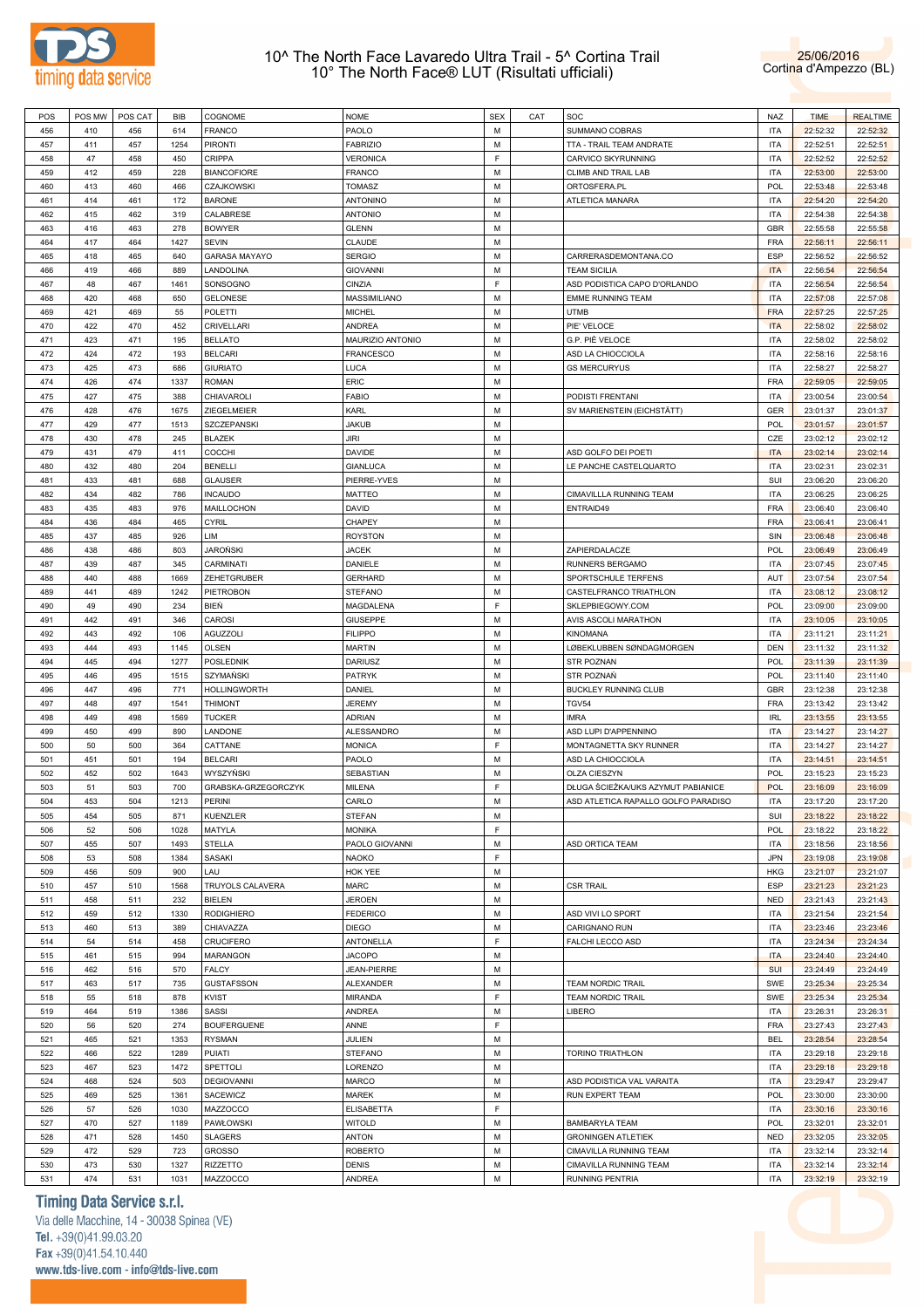



| POS | POS MW | POS CAT | BIB  | COGNOME                  | <b>NOME</b>           | <b>SEX</b> | CAT | SOC                                 | NAZ        | <b>TIME</b> | <b>REALTIME</b> |
|-----|--------|---------|------|--------------------------|-----------------------|------------|-----|-------------------------------------|------------|-------------|-----------------|
| 532 | 475    | 532     | 1221 | <b>PETROV</b>            | NIKOLAY               | M          |     |                                     | <b>BUL</b> | 23:32:40    | 23:32:40        |
|     |        |         |      |                          |                       |            |     |                                     |            |             |                 |
| 533 | 476    | 533     | 676  | <b>GIL CARBONELL</b>     | <b>EDUARDO</b>        | М          |     | MARATO I MITJA                      | <b>ESP</b> | 23:32:59    | 23:32:59        |
| 534 | 477    | 534     | 777  | <b>HUILLERY</b>          | JEAN-NOEL             | М          |     | ΜΙΜ                                 | <b>FRA</b> | 23:32:59    | 23:32:59        |
| 535 | 478    | 535     | 1184 | <b>PATIES</b>            | MASSIMILIANO          | М          |     | <b>ESSETRE</b>                      | <b>ITA</b> | 23:33:15    | 23:33:15        |
|     |        |         |      |                          |                       |            |     |                                     |            |             |                 |
| 536 | 479    | 536     | 1583 | <b>UWE</b>               | OSWALD                | М          |     | SPARDA TEAM RECHBERGHAUSEN          | GER        | 23:33:46    | 23:33:46        |
| 537 | 480    | 537     | 1273 | POONSAENGSATHIT          | PITINON               | М          |     | SINGHA ULTRA TRAIL TEAM             | THA        | 23:33:56    | 23:33:56        |
| 538 | 481    | 538     | 131  | ANESI                    | <b>GABRIELE</b>       | М          |     | TRIATHLON TRENTINO                  | <b>ITA</b> | 23:34:20    | 23:34:20        |
| 539 | 58     | 539     | 918  |                          |                       | F          |     |                                     | <b>ITA</b> |             |                 |
|     |        |         |      | <b>LENOTTI</b>           | <b>ELISABETTA</b>     |            |     | A.S.D. VERONA TRAIL RUNNERS         |            | 23:35:32    | 23:35:32        |
| 540 | 482    | 540     | 1383 | <b>SARTORI</b>           | <b>OSCAR</b>          | M          |     | A.S.D. VERONA TRAIL RUNNERS         | ITA        | 23:35:32    | 23:35:32        |
| 541 | 483    | 541     | 1169 | PANDIANI                 | ALBERTO MARIA         | М          |     | AMATORI ATLETICA CHHIRIGNAGO        | <b>ITA</b> | 23:36:04    | 23:36:04        |
| 542 | 484    | 542     | 1085 | <b>MORESCHINI</b>        | ANDREA                | M          |     | <b>SPIRITO TRAIL</b>                | <b>ITA</b> | 23:37:22    | 23:37:22        |
|     |        |         |      |                          |                       |            |     |                                     |            |             |                 |
| 543 | 485    | 543     | 200  | <b>BELOTTI</b>           | PAOLO                 | М          |     | ELLE_ERRE                           | <b>ITA</b> | 23:39:07    | 23:39:07        |
| 544 | 486    | 544     | 1465 | SOUSA                    | PEDRO                 | М          |     | CÃES D'AVENIDA                      | <b>POR</b> | 23:39:28    | 23:39:28        |
| 545 | 487    | 545     | 1603 | VEREECKEN                | <b>MARTIN</b>         | М          |     | GENTLOOPT.BE                        | <b>BEL</b> | 23:39:45    | 23:39:45        |
| 546 | 488    | 546     | 482  | DAVID                    | <b>LUDOVIC</b>        | М          |     | <b>TEAM CIMALP</b>                  | <b>FRA</b> | 23:39:59    | 23:39:59        |
|     |        |         |      |                          |                       |            |     |                                     |            |             |                 |
| 547 | 59     | 547     | 596  | <b>FERRERES SEBASTIA</b> | <b>MARIA ELENA</b>    | F          |     | <b>UEC TORTOSA</b>                  | <b>ESP</b> | 23:43:04    | 23:43:04        |
| 548 | 489    | 548     | 1345 | <b>ROSSOTTO</b>          | PAOLO                 | M          |     | CAVRONES                            | ITA        | 23:44:23    | 23:44:23        |
| 549 | 490    | 549     | 610  | <b>FORNELLI</b>          | <b>GIACOMO</b>        | М          |     | I RUN FOR FIND THE CURE             | <b>ITA</b> | 23:44:23    | 23:44:23        |
| 550 | 491    | 550     | 310  | <b>BURSA</b>             | <b>BARTOSZ</b>        | М          |     | WALKERS AMONGST RUNNERS             | <b>POL</b> | 23:45:32    | 23:45:32        |
|     |        |         |      |                          |                       |            |     |                                     |            |             |                 |
| 551 | 492    | 551     | 1180 | PASQUALI                 | <b>UBER</b>           | М          |     | <b>BIONE TRAILER TEAM</b>           | <b>ITA</b> | 23:46:22    | 23:46:22        |
| 552 | 493    | 552     | 951  | LOVATO                   | <b>GIANLUCA</b>       | М          |     | VELO CLUB PIANA - GRUPPO FACERUNNER | ITA        | 23:47:06    | 23:47:06        |
| 553 | 494    | 553     | 1258 | <b>PITAS</b>             | ANDRZEJ               | М          |     | ZAPIERDALACZE                       | <b>POL</b> | 23:48:09    | 23:48:09        |
| 554 | 495    | 554     | 397  | <b>CIESLA</b>            | <b>WOJCIECH</b>       | М          |     | NEWSWEEK POLSKA                     | <b>POL</b> | 23:48:22    | 23:48:22        |
|     |        |         |      |                          |                       |            |     |                                     |            |             |                 |
| 555 | 60     | 555     | 961  | <b>LUK</b>               | OLIVIA                | F          |     |                                     | <b>HKG</b> | 23:48:48    | 23:48:48        |
| 556 | 496    | 556     | 617  | <b>FREDDI</b>            | IVAN                  | M          |     | <b>BIONE TRAILERS TEAM</b>          | <b>ITA</b> | 23:49:19    | 23:49:19        |
| 557 | 497    | 557     | 154  | <b>BALADA</b>            | <b>GIACOMO</b>        | М          |     | ASD BIONE TRAILERS TEAM             | <b>ITA</b> | 23:49:19    | 23:49:19        |
| 558 | 498    | 558     | 352  | CARTELLI                 | WALTER                | М          |     | <b>COURMAYEUR TRAILERS</b>          | ITA        | 23:49:27    | 23:49:27        |
|     |        |         |      |                          |                       |            |     |                                     |            |             |                 |
| 559 | 499    | 559     | 526  | <b>DOLIN</b>             | CAMILLE               | М          |     | COURIR POUR LE PLAISIR              | <b>FRA</b> | 23:49:35    | 23:49:35        |
| 560 | 500    | 560     | 1580 | <b>UBERTINO</b>          | ALBERTO               | М          |     | PIETRO MICCA BIELLA                 | <b>ITA</b> | 23:49:35    | 23:49:35        |
| 561 | 61     | 561     | 108  | <b>ALBANESE</b>          | <b>STEFANIA</b>       | F          |     |                                     | <b>ITA</b> | 23:51:15    | 23:51:15        |
| 562 | 501    | 562     | 1636 |                          |                       | M          |     | HK - BUFF / UD                      | <b>HKG</b> |             |                 |
|     |        |         |      | <b>WONG</b>              | HO FAI                |            |     |                                     |            | 23:51:39    | 23:51:39        |
| 563 | 502    | 563     | 1607 | VEZEY                    | DAVID                 | М          |     |                                     | GBR        | 23:51:39    | 23:51:39        |
| 564 | 503    | 564     | 1106 | <b>NACCI</b>             | MAURO                 | M          |     | SCUOLA DI MARATONA VITTORIO VENETO  | <b>ITA</b> | 23:52:25    | 23:52:25        |
| 565 | 504    | 565     | 1320 | <b>RERIHS</b>            | <b>DZINTARS</b>       | М          |     | <b>VSK NOSKRIEN</b>                 | LAT        | 23:53:51    | 23:53:51        |
|     |        |         |      |                          |                       | M          |     |                                     |            |             |                 |
| 566 | 505    | 566     | 877  | <b>KVEDERS</b>           | GATIS                 |            |     | <b>VSK NOSKRIEN</b>                 | LAT        | 23:53:51    | 23:53:51        |
| 567 | 506    | 567     | 467  | <b>DABROWA</b>           | ANDRZEJ               | М          |     | ADB TEAM, NOWE GRANICE              | <b>POL</b> | 23:55:07    | 23:55:07        |
| 568 | 507    | 568     | 189  | <b>BEDNARZ</b>           | <b>TOMASZ</b>         | M          |     | MARTA BEDNARZ                       | POL        | 23:55:08    | 23:55:08        |
| 569 | 508    | 569     | 740  | <b>HADZHIEV</b>          | <b>IVAYLO</b>         | М          |     | <b>BEGACH</b>                       | <b>BUL</b> | 23:55:35    | 23:55:35        |
|     |        |         |      |                          | ARI                   | M          |     |                                     | <b>ISR</b> |             |                 |
| 570 | 509    | 570     | 1601 | VELTMAN                  |                       |            |     | TRAILPASSION.COM                    |            | 23:56:23    | 23:56:23        |
| 571 | 510    | 571     | 588  | <b>FERRANTE</b>          | <b>MAURIZIO</b>       | М          |     | PODISTICA E SOLIDARIETÁ             | <b>ITA</b> | 23:56:39    | 23:56:39        |
| 572 | 511    | 572     | 790  | <b>IOZZINO</b>           | DANIELE               | M          |     | PODISTICA E SOLIDARIETA             | <b>ITA</b> | 23:56:39    | 23:56:39        |
| 573 | 62     | 573     | 1606 | <b>VESTERHUS</b>         | SYNNE G.              | F          |     | TEAM SUPERSPORT NORWAY              | <b>NOR</b> | 23:57:27    | 23:57:27        |
|     |        |         |      |                          |                       | M          |     |                                     |            |             |                 |
| 574 | 512    | 574     | 797  | <b>JACOBSEN</b>          | <b>KRISTIAN JACOB</b> |            |     | TEAM SUPERSPORT NORWAY              | <b>NOR</b> | 23:57:27    | 23:57:27        |
| 575 | 513    | 575     | 1046 | <b>MERLO</b>             | <b>MASSIMO</b>        | М          |     | A.S.D. SPORTFUL                     | <b>ITA</b> | 24:00:06    | 24:00:06        |
| 576 | 514    | 576     | 400  | <b>CIPRIANI</b>          | <b>SIMONE</b>         | M          |     | IL PONTE SCANDICCI                  | ITA        | 24:00:10    | 24:00:10        |
| 577 | 515    | 577     | 1649 | ZAGLI                    | <b>FABIO</b>          | М          |     | IL PONTE SCANDICCI                  | <b>ITA</b> | 24:00:10    | 24:00:10        |
|     |        |         |      |                          |                       |            |     |                                     |            |             |                 |
| 578 | 516    | 578     | 472  | DALLA LANA               | <b>ALEX</b>           | М          |     |                                     | <b>ITA</b> | 24:00:49    | 24:00:49        |
| 579 | 517    | 579     | 404  | <b>CIVALLERO</b>         | <b>DIEGO</b>          | М          |     | ASD DRAGONERO                       | <b>ITA</b> | 24:00:49    | 24:00:49        |
| 580 | 518    | 580     | 449  | CRIPPA                   | SIMONE                | М          |     | <b>SGURBAT RUN</b>                  | <b>ITA</b> | 24:01:54    | 24:01:54        |
| 581 | 519    | 581     | 1459 | <b>SOLIGO</b>            | MANUEL                | М          |     | ASD PERCORRERE IL SILE              | <b>ITA</b> | 24:03:43    | 24:03:43        |
|     |        |         |      |                          |                       | М          |     |                                     |            |             |                 |
| 582 | 520    | 582     | 834  | KASZA                    | <b>WOJCIECH</b>       |            |     |                                     | POL        | 24:04:12    | 24:04:12        |
| 583 | 521    | 583     | 733  | GÜLER                    | <b>TOLGA</b>          | М          |     | <b>IBTECH</b>                       | <b>TUR</b> | 24:04:25    | 24:04:25        |
| 584 | 522    | 584     | 376  | CELIKBAS                 | AYTUG                 | М          |     |                                     | <b>TUR</b> | 24:04:25    | 24:04:25        |
| 585 | 523    | 585     | 656  | GERLESBERGER             | OTTO                  | М          |     |                                     | GER        | 24:04:59    | 24:04:59        |
| 586 | 63     | 586     | 581  | <b>FAVARO</b>            | ANTONELLA             | F          |     | <b>GS MERCURYUS</b>                 | <b>ITA</b> |             | 24:05:01        |
|     |        |         |      |                          |                       |            |     |                                     |            | 24:05:01    |                 |
| 587 | 524    | 587     | 1268 | POLIDORI                 | ANDREA                | М          |     |                                     | <b>ITA</b> | 24:05:30    | 24:05:30        |
| 588 | 525    | 588     | 520  | <b>DEVICENZI</b>         | MAURO                 | М          |     | INDIVIDUALE                         | <b>ITA</b> | 24:06:06    | 24:06:06        |
| 589 | 64     | 589     | 1642 | <b>WYSTRYCHOWSKA</b>     | MARZENA               | F          |     | WWW.BFAGENCJA.PL                    | POL        | 24:06:39    | 24:06:39        |
| 590 | 526    | 590     | 273  | <b>BOUCHER</b>           | <b>FREDERIC</b>       | M          |     |                                     | <b>FRA</b> | 24:11:37    | 24:11:37        |
|     |        |         |      |                          |                       |            |     |                                     |            |             |                 |
| 591 | 527    | 591     | 1271 | POLY                     | <b>ROLAND</b>         | М          |     |                                     | <b>FRA</b> | 24:11:37    | 24:11:37        |
| 592 | 528    | 592     | 1107 | <b>NADROWSKI</b>         | <b>PIOTR</b>          | M          |     | <b>KONDYCJA</b>                     | POL        | 24:12:25    | 24:12:25        |
| 593 | 529    | 593     | 898  | LASTOWSKI                | WALDEMAR              | М          |     | 4RUN TEAM PILA                      | POL        | 24:12:25    | 24:12:25        |
|     |        |         |      |                          |                       | М          |     |                                     |            |             |                 |
| 594 | 530    | 594     | 804  | JEGU                     | CORENTIN              |            |     |                                     | <b>FRA</b> | 24:13:56    | 24:13:56        |
| 595 | 531    | 595     | 1032 | MAZZOLANI                | MARCO                 | М          |     | KINOMANA ASD                        | <b>ITA</b> | 24:15:44    | 24:15:44        |
| 596 | 532    | 596     | 1460 | <b>SOLIGO</b>            | LORENZO               | M          |     | GP PIÈ VELOCE                       | <b>ITA</b> | 24:16:47    | 24:16:47        |
| 597 | 533    | 597     | 602  | <b>FLAK</b>              | LUKASZ                | М          |     | ZAPIERDALACZE                       | POL        | 24:19:25    | 24:19:25        |
|     |        |         |      |                          |                       | F          |     |                                     |            |             |                 |
| 598 | 65     | 598     | 1582 | UPMACE                   | <b>IEVA</b>           |            |     | SURIKATI                            | LAT        | 24:20:28    | 24:20:28        |
| 599 | 534    | 599     | 1561 | TRAUB                    | <b>UWE</b>            | M          |     | SV ROTFELDEN                        | GER        | 24:23:26    | 24:23:26        |
| 600 | 535    | 600     | 1524 | <b>TANDRUP</b>           | NICHOLAI              | M          |     |                                     | <b>DEN</b> | 24:23:43    | 24:23:43        |
| 601 | 536    | 601     | 747  | <b>HANZLIK</b>           | VACLAV                | М          |     |                                     | CZE        | 24:27:37    | 24:27:37        |
|     |        |         |      |                          |                       |            |     |                                     |            |             |                 |
| 602 | 537    | 602     | 187  | <b>BEAUVAL</b>           | ALEX                  | M          |     |                                     | <b>FRA</b> | 24:29:17    | 24:29:17        |
| 603 | 538    | 603     | 1373 | SAMUELSSON               | CHRISTIAN             | М          |     |                                     | <b>ITA</b> | 24:29:59    | 24:29:59        |
| 604 | 539    | 604     | 1193 | PEAQUIN                  | EDI                   | M          |     |                                     | <b>ITA</b> | 24:30:27    | 24:30:27        |
| 605 | 540    | 605     | 1379 | SAPORITI                 | ANDREA                | М          |     | COURMAYEUR TRAILERS                 | <b>ITA</b> | 24:30:27    | 24:30:27        |
|     |        |         |      |                          |                       | M          |     |                                     |            |             |                 |
| 606 | 541    | 606     | 1185 | PAULSSON                 | MIKAEL                |            |     | TEAM CHEETAH                        | SWE        | 24:30:27    | 24:30:27        |
| 607 | 542    | 607     | 977  | <b>MAION</b>             | SERGE                 | M          |     | TRAILEURS ARGENTÉS                  | <b>FRA</b> | 24:30:37    | 24:30:37        |

# **Timing Data Service s.r.l.**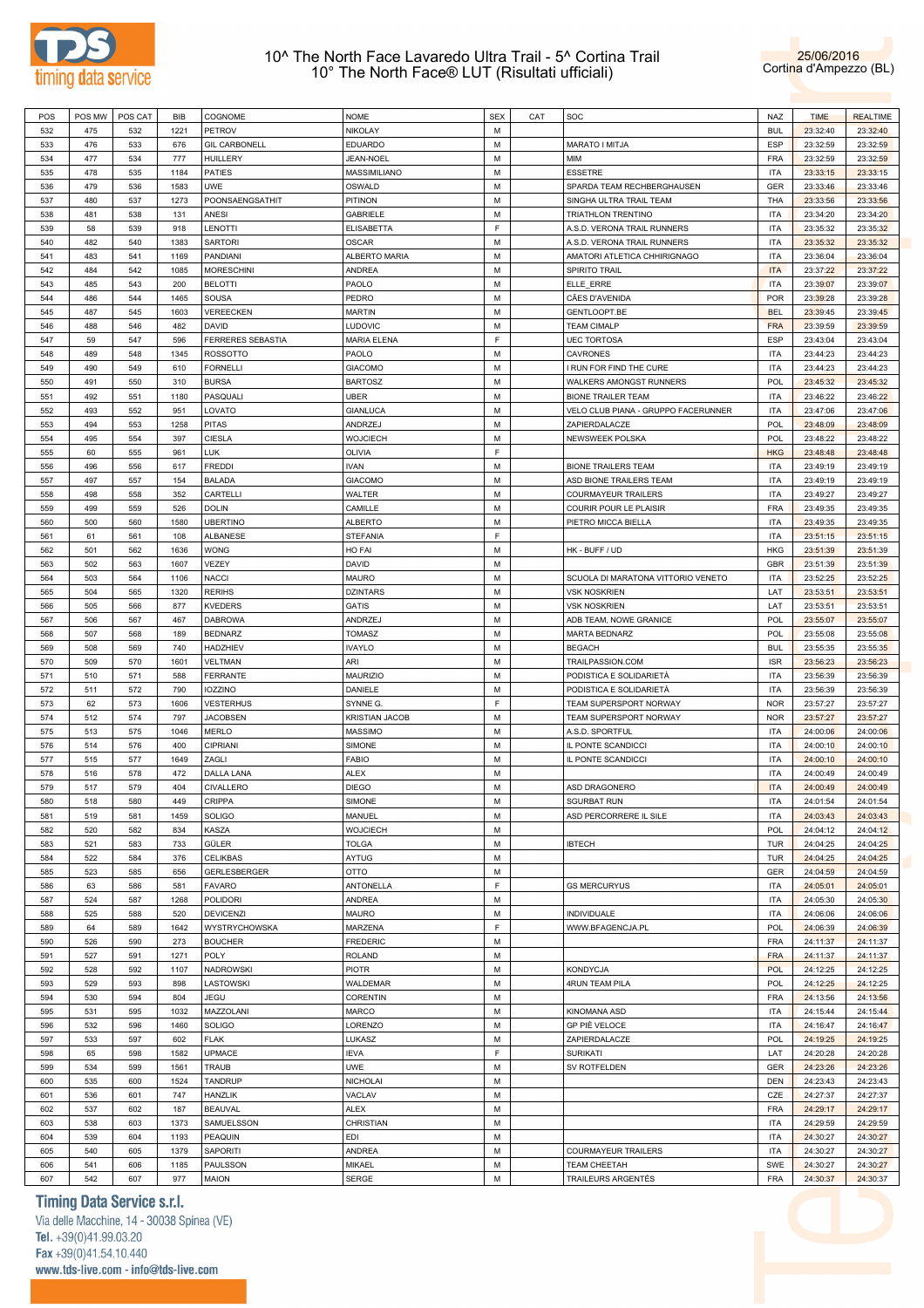



| POS | POS MW | POS CAT | BIB  | COGNOME                    | NOME                 | <b>SEX</b> | CAT | SOC                            | NAZ        | <b>TIME</b> | <b>REALTIME</b> |
|-----|--------|---------|------|----------------------------|----------------------|------------|-----|--------------------------------|------------|-------------|-----------------|
| 608 | 543    | 608     | 775  | HÜBNER                     | HARALD               | М          |     | SPEED4NEED                     | AUT        | 24:31:01    | 24:31:01        |
|     |        |         |      |                            |                      |            |     |                                |            |             |                 |
| 609 | 544    | 609     | 1504 | <b>SURMA</b>               | <b>HENRYK</b>        | М          |     | <b>KECKIE HARPAGANY</b>        | POL        | 24:34:24    | 24:34:24        |
| 610 | 545    | 610     | 279  | <b>BOŻEK</b>               | <b>MARCIN</b>        | М          |     | <b>KECKIE HARPAGANY</b>        | POL        | 24:34:25    | 24:34:25        |
| 611 | 546    | 611     | 1500 | <b>STRIZZOLO</b>           | MARCO                | М          |     |                                | <b>ITA</b> | 24:34:58    | 24:34:58        |
|     |        |         |      |                            |                      |            |     |                                |            |             |                 |
| 612 | 547    | 612     | 1223 | <b>PETRUCCI</b>            | Guido                | М          |     | TRAIL TEAM MAREMMA             | ITA        | 24:35:45    | 24:35:45        |
| 613 | 66     | 613     | 1549 | <b>TOLENTINATI</b>         | TANIA                | F          |     | UISP COMITATO ANCONA           | <b>ITA</b> | 24:37:28    | 24:37:28        |
| 614 | 548    | 614     | 369  | CAVALLI                    | <b>BENIAMINO</b>     | М          |     | UISP COMITATO ANCONA           | <b>ITA</b> | 24:37:29    | 24:37:29        |
|     |        |         |      |                            |                      |            |     |                                |            |             |                 |
| 615 | 549    | 615     | 336  | CANZIANI                   | STEFANO              | М          |     | ASD TEENAGER STARANZANO        | <b>ITA</b> | 24:37:48    | 24:37:48        |
| 616 | 550    | 616     | 762  | <b>HEYNS</b>               | CHRISTOPHE           | M          |     | PAXX CYCLING / SCARABEE        | <b>BEL</b> | 24:40:12    | 24:40:12        |
| 617 | 551    | 617     | 140  | ARNASON                    | <b>BORKUR</b>        | М          |     |                                | <b>ISL</b> | 24:42:07    | 24:42:07        |
|     |        |         |      |                            |                      |            |     |                                |            |             |                 |
| 618 | 552    | 618     | 1401 | <b>SCHENA</b>              | ANDREA               | М          |     | COURMAYEUR TRAILERS            | <b>ITA</b> | 24:42:07    | 24:42:07        |
| 619 | 67     | 619     | 1222 | <b>PETROVA</b>             | MAYA                 | F          |     | 0004033897962870               | <b>BUL</b> | 24:42:22    | 24:42:22        |
| 620 | 553    | 620     | 702  | <b>GRAHAM</b>              | ROGER                | М          |     |                                | <b>AUS</b> | 24:42:23    | 24:42:23        |
|     |        |         |      |                            |                      |            |     |                                |            |             |                 |
| 621 | 554    | 621     | 322  | CALVI                      | STEFANO              | М          |     | ATLERTICA IRIENSE VOGHERA      | <b>ITA</b> | 24:42:30    | 24:42:30        |
| 622 | 555    | 622     | 1562 | TRAUZZOLA                  | TIZIANO              | М          |     |                                | <b>ITA</b> | 24:44:24    | 24:44:24        |
| 623 | 556    | 623     | 117  | <b>ALLOIS</b>              | MARCO                | М          |     | LIBERO                         | <b>ITA</b> | 24:44:24    | 24:44:24        |
|     |        |         |      |                            |                      |            |     |                                |            |             |                 |
| 624 | 557    | 624     | 501  | DECORNOY                   | NARCISSE             | М          |     |                                | <b>FRA</b> | 24:45:26    | 24:45:26        |
| 625 | 558    | 625     | 1136 | NÜBLING                    | JÜRGEN               | М          |     | <b>BLACK FOREST TRAIL TEAM</b> | GER        | 24:47:32    | 24:47:32        |
| 626 | 559    | 626     | 257  | <b>BONETTO</b>             | PAOLO                | М          |     |                                | ITA        | 24:51:38    | 24:51:38        |
|     |        |         |      |                            |                      |            |     |                                |            |             |                 |
| 627 | 560    | 627     | 1413 | <b>SCIAMANNA</b>           | SILVESTRO            | М          |     | LA COMPA DELL' ANELLONE        | <b>ITA</b> | 24:53:33    | 24:53:33        |
| 628 | 561    | 628     | 637  | GAME-ARNAUD                | NICOLAS              | M          |     |                                | <b>FRA</b> | 24:53:47    | 24:53:47        |
| 629 | 562    | 629     | 1051 | MIEDZIK                    | TOMASZ               | M          |     |                                | <b>POL</b> | 24:55:54    | 24:55:54        |
|     |        |         |      |                            |                      |            |     |                                |            |             |                 |
| 630 | 563    | 630     | 569  | FAIT                       | <b>FRANTISEK</b>     | М          |     | <b>GERONTCLUB</b>              | CZE        | 24:57:18    | 24:57:18        |
| 631 | 68     | 631     | 1171 | <b>PANKOTAI</b>            | ZITA                 | F.         |     |                                | <b>HUN</b> | 24:57:40    | 24:57:40        |
| 632 | 564    | 632     | 177  | <b>BASTIN</b>              | <b>JEAN-FRANCOIS</b> | М          |     |                                | <b>BEL</b> | 25:00:20    | 25:00:20        |
|     |        |         |      |                            |                      |            |     |                                |            |             |                 |
| 633 | 565    | 633     | 1538 | <b>TESTI</b>               | STEFANO              | М          |     | MDS PANARIA GROUP              | ITA        | 25:01:42    | 25:01:42        |
| 634 | 566    | 634     | 1578 | <b>TURRINI</b>             | MATTEO               | М          |     | ASD I CINGHIALI                | ITA        | 25:04:09    | 25:04:09        |
| 635 | 567    | 635     | 1671 | ZEN                        | ANDREA               | М          |     | <b>EMME RUNNING TEAM</b>       | <b>ITA</b> | 25:04:09    | 25:04:09        |
|     |        |         |      |                            |                      |            |     |                                |            |             |                 |
| 636 | 568    | 636     | 789  | <b>INTROINI</b>            | LUCA                 | М          |     | <b>INSUBRIA SKY TEAM</b>       | ITA        | 25:04:36    | 25:04:36        |
| 637 | 569    | 637     | 1292 | QUAGLIA                    | <b>BRUNO</b>         | М          |     | ASD PODISTICA VAL VARAITA      | <b>ITA</b> | 25:06:16    | 25:06:16        |
| 638 | 570    | 638     | 920  | LETHENET                   | DIDER                | М          |     |                                | <b>FRA</b> | 25:07:06    | 25:07:06        |
|     |        |         |      |                            |                      |            |     |                                |            |             |                 |
| 639 | 571    | 639     | 1420 | SEMELA                     | PAVEL                | М          |     |                                | CZE        | 25:08:40    | 25:08:40        |
| 640 | 572    | 640     | 190  | <b>BEIER</b>               | <b>RICARDO</b>       | M          |     |                                | MEX        | 25:11:11    | 25:11:11        |
| 641 | 573    | 641     | 125  | <b>AMATORI</b>             | MARCO                | М          |     | CORSA DEI SANTI                | <b>ITA</b> | 25:11:34    | 25:11:34        |
|     |        |         |      |                            |                      |            |     |                                |            |             |                 |
| 642 | 574    | 642     | 719  | <b>GRIMANDI</b>            | <b>FABRIZIO</b>      | М          |     | PERSICETANA PODISTICA          | <b>ITA</b> | 25:12:31    | 25:12:31        |
| 643 | 575    | 643     | 262  | <b>BONSEMBIANTE</b>        | <b>NICHOLAS</b>      | М          |     |                                | <b>ITA</b> | 25:17:16    | 25:17:16        |
| 644 | 576    | 644     | 785  | <b>IMBERTI</b>             | OSVALDO              | М          |     | ASD ATLETICA FOSSANO 75        | <b>ITA</b> | 25:17:16    | 25:17:16        |
|     |        |         |      |                            |                      |            |     |                                |            |             |                 |
| 645 | 577    | 645     | 447  | CRAVERO                    | <b>ROBERTO</b>       | М          |     | ASD DRAGONERO                  | <b>ITA</b> | 25:17:18    | 25:17:18        |
| 646 | 69     | 646     | 366  | CATUZZO                    | <b>BRUNA</b>         | F          |     |                                | ITA        | 25:17:52    | 25:17:52        |
| 647 | 578    | 647     | 1282 | PRETTI                     | <b>GIOVANNI</b>      | М          |     | COURMAYEUR TRAILERS            | <b>ITA</b> | 25:17:52    | 25:17:52        |
|     |        |         |      |                            |                      |            |     |                                |            |             |                 |
| 648 | 579    | 648     | 1612 | VILTART                    | MICHAEL              | М          |     |                                | <b>FRA</b> | 25:17:54    | 25:17:54        |
| 649 | 580    | 649     | 1390 | SBARAGLI                   | <b>MORENO</b>        | М          |     | A.S.D SILVANO FEDI             | <b>ITA</b> | 25:18:07    | 25:18:07        |
| 650 | 581    | 650     | 1017 | MARZIANI                   | <b>TOMMASO</b>       | М          |     | A.S.D. GRAVELLONA VCO          | ITA        | 25:19:21    | 25:19:21        |
|     |        |         |      |                            |                      |            |     |                                |            |             |                 |
| 651 | 582    | 651     | 1536 | TESTA                      | <b>ANTONIO</b>       | М          |     | ATLETICA AURORA SEGNI          | <b>ITA</b> | 25:19:57    | 25:19:57        |
| 652 | 583    | 652     | 1618 | VIZZINI                    | SALVATORE            | М          |     | ASD BANDA DEI MALANDRINI       | <b>ITA</b> | 25:24:16    | 25:24:16        |
| 653 | 584    | 653     | 550  | ELLEMUNT                   | EUGEN                | М          |     | <b>MACKI NACKI</b>             | <b>ITA</b> | 25:25:43    | 25:25:43        |
|     |        |         |      |                            |                      |            |     |                                |            |             |                 |
| 654 | 585    | 654     | 1329 | RODEGHIERO                 | Luigi                | М          |     | MONTAGNAVIVA                   | <b>ITA</b> | 25:27:59    | 25:27:59        |
| 655 | 586    | 655     | 1365 | SALA                       | EMILIO               | M          |     | <b>G.S. TORREVILLA</b>         | <b>ITA</b> | 25:28:24    | 25:28:24        |
| 656 | 587    | 656     | 1659 | ZANCHETTA                  | <b>MORENO</b>        | M          |     | <b>LIBERTAS UDINE</b>          | <b>ITA</b> | 25:28:39    | 25:28:39        |
|     |        |         |      |                            |                      |            |     |                                |            |             |                 |
| 657 | 588    | 657     | 1304 | RAMLOT                     | DAMIEN               | М          |     |                                | <b>BEL</b> | 25:29:00    | 25:29:00        |
| 658 | 589    | 658     | 1097 | <b>MOULLEC</b>             | JEAN CLAUDE          | М          |     |                                | <b>FRA</b> | 25:30:02    | 25:30:02        |
| 659 | 590    | 659     | 561  | <b>FABRETTI</b>            | LUCIANO              | М          |     | PODISTI CORDENONS              | <b>ITA</b> | 25:31:21    | 25:31:21        |
|     |        |         |      |                            |                      |            |     |                                |            |             |                 |
| 660 | 591    | 660     | 163  | <b>BARADELLO</b>           | LUCA                 | М          |     | ATLETICA BUJA                  | <b>ITA</b> | 25:31:39    | 25:31:39        |
| 661 | 70     | 661     | 156  | <b>BALBONTIN FERNANDEZ</b> | SILVIA               | F          |     | CANTABRIA PILATES MAT 17       | ESP        | 25:32:15    | 25:32:15        |
| 662 | 592    | 662     | 371  | CAVATORTA                  | GABRIELE             | М          |     | <b>KINOMANA</b>                | <b>ITA</b> | 25:33:11    | 25:33:11        |
|     |        |         |      |                            | STEFANO              | М          |     |                                |            |             |                 |
| 663 | 593    | 663     | 580  | FAVA                       |                      |            |     |                                | <b>ITA</b> | 25:33:13    | 25:33:13        |
| 664 | 594    | 664     | 476  | <b>DAMMAYR</b>             | DANIEL               | M          |     | TOPSPORT ÖHNER                 | AUT        | 25:34:12    | 25:34:12        |
| 665 | 595    | 665     | 451  | <b>CRISTOFORI</b>          | FABIO                | M          |     | POL. PORTA SARAGOZZA           | <b>ITA</b> | 25:36:20    | 25:36:20        |
|     |        |         |      |                            |                      |            |     |                                |            |             |                 |
| 666 | 596    | 666     | 1482 | <b>STAHALA</b>             | <b>MARTIN</b>        | M          |     | <b>ALPENRUNNERS</b>            | GER        | 25:36:58    | 25:36:58        |
| 667 | 71     | 667     | 243  | <b>BLANCO MARTIN</b>       | LEIRE                | F.         |     | MANUEL IRADIER                 | <b>ESP</b> | 25:37:23    | 25:37:23        |
| 668 | 597    | 668     | 1009 | MARQUINEZ NARRO            | <b>IKER</b>          | M          |     | S.E. MANUEL IRADIER            | <b>ESP</b> | 25:37:23    | 25:37:23        |
|     |        |         |      |                            |                      |            |     |                                |            |             |                 |
| 669 | 598    | 669     | 1395 | SCANDOLA                   | ORESTE               | М          |     |                                | <b>ITA</b> | 25:37:51    | 25:37:51        |
| 670 | 599    | 670     | 412  | COGNET                     | ARNAUD               | М          |     |                                | <b>FRA</b> | 25:38:45    | 25:38:45        |
| 671 | 600    | 671     | 1650 | ZAJC                       | PETER                | М          |     | ŠD ŠMARTNO-TACEN               | <b>SLO</b> | 25:39:22    | 25:39:22        |
|     |        |         |      |                            |                      |            |     |                                |            |             |                 |
| 672 | 601    | 672     | 1251 | <b>PIOTROWSKI</b>          | PAWEŁ                | М          |     | <b>PROTON</b>                  | <b>POL</b> | 25:39:31    | 25:39:31        |
| 673 | 602    | 673     | 1627 | WEBER                      | <b>MARIUSZ</b>       | М          |     | MOUNTAINRUN.INFO               | <b>POL</b> | 25:39:33    | 25:39:33        |
| 674 | 603    | 674     | 333  | CANEPA                     | PAOLO                | М          |     | <b>SISPORT</b>                 | <b>ITA</b> | 25:39:41    | 25:39:41        |
|     |        |         |      |                            |                      |            |     |                                |            |             |                 |
| 675 | 604    | 675     | 510  | DELMONACO                  | RENZO                | М          |     | ROMA ROAD RUNNERS CLUB         | <b>ITA</b> | 25:45:00    | 25:45:00        |
| 676 | 605    | 676     | 454  | CROSETTI                   | LODOVICO             | M          |     |                                | <b>ITA</b> | 25:46:37    | 25:46:37        |
| 677 | 606    | 677     | 545  | EIBEL                      | ZDENEK               | М          |     | <b>DNR JIHLAVA</b>             | CZE        | 25:50:25    | 25:50:25        |
|     |        |         |      |                            |                      |            |     |                                |            |             |                 |
| 678 | 607    | 678     | 361  | CASTIGLIONI                | LUCA                 | M          |     | ARIES COMO                     | <b>ITA</b> | 25:52:01    | 25:52:01        |
| 679 | 72     | 679     | 150  | <b>BACINELLI</b>           | SABINA               | F.         |     | I MUSCOLI DEL LARIO            | <b>ITA</b> | 25:52:01    | 25:52:01        |
| 680 | 608    | 680     | 1010 | MARTIN                     | SEBASTIEN            | M          |     |                                | <b>FRA</b> | 25:58:35    | 25:58:35        |
|     |        | 681     | 265  |                            |                      | М          |     |                                |            |             |                 |
|     |        |         |      | <b>BORDINI</b>             | WILLIAM              |            |     | <b>ASD I CINGHIALI</b>         | <b>ITA</b> | 25:58:40    | 25:58:40        |
| 681 | 609    |         |      |                            |                      |            |     |                                |            |             |                 |
| 682 | 610    | 682     | 715  | <b>GRELET</b>              | <b>RENAUD</b>        | М          |     |                                | <b>FRA</b> | 26:00:30    | 26:00:30        |

## **Timing Data Service s.r.l.**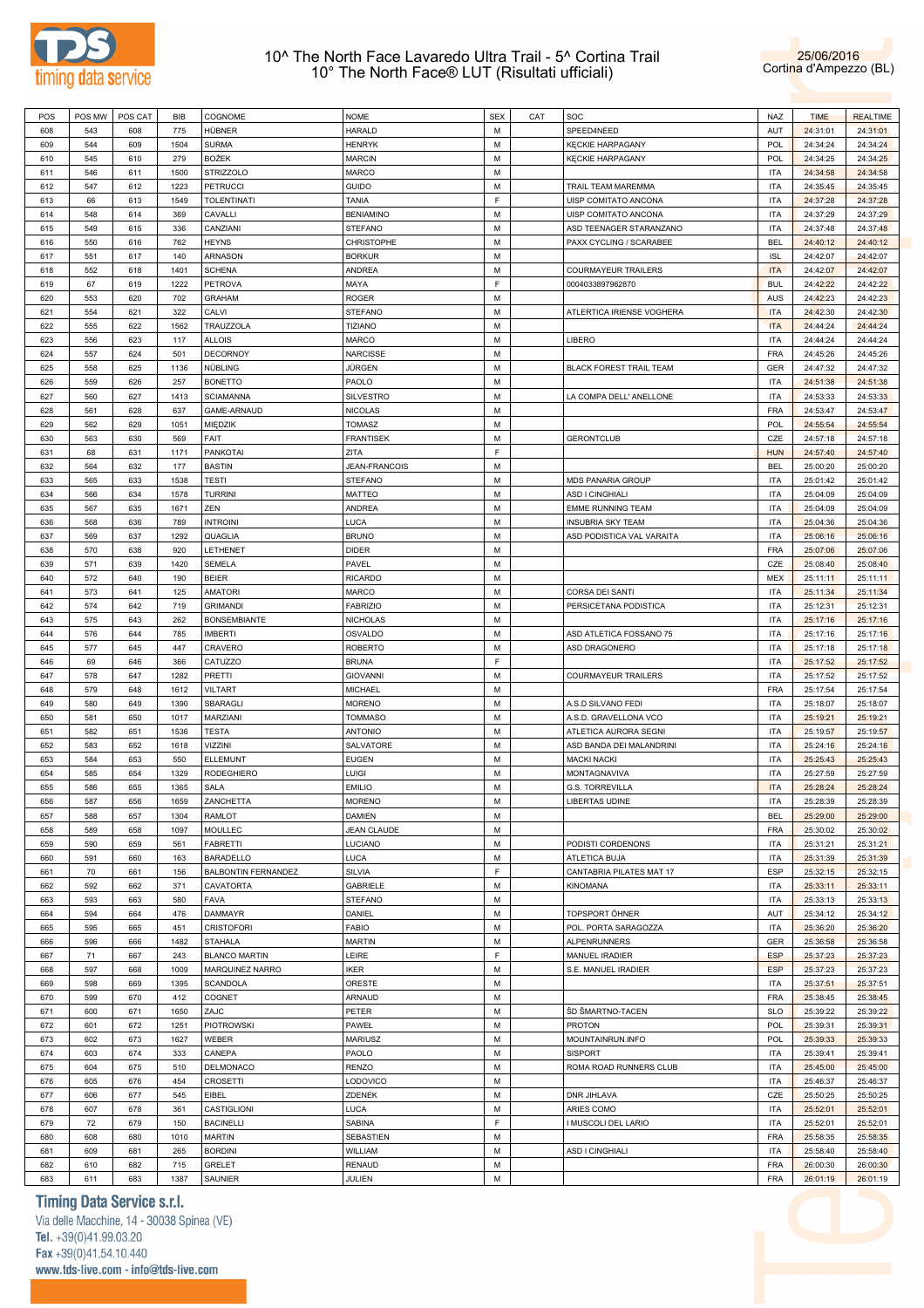



| POS | POS MW | POS CAT | <b>BIB</b> | COGNOME             | <b>NOME</b>       | <b>SEX</b> | CAT | SOC                                      | NAZ        | <b>TIME</b> | <b>REALTIME</b> |
|-----|--------|---------|------------|---------------------|-------------------|------------|-----|------------------------------------------|------------|-------------|-----------------|
| 684 | 612    | 684     | 302        | <b>BRUZDA</b>       | ADAM              | M          |     | ZADYSZKA OSWIECIM                        | POL        | 26:02:04    | 26:02:04        |
| 685 | 613    | 685     | 821        | <b>JULISSON</b>     | <b>GUNNAR</b>     | М          |     |                                          | <b>ISL</b> | 26:02:32    | 26:02:32        |
| 686 | 614    | 686     | 1633       | WIESE               | <b>MICHAEL</b>    | М          |     | TRIABOLOS HAMBURG                        | GER        | 26:03:39    | 26:03:39        |
| 687 | 615    | 687     | 239        | <b>BIZZARO</b>      | GASTONE           | М          |     |                                          | <b>ITA</b> | 26:05:51    | 26:05:51        |
| 688 | 616    | 688     | 1202       | PELLEGRINO          | <b>GIOVANNI</b>   | М          |     | I CAN FLY                                | <b>ITA</b> | 26:08:08    | 26:08:08        |
| 689 | 617    | 689     | 788        | <b>INTERBARTOLO</b> | PAOLO             | М          |     | <b>GRUPPO MARCIATORI GORIZIA</b>         | <b>ITA</b> | 26:12:28    | 26:12:28        |
| 690 | 618    | 690     | 386        | CHEW                | ZEN               | М          |     | <b>FAR SINGAPORE</b>                     | SIN        | 26:12:28    | 26:12:28        |
| 691 | 619    | 691     | 1399       | <b>SCHACK</b>       | <b>HANS</b>       | М          |     |                                          | <b>DEN</b> | 26:12:55    | 26:12:55        |
| 692 | 620    | 692     | 1551       | <b>TOMASI</b>       | <b>ROBERTO</b>    | М          |     | SCUOLA DI MARATONA VITTORIO VENETO A.S.D | <b>ITA</b> | 26:13:02    | 26:13:02        |
| 693 | 621    | 693     | 972        | <b>MAGURA</b>       | <b>ARTUR</b>      | М          |     | VIKO BY PANASONIC                        | POL        | 26:13:10    | 26:13:10        |
| 694 | 622    | 694     | 765        | HIERL               | SIEGFRIED         | М          |     | RSC NEUKIRCHEN - BAYERN                  | <b>GER</b> | 26:13:11    | 26:13:11        |
| 695 | 623    | 695     | 306        | <b>BUESCHGES</b>    | <b>STEFAN</b>     | М          |     |                                          | <b>GER</b> | 26:13:21    | 26:13:21        |
| 696 | 624    | 696     | 1232       | PIAZZINI            | ALESSANDRO        | М          |     | IL PONTE SCANDICCI                       | <b>ITA</b> | 26:13:24    | 26:13:24        |
| 697 | 625    | 697     | 1409       | <b>SCHOCH</b>       | <b>MARKUS</b>     | М          |     | <b>TEAM RAIDLIGHT</b>                    | <b>GER</b> | 26:14:41    | 26:14:41        |
| 698 | 73     | 698     | 1284       | PROCHAZKA           | WANDA             | F          |     |                                          | CAN        | 26:14:51    | 26:14:51        |
| 699 | 626    | 699     | 1571       | <b>TULIK</b>        | <b>PIOTR</b>      | М          |     | KB OŻARÓW MAZOWIECKI BIEGA               | POL        | 26:15:20    | 26:15:20        |
| 700 | 627    | 700     | 1572       | <b>TULIK</b>        | PAWEŁ             | М          |     | KB OŻARÓW MAZOWIECKI BIEGA               | POL        | 26:15:20    | 26:15:20        |
| 701 | 628    | 701     | 1305       | <b>RAPACCINI</b>    | <b>MARIO</b>      | М          |     | LE PANCHE CASTEL QUARTO                  | <b>ITA</b> | 26:15:55    | 26:15:55        |
| 702 | 629    |         | 942        | LONGO               | GIACOMO           | М          |     | <b>BARIZZA SPORT</b>                     | <b>ITA</b> |             |                 |
|     |        | 702     |            | LOURME              |                   | М          |     |                                          | FRA        | 26:16:33    | 26:16:33        |
| 703 | 630    | 703     | 948        |                     | <b>JEROME</b>     |            |     |                                          |            | 26:16:43    | 26:16:43        |
| 704 | 631    | 704     | 205        | <b>BENESZ</b>       | <b>ROBERT</b>     | М          |     | RZESZOWSKIE GAZELE I GEPARDY             | POL        | 26:16:46    | 26:16:46        |
| 705 | 632    | 705     | 479        | <b>DAS NEVES</b>    | <b>TONY</b>       | М          |     | <b>GENARALI ASSURANCE</b>                | <b>FRA</b> | 26:17:00    | 26:17:00        |
| 706 | 633    | 706     | 694        | <b>GORECKI</b>      | PIOTR             | М          |     |                                          | POL        | 26:17:01    | 26:17:01        |
| 707 | 74     | 707     | 1105       | NABOZNA             | EWELINA           | F          |     |                                          | <b>POL</b> | 26:17:01    | 26:17:01        |
| 708 | 75     | 708     | 1267       | <b>POLETTI</b>      | LAURA             | F          |     |                                          | <b>ITA</b> | 26:17:14    | 26:17:14        |
| 709 | 76     | 709     | 1678       | <b>ZINFOLINO</b>    | <b>FEDERICA</b>   | F          |     |                                          | <b>ITA</b> | 26:17:19    | 26:17:19        |
| 710 | 634    | 710     | 1003       | MARCOLONGO          | ALESSANDRO        | М          |     |                                          | <b>ITA</b> | 26:17:19    | 26:17:19        |
| 711 | 635    | 711     | 312        | <b>BUSI</b>         | <b>DAMIANO</b>    | М          |     | ASD ARCI-UISP NAVE                       | <b>ITA</b> | 26:17:53    | 26:17:53        |
| 712 | 636    | 712     | 291        | <b>BRESCIANI</b>    | PAOLO             | М          |     | TRAIL RUNNING BRESCIA                    | <b>ITA</b> | 26:17:53    | 26:17:53        |
| 713 | 637    | 713     | 634        | GALLO               | <b>ALBERTO</b>    | М          |     | LIBERO                                   | <b>ITA</b> | 26:18:02    | 26:18:02        |
| 714 | 77     | 714     | 881        | ŁACH                | PATRYCJA          | F          |     |                                          | POL        | 26:18:09    | 26:18:09        |
| 715 | 638    | 715     | 248        | <b>BOCZMAK</b>      | CHARLES-ALEXANDRE | М          |     |                                          | <b>FRA</b> | 26:20:56    | 26:20:56        |
| 716 | 639    | 716     | 495        | <b>DE MUNARI</b>    | ANDREA            | М          |     | SUMMANO COBRAS                           | <b>ITA</b> | 26:22:02    | 26:22:02        |
| 717 | 640    | 717     | 387        | CHIAPPIN            | <b>ANDREA</b>     | М          |     | SUMMANO COBRAS                           | <b>ITA</b> | 26:22:02    | 26:22:02        |
| 718 | 641    | 718     | 1094       | <b>MOSTAFAEI</b>    | <b>MOHAMMAD</b>   | М          |     |                                          | IRI        | 26:22:14    | 26:22:14        |
| 719 | 642    | 719     | 981        | MALISZEWSKI         | <b>JACEK</b>      | М          |     |                                          | POL        | 26:22:30    | 26:22:30        |
| 720 | 78     | 720     | 1527       | TAUSHANOVA          | <b>IRENA</b>      | F          |     |                                          | <b>BUL</b> | 26:23:22    | 26:23:22        |
| 721 | 643    | 721     | 963        | LUSZTYN             | <b>MAREK</b>      | М          |     |                                          | POL        | 26:23:45    | 26:23:45        |
| 722 | 644    | 722     | 741        | <b>HAFFAF</b>       | SAMY              | М          |     | STADE DE VANVES                          | <b>TUN</b> | 26:24:16    | 26:24:16        |
| 723 | 79     | 723     | 1166       | PALKOWSKA           | <b>AGATA</b>      | F          |     |                                          | POL        | 26:24:35    | 26:24:35        |
| 724 | 645    | 724     | 1433       | SILLI BENTIVOGLIO   | FRANCESCO         | М          |     | <b>LATIN MARATHON LOVERS</b>             | <b>ITA</b> | 26:24:38    | 26:24:38        |
| 725 | 646    | 725     | 523        | <b>DIATKA</b>       | <b>VLADIMIR</b>   | М          |     |                                          | CZE        | 26:25:03    | 26:25:03        |
| 726 | 647    | 726     | 649        | <b>GAVARDI</b>      | <b>NICOLA</b>     | М          |     | AS PREMANA                               | <b>ITA</b> | 26:25:15    | 26:25:15        |
| 727 | 648    | 727     | 504        | <b>DEKKER</b>       | <b>GIJS</b>       | М          |     |                                          | <b>NED</b> | 26:25:16    | 26:25:16        |
| 728 | 649    | 728     | 209        | <b>BERARDI</b>      | <b>ANTONIO</b>    | М          |     | <b>BIONE TRAILERS TEAM</b>               | <b>ITA</b> | 26:25:20    | 26:25:20        |
| 729 | 650    | 729     | 305        | <b>BRZOZOWSKI</b>   | <b>TOMASZ</b>     | М          |     |                                          | CAN        | 26:25:35    | 26:25:35        |
| 730 | 80     | 730     | 1326       | <b>RISPOLIE</b>     | DENISE            | F          |     |                                          | CAN        | 26:26:08    | 26:26:08        |
| 731 | 81     | 731     | 629        | <b>GALLAGHER</b>    | CATHY             | F          |     |                                          | CAN        | 26:26:09    | 26:26:09        |
| 732 | 651    | 732     | 186        | <b>BEAUMONT</b>     | WILLIAM           | M          |     | <b>ENTENTE POITIERS ATHLE 86</b>         | FRA        | 26:26:28    | 26:26:28        |
| 733 | 652    | 733     | 114        | <b>ALHEIRO</b>      | CARLOS            | М          |     |                                          | POR        | 26:27:01    | 26:27:01        |
| 734 | 82     | 734     | 843        | <b>KIKUCHI</b>      | <b>KYOKO</b>      | F          |     | <b>TEAM229</b>                           | <b>JPN</b> | 26:27:07    | 26:27:07        |
| 735 | 653    | 735     | 1072       | MLODZIKOWSKI        | RAFAL             | М          |     |                                          | POL        | 26:28:58    | 26:28:58        |
| 736 | 654    | 736     | 840        | <b>KIERZKOWSKI</b>  | <b>RAFAŁ</b>      | М          |     | SLYNNI KENIJCZYCY                        | <b>POL</b> | 26:28:58    | 26:28:58        |
| 737 | 655    | 737     | 1247       | PINI                | MARCO             | М          |     | ASD MARATHON CREMONA                     | <b>ITA</b> | 26:30:04    | 26:30:04        |
| 738 | 656    | 738     | 1068       | <b>MIOTTO</b>       | <b>ENRICO</b>     | М          |     |                                          | <b>ITA</b> | 26:30:09    | 26:30:09        |
| 739 | 657    | 739     | 226        | <b>BIANCHIN</b>     | MARIO             | М          |     |                                          | <b>ITA</b> | 26:33:55    | 26:33:55        |
| 740 | 658    | 740     | 464        | <b>CVETKOVAS</b>    | VALERIJUS         | М          |     | F.O.C.U.S. RUNNING                       | LTU        | 26:34:27    | 26:34:27        |
| 741 | 659    | 741     | 1359       | SACCHI              | MASSIMO           | М          |     |                                          | <b>ITA</b> |             | 26:37:50        |
|     |        |         | 439        | CORTI               |                   | М          |     |                                          |            | 26:37:50    |                 |
| 742 | 660    | 742     |            |                     | <b>ALESSIO</b>    |            |     | O.S.A. VALMADRERA                        | <b>ITA</b> | 26:38:43    | 26:38:43        |
| 743 | 661    | 743     | 1216       | PERRONE CAPANO      | MARCO             | М          |     | PODISTICA SOLIDARIETÀ                    | <b>ITA</b> | 26:40:23    | 26:40:23        |
| 744 | 662    | 744     | 1039       | <b>MENCI</b>        | MASSIMO           | М          |     | ASD PODISTICA IL CAMPINO                 | <b>ITA</b> | 26:40:27    | 26:40:27        |
| 745 | 663    | 745     | 646        | <b>GARULLI</b>      | <b>MIRCO</b>      | М          |     | POLISPORTIVA ZOLA SEZ. ATLETICA          | <b>ITA</b> | 26:40:30    | 26:40:30        |
| 746 | 664    | 746     | 1307       | RATAJCZAK           | <b>RAFAL</b>      | М          |     |                                          | POL        | 26:41:01    | 26:41:01        |
| 747 | 665    | 747     | 748        | <b>HARRY</b>        | OLIVIER           | М          |     |                                          | FRA        | 26:41:08    | 26:41:08        |
| 748 | 83     | 748     | 907        | LE GOFF             | <b>ISABELLE</b>   | F          |     |                                          | <b>FRA</b> | 26:42:09    | 26:42:09        |
| 749 | 666    | 749     | 1300       | RAKONCAJ            | LUKAS             | М          |     | SIR JOSEPH                               | CZE        | 26:44:25    | 26:44:25        |
| 750 | 667    | 750     | 272        | <b>BOSSAN</b>       | <b>FREDERIC</b>   | М          |     |                                          | <b>FRA</b> | 26:44:25    | 26:44:25        |
| 751 | 668    | 751     | 337        | CAPPELLARO          | ANDREA            | М          |     | LIMENA RUN                               | <b>ITA</b> | 26:48:08    | 26:48:08        |
| 752 | 84     | 752     | 1405       | <b>SCHIAVONE</b>    | SARA              | F          |     | RUNNERS SALO'                            | <b>ITA</b> | 26:48:08    | 26:48:08        |
| 753 | 669    | 753     | 695        | <b>GORELLA</b>      | CRISTIAN          | М          |     |                                          | <b>ITA</b> | 26:49:15    | 26:49:15        |
| 754 | 670    | 754     | 438        | CORTELLAZZI         | DANIELE           | М          |     | LIBERO                                   | <b>ITA</b> | 26:49:16    | 26:49:16        |
| 755 | 85     | 755     | 1592       | VANCAKOVA           | MAGDALENA         | F          |     | <b>GERONTCLUB</b>                        | CZE        | 26:52:09    | 26:52:09        |
| 756 | 671    | 756     | 736        | <b>GUZIUR</b>       | PETR              | М          |     |                                          | CZE        | 26:52:09    | 26:52:09        |
| 757 | 672    | 757     | 1376       | SANTI               | SIMONE            | М          |     | TEAM MUD&SNOW ASD                        | <b>ITA</b> | 26:52:16    | 26:52:16        |
| 758 | 86     | 758     | 564        | <b>FACCHINI</b>     | LICIA             | F          |     |                                          | <b>ITA</b> | 26:52:28    | 26:52:28        |
| 759 | 673    | 759     | 1431       | <b>SIGRIST</b>      | <b>OLIVIER</b>    | М          |     |                                          | FRA        | 26:52:29    | 26:52:29        |

## **Timing Data Service s.r.l.**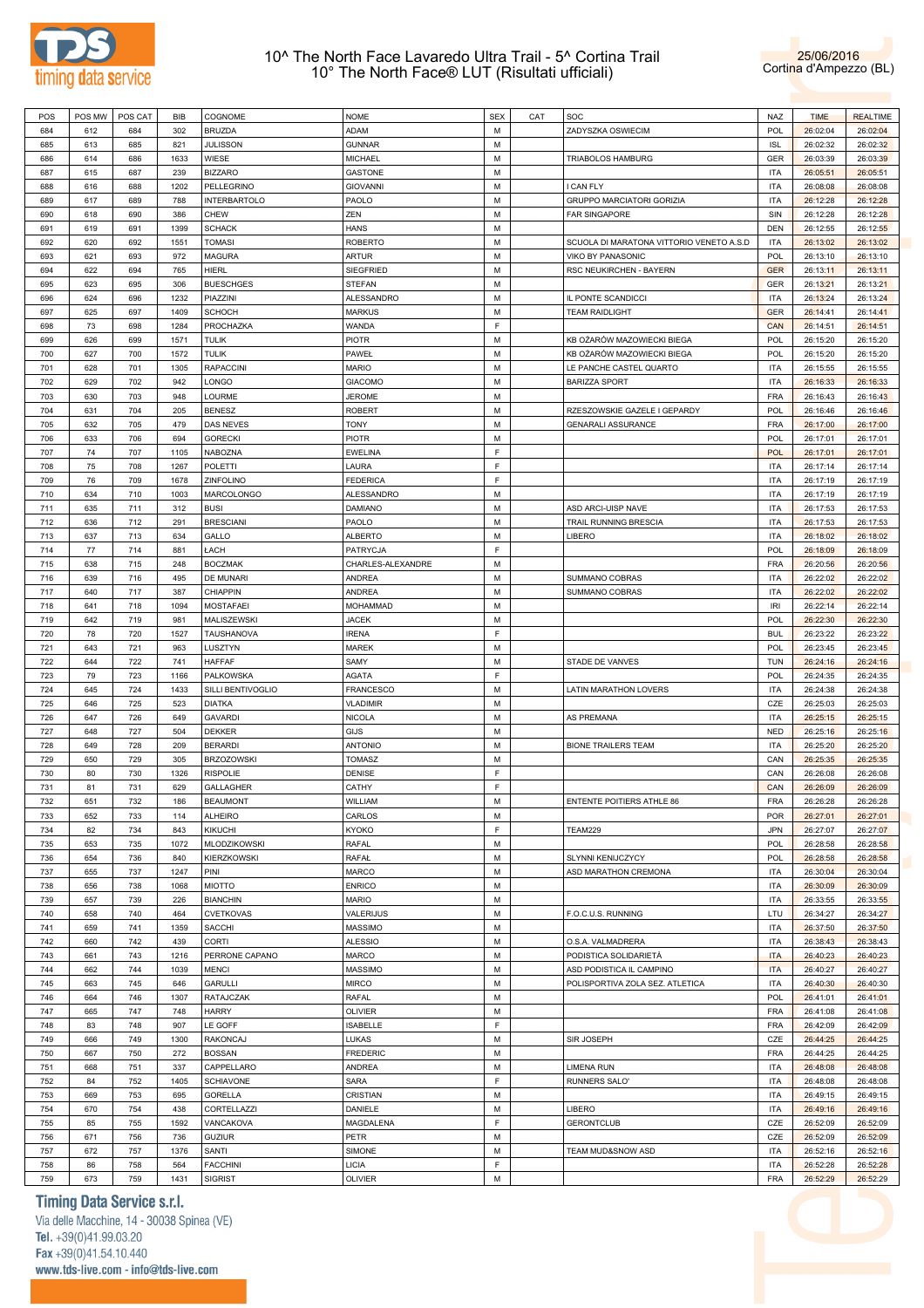



| POS | POS MW | POS CAT | BIB  | COGNOME               | <b>NOME</b>         | <b>SEX</b> | CAT | SOC                                      | <b>NAZ</b> | <b>TIME</b> | <b>REALTIME</b> |
|-----|--------|---------|------|-----------------------|---------------------|------------|-----|------------------------------------------|------------|-------------|-----------------|
| 760 | 674    | 760     | 605  | <b>FOGAROS</b>        | <b>JASON</b>        | M          |     |                                          | <b>USA</b> | 26:52:32    | 26:52:32        |
| 761 | 675    | 761     | 1686 | <b>PERRIN</b>         | <b>FABRICE</b>      | M          |     |                                          | FRA        | 26:52:33    | 26:52:33        |
| 762 | 676    | 762     | 1585 | VAGLIASINDI           | MARCO               | M          |     | <b>COURMAYEUR TRAILERS</b>               | <b>ITA</b> | 26:52:33    | 26:52:33        |
|     |        |         |      |                       |                     |            |     |                                          |            |             |                 |
| 763 | 677    | 763     | 1135 | <b>NTIKIADIS</b>      | <b>IOANNIS</b>      | M          |     | KASSIOSDIAS-ALLTERRAINRUNNER             | GRE        | 26:52:33    | 26:52:33        |
| 764 | 678    | 764     | 713  | <b>GREGIS</b>         | ANDREA              | M          |     | TRAIL RUNNING BRESCIA                    | <b>ITA</b> | 26:52:35    | 26:52:35        |
| 765 | 87     | 765     | 218  | <b>BERTOLIN</b>       | <b>SILVIA</b>       | F          |     |                                          | <b>ITA</b> | 26:52:42    | 26:52:42        |
| 766 | 88     | 766     | 1026 | MATTHIASDOTTIR PROPPE | HALLDORA            | E          |     | <b>THRIKO</b>                            | <b>ISL</b> | 26:53:11    | 26:53:11        |
| 767 | 679    | 767     | 502  | <b>DECROIX</b>        | <b>OLIVIER</b>      | M          |     | <b>SMAC</b>                              | <b>BEL</b> | 26:54:14    | 26:54:14        |
| 768 | 680    | 768     | 414  | COLAMARTINO           | PIETRO              | M          |     | G.S. CELANO                              | <b>ITA</b> | 26:54:23    | 26:54:23        |
| 769 | 681    | 769     | 613  | <b>FRANCINELLA</b>    | <b>FABRIZIO</b>     | M          |     | <b>UISP ANCONA</b>                       | <b>ITA</b> | 26:54:23    | 26:54:23        |
|     |        |         |      |                       |                     |            |     |                                          |            |             |                 |
| 770 | 682    | 770     | 436  | CORREIA               | <b>MANUEL MARIA</b> | M          |     | O MUNDO DA CORRIDA                       | <b>POR</b> | 26:54:39    | 26:54:39        |
| 771 | 683    | 771     | 295  | <b>BRITO</b>          | PEDRO               | M          |     | LVTEAM                                   | <b>POR</b> | 26:54:39    | 26:54:39        |
| 772 | 684    | 772     | 1438 | <b>SIMÃO</b>          | <b>DIOGO</b>        | M          |     | BA&N                                     | <b>POR</b> | 26:54:39    | 26:54:39        |
| 773 | 685    | 773     | 624  | <b>FURLANETTO</b>     | <b>ANTONIO</b>      | M          |     |                                          | <b>ITA</b> | 26:55:28    | 26:55:28        |
| 774 | 686    | 774     | 1564 | <b>TROMBETTA</b>      | <b>DENIS</b>        | M          |     |                                          | <b>ITA</b> | 26:55:28    | 26:55:28        |
| 775 | 89     | 775     | 1127 | <b>NIKOLIC</b>        | <b>MARINA</b>       | E          |     | UK PALIGO PALUS / ŠAŠAVI ULTRAŠI         | SRB        | 26:55:52    | 26:55:52        |
| 776 | 687    | 776     | 1375 | SANKOWSKI             | PAWEL               | M          |     | PLACKI TEAM                              | <b>POL</b> | 26:55:53    | 26:55:53        |
| 777 | 688    |         |      | CARLI                 |                     | M          |     |                                          |            |             |                 |
|     |        | 777     | 344  |                       | MAURIZIO            |            |     | <b>INDIVIDUALE</b>                       | <b>ITA</b> | 26:55:56    | 26:55:56        |
| 778 | 689    | 778     | 674  | <b>GIERSBERG</b>      | <b>BURKHARD</b>     | M          |     | LV MERZIG                                | <b>GER</b> | 26:56:02    | 26:56:02        |
| 779 | 690    | 779     | 524  | <b>DINEV</b>          | VASIL               | M          |     | <b>RILECO</b>                            | <b>BUL</b> | 26:56:29    | 26:56:29        |
| 780 | 90     | 780     | 554  | <b>EMILOVA</b>        | VENELINA            | E          |     |                                          | <b>BUL</b> | 26:56:29    | 26:56:29        |
| 781 | 91     | 781     | 207  | <b>BENEVA</b>         | MEGLENA             | E          |     |                                          | <b>BUL</b> | 26:56:29    | 26:56:29        |
| 782 | 691    | 782     | 853  | <b>KOLEV</b>          | <b>MARTIN</b>       | M          |     |                                          | <b>BUL</b> | 26:56:29    | 26:56:29        |
| 783 | 692    | 783     | 164  | <b>BARANSKI</b>       | <b>DEIAN</b>        | M          |     |                                          | <b>BUL</b> | 26:56:29    | 26:56:29        |
|     |        |         |      |                       |                     | M          |     |                                          | FRA        |             |                 |
| 784 | 693    | 784     | 798  | <b>JACOME</b>         | LUDOVIC             |            |     |                                          |            | 26:56:31    | 26:56:31        |
| 785 | 694    | 785     | 906  | LE GAL                | ANDRÉ               | M          |     |                                          | FRA        | 26:57:14    | 26:57:14        |
| 786 | 695    | 786     | 816  | <b>JORDAN</b>         | RÉGIS               | M          |     |                                          | FRA        | 26:57:15    | 26:57:15        |
| 787 | 696    | 787     | 1423 | <b>SERGI</b>          | SIMONE              | M          |     |                                          | <b>ITA</b> | 26:57:24    | 26:57:24        |
| 788 | 697    | 788     | 1530 | <b>TER AVEST</b>      | <b>BERTHO</b>       | M          |     | ATLETICS NIJVERDAL                       | <b>NED</b> | 26:58:01    | 26:58:01        |
| 789 | 698    | 789     | 668  | <b>GIAMBATTISTONI</b> | <b>NICOLA</b>       | M          |     | G.P.D. FANO CORRE                        | <b>ITA</b> | 26:58:13    | 26:58:13        |
| 790 | 699    | 790     | 399  | <b>CINCI</b>          | <b>NICOLA</b>       | M          |     | ASD SIENARUNNERS                         | <b>ITA</b> | 27:01:14    | 27:01:14        |
|     |        |         |      |                       |                     |            |     |                                          |            |             |                 |
| 791 | 700    | 791     | 1663 | ZANGHERI              | <b>MASSIMO</b>      | M          |     | BANDA DEI MALANDRINI A.S.D.              | <b>ITA</b> | 27:02:05    | 27:02:05        |
| 792 | 701    | 792     | 1219 | <b>PESSINA</b>        | PAOLO               | M          |     | COURMATRAILERS                           | <b>ITA</b> | 27:02:37    | 27:02:37        |
| 793 | 702    | 793     | 670  | <b>GIANINI</b>        | <b>ROBERTO</b>      | M          |     | ATLETICA VERBANO                         | <b>ITA</b> | 27:03:00    | 27:03:00        |
| 794 | 703    | 794     | 832  | <b>KARAK</b>          | <b>STEFAN</b>       | M          |     | ZEMIANSKE KOSTOLANY                      | <b>SVK</b> | 27:03:16    | 27:03:16        |
| 795 | 704    | 795     | 1430 | ŠICHTA                | LUKÁŠ               | M          |     | <b>BS TATRAN TURANY</b>                  | <b>SVK</b> | 27:03:17    | 27:03:17        |
| 796 | 705    | 796     | 1334 | RODRIGUEZ DIAZ        | FRANCISCO JOSE      | M          |     |                                          | <b>ESP</b> | 27:03:27    | 27:03:27        |
| 797 | 706    | 797     | 408  | <b>CLERICI</b>        | MAURIZIO            | M          |     | ATLETICA RIMINI NORD SANTARCANGELO DI RO | <b>ITA</b> | 27:03:28    | 27:03:28        |
| 798 | 707    | 798     | 986  | <b>MANCINI</b>        | <b>MARCO</b>        | M          |     |                                          | <b>ITA</b> | 27:04:11    | 27:04:11        |
|     |        |         |      |                       |                     |            |     |                                          |            |             |                 |
| 799 | 708    | 799     | 980  | <b>MALGARINI</b>      | <b>MATTEO</b>       | M          |     |                                          | <b>ITA</b> | 27:04:44    | 27:04:44        |
| 800 | 92     | 800     | 628  | <b>GALASSI</b>        | CRISTINA            | F          |     | SCI CLUB CORRADO GEX                     | <b>ITA</b> | 27:05:10    | 27:05:10        |
| 801 | 709    | 801     | 761  | <b>HEYNE</b>          | SIMON               | M          |     | ASFM-GÖTTINGEN                           | <b>GER</b> | 27:05:20    | 27:05:20        |
| 802 | 710    | 802     | 1144 | <b>OLDANI</b>         | CRISTIANO           | M          |     | <b>COURMAYEUR TRAILERS</b>               | <b>ITA</b> | 27:05:22    | 27:05:22        |
| 803 | 711    | 803     | 830  | <b>KALIKAS</b>        | <b>IOANNIS</b>      | M          |     | ROUT AMBASSADOR                          | GRE        | 27:06:05    | 27:06:05        |
| 804 | 712    | 804     | 1240 | PIERRICK              | DANIEL              | M          |     |                                          | <b>FRA</b> | 27:09:14    | 27:09:14        |
| 805 | 713    | 805     | 109  | <b>ALBERT</b>         | MIKA                | M          |     | UNITED BELGIUM                           | <b>BEL</b> | 27:11:45    | 27:11:45        |
|     |        |         |      |                       |                     | M          |     |                                          |            |             |                 |
| 806 | 714    | 806     | 1352 | <b>RUSALEN</b>        | <b>MARIO</b>        |            |     | ATLETICA SERNAGLIA                       | <b>ITA</b> | 27:12:11    | 27:12:11        |
| 807 | 715    | 807     | 521  | <b>DEVY</b>           | <b>FRANÇOIS</b>     | M          |     |                                          | <b>FRA</b> | 27:13:27    | 27:13:27        |
| 808 | 716    | 808     | 1299 | <b>RAJZER</b>         | <b>MARIUSZ</b>      | M          |     | <b>BODYKINETIC</b>                       | POL        | 27:13:33    | 27:13:33        |
| 809 | 717    | 809     | 1089 | <b>MORINI</b>         | <b>GIORGIO</b>      | M          |     | FOLGORE BORETTO                          | <b>ITA</b> | 27:14:05    | 27:14:05        |
| 810 | 718    | 810     | 1008 | <b>MARINI</b>         | <b>RICCARDO</b>     | M          |     | <b>TOTAL TRAINING</b>                    | <b>ITA</b> | 27:14:23    | 27:14:23        |
| 811 | 719    | 811     | 768  | HO                    | <b>MAN YUI</b>      | M          |     | HOT BLOOD HARD PIE                       | <b>HKG</b> | 27:14:38    | 27:14:38        |
| 812 | 720    | 812     | 653  | <b>GENOVESI</b>       | <b>FEDERICO</b>     | M          |     | <b>MELE MARCE</b>                        | <b>ITA</b> | 27:16:47    | 27:16:47        |
| 813 | 721    | 813     | 215  | <b>BERTACCA</b>       | <b>ALFREDO</b>      | M          |     | A.S.D. AVIS STIAVA (UISP)                | <b>ITA</b> | 27:16:47    | 27:16:47        |
|     |        |         |      |                       |                     |            |     |                                          |            |             |                 |
| 814 | 722    | 814     | 1087 | <b>MORET</b>          | <b>ALBERTO</b>      | M          |     | FONTANE RUNNERS                          | <b>ITA</b> | 27:18:47    | 27:18:47        |
| 815 | 723    | 815     | 1623 | WARMINGTON            | GARY                | M          |     |                                          | <b>GBR</b> | 27:18:48    | 27:18:48        |
| 816 | 724    | 816     | 1164 | PAGANI                | <b>GIAMPAOLO</b>    | M          |     | ASD MAGREDI MOUNTAIN TRAIL               | <b>ITA</b> | 27:20:21    | 27:20:21        |
| 817 | 725    | 817     | 530  | DONA'                 | GIORDANO            | M          |     | ATLETICA LESSONA VC021                   | <b>ITA</b> | 27:20:55    | 27:20:55        |
| 818 | 726    | 818     | 1588 | VALLIVERO             | CORRADO             | M          |     | BIELLARUNNING                            | <b>ITA</b> | 27:20:55    | 27:20:55        |
| 819 | 727    | 819     | 888  | LANCELOTTI            | <b>STEFANO</b>      | M          |     | <b>BIONE TRAILERS TEAM</b>               | <b>ITA</b> | 27:21:29    | 27:21:29        |
| 820 | 728    | 820     | 801  | JALMIN                | LOIC                | M          |     |                                          | <b>FRA</b> | 27:25:28    | 27:25:28        |
|     |        |         |      |                       |                     |            |     |                                          |            |             |                 |
| 821 | 729    | 821     | 1526 | <b>TASSO</b>          | RICCARDO            | M          |     | <b>GLI ORCHI TRAILERS</b>                | <b>ITA</b> | 27:30:33    | 27:30:33        |
| 822 | 730    | 822     | 612  | <b>FORTUNATO</b>      | <b>GIULIO</b>       | M          |     | ASD NEW PHYSICAL CENTER 90               | <b>ITA</b> | 27:30:33    | 27:30:33        |
| 823 | 93     | 823     | 470  | DAL BIANCO            | GRAZIELLA           | E          |     |                                          | <b>ITA</b> | 27:31:42    | 27:31:42        |
| 824 | 731    | 824     | 718  | <b>GRILLO</b>         | <b>ENNIO</b>        | M          |     | ASD SIRACUSATLETICA                      | <b>ITA</b> | 27:33:12    | 27:33:12        |
| 825 | 732    | 825     | 770  | <b>HOFMAN</b>         | ADAM                | M          |     | <b>SUPERF</b>                            | <b>POL</b> | 27:33:44    | 27:33:44        |
| 826 | 733    | 826     | 1651 | ZAKRZEWSKI            | PAWEL               | M          |     |                                          | <b>POL</b> | 27:34:06    | 27:34:06        |
| 827 | 734    | 827     | 996  | <b>MARCELLINI</b>     | MATTEO              | M          |     | ATLETICA CASONE, NOCETO                  | <b>ITA</b> | 27:37:21    | 27:37:21        |
|     |        |         |      |                       |                     |            |     |                                          |            |             |                 |
| 828 | 735    | 828     | 1421 | SEMENZATO             | <b>ALESSIO</b>      | M          |     |                                          | <b>ITA</b> | 27:39:25    | 27:39:25        |
| 829 | 736    | 829     | 1418 | SEILLÉ                | SÉBASTIEN           | M          |     | ENT'RAID 49                              | <b>FRA</b> | 27:39:56    | 27:39:56        |
| 830 | 737    | 830     | 1494 | STÉPHANE              | AIMÉ                | M          |     | <b>ASPTTNICE</b>                         | <b>FRA</b> | 27:40:07    | 27:40:07        |
| 831 | 738    | 831     | 175  | <b>BARTOLINI</b>      | <b>ANTONIO</b>      | M          |     | LBM SPORT TEAM ROMA                      | <b>ITA</b> | 27:40:49    | 27:40:49        |
| 832 | 739    | 832     | 484  | <b>DAVIN</b>          | <b>PATRICK</b>      | M          |     | VOYAGEURS DU MONDE                       | <b>FRA</b> | 27:42:11    | 27:42:11        |
| 833 | 740    | 833     | 339  | CARDAMONE             | <b>FABRIZIO</b>     | M          |     |                                          | <b>ITA</b> | 27:42:29    | 27:42:29        |
|     | 741    |         | 611  |                       |                     | M          |     |                                          |            |             |                 |
| 834 |        | 834     |      | <b>FORNERO</b>        | ANDREA DOMENICO     |            |     |                                          | <b>ITA</b> | 27:43:43    | 27:43:43        |
| 835 | 742    | 835     | 1270 | POLVERELLI            | <b>FRANCESCO</b>    | М          |     | SEVEN S.P.                               | <b>ITA</b> | 27:44:10    | 27:44:10        |

## **Timing Data Service s.r.l.**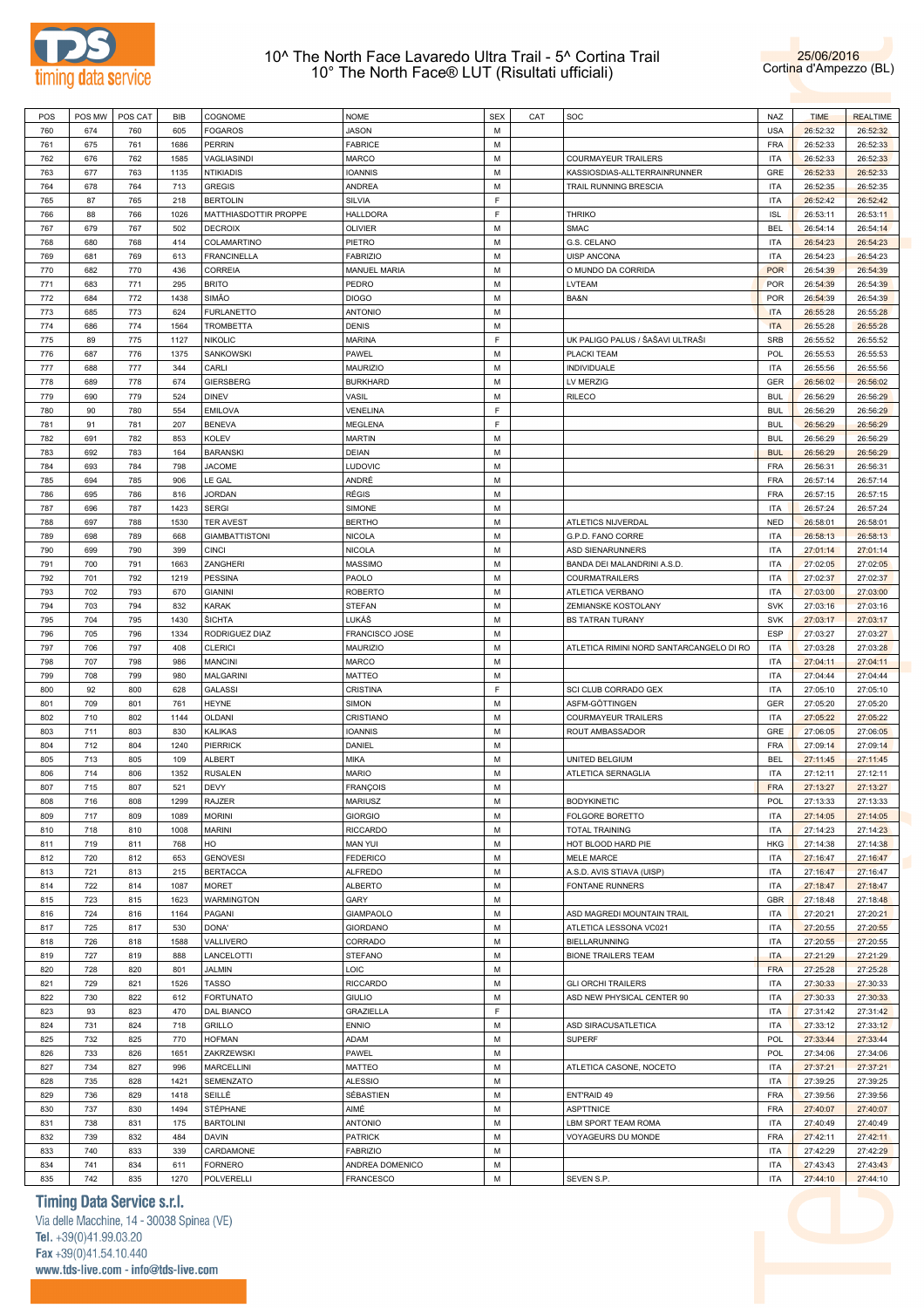



| POS | POS MW | POS CAT | BIB  | COGNOME             | <b>NOME</b>         | <b>SEX</b>  | CAT | SOC                             | <b>NAZ</b> | <b>TIME</b> | <b>REALTIME</b> |
|-----|--------|---------|------|---------------------|---------------------|-------------|-----|---------------------------------|------------|-------------|-----------------|
| 836 | 743    | 836     | 313  | <b>BUTTAFAVA</b>    | <b>MARCO</b>        | M           |     |                                 | <b>ITA</b> | 27:46:50    | 27:46:50        |
| 837 | 744    | 837     | 633  | <b>GALLINUCCI</b>   | LUCA                | M           |     | G.S. ATLETICA 75 CATTOLICA      | <b>ITA</b> | 27:47:02    | 27:47:02        |
| 838 | 745    | 838     | 1358 | <b>SACANNA</b>      | <b>MASSIMO</b>      | М           |     | LIBERO                          | ITA        | 27:47:03    | 27:47:03        |
|     |        |         |      |                     |                     |             |     |                                 |            |             |                 |
| 839 | 746    | 839     | 453  | CROSATO             | <b>MAURO</b>        | M           |     | MARCIATORI CASTELLANI           | <b>ITA</b> | 27:49:51    | 27:49:51        |
| 840 | 747    | 840     | 680  | <b>GIOVANNONI</b>   | ANDREA              | М           |     | 1° E PIZZA BIKE G.S.            | ITA        | 27:50:04    | 27:50:04        |
| 841 | 748    | 841     | 1645 | YAMANAKA            | ORLANDO             | M           |     | NUCLEO AVENTURA                 | <b>BRA</b> | 27:50:49    | 27:50:49        |
| 842 | 749    | 842     | 1617 | <b>VITORINO</b>     | PEDRO               | М           |     | LVTRAIL                         | <b>POR</b> | 27:54:06    | 27:54:06        |
| 843 | 750    | 843     | 406  | <b>CLARK</b>        | <b>STEVE</b>        | M           |     |                                 | GBR        | 27:54:10    | 27:54:10        |
| 844 | 94     | 844     | 1073 | <b>MOCELLIN</b>     | <b>MARINA</b>       | F           |     | <b>GABBI BOLOGNA</b>            | <b>ITA</b> | 27:56:33    | 27:56:33        |
| 845 | 751    | 845     | 749  | <b>HARTMANN</b>     | <b>JOHANNES</b>     | M           |     |                                 | <b>GER</b> | 27:56:44    | 27:56:44        |
|     |        |         |      |                     |                     |             |     |                                 |            |             |                 |
| 846 | 752    | 846     | 1016 | MARVILLE            | STÉPHANE            | М           |     | LIÈGE                           | <b>BEL</b> | 27:56:51    | 27:56:51        |
| 847 | 753    | 847     | 1389 | SAUVAGE             | PIERRE              | M           |     | LIEGE                           | <b>BEL</b> | 27:56:51    | 27:56:51        |
| 848 | 754    | 848     | 662  | <b>GIACCHETTA</b>   | STÉPHANE            | М           |     | LIEGE                           | <b>BEL</b> | 27:56:51    | 27:56:51        |
| 849 | 755    | 849     | 1499 | <b>STRINGARI</b>    | <b>GUIDO</b>        | M           |     | <b>VERSILIA SPORT</b>           | <b>ITA</b> | 27:57:41    | 27:57:41        |
| 850 | 756    | 850     | 394  | CIARDIELLO          | <b>SERGIO</b>       | М           |     | VIGOR TAURUS TEAM A.S           | <b>ITA</b> | 27:59:15    | 27:59:15        |
| 851 | 757    | 851     | 260  | <b>BONIFAZI</b>     | <b>MAURIZIO</b>     | M           |     | BANDA DEI MALANDRINI            | ITA        | 28:03:17    | 28:03:17        |
| 852 | 758    | 852     | 456  | <b>CROVETTI</b>     | <b>FEDERICO</b>     | М           |     | A.S.D. KINOMANA                 | ITA        | 28:03:17    | 28:03:17        |
| 853 | 759    | 853     | 1342 | ROSENDAHL           | <b>CHRISTOPH</b>    | M           |     |                                 | SUI        | 28:03:28    | 28:03:28        |
|     |        |         |      |                     |                     |             |     |                                 |            |             |                 |
| 854 | 760    | 854     | 1518 | <b>TAGLIAPIETRA</b> | ANDREA              | М           |     | SUMMANO COBRAS                  | ITA        | 28:03:36    | 28:03:36        |
| 855 | 761    | 855     | 934  | LOCATELLI           | ALESSANDRO          | M           |     | SUMMANO COBRAS                  | <b>ITA</b> | 28:03:37    | 28:03:37        |
| 856 | 762    | 856     | 1497 | <b>STONE</b>        | TIM                 | М           |     |                                 | AUS        | 28:04:13    | 28:04:13        |
| 857 | 763    | 857     | 1351 | <b>RUNGE</b>        | GERD                | M           |     | LT EINFELD                      | GER        | 28:04:41    | 28:04:41        |
| 858 | 764    | 858     | 1110 | <b>NARIO</b>        | <b>TOSHIAKI</b>     | М           |     |                                 | <b>JPN</b> | 28:05:21    | 28:05:21        |
| 859 | 765    | 859     | 1656 | ZAMMUNER            | <b>MASSIMO</b>      | M           |     |                                 | <b>ITA</b> | 28:05:59    | 28:05:59        |
| 860 | 766    | 860     | 519  | <b>D'EUGENIO</b>    | <b>DARIO</b>        | М           |     |                                 | ITA        | 28:05:59    |                 |
|     |        |         |      |                     |                     |             |     |                                 |            |             | 28:05:59        |
| 861 | 767    | 861     | 1484 | <b>STANDER</b>      | <b>FRANÇOIS</b>     | M           |     |                                 | <b>NED</b> | 28:06:12    | 28:06:12        |
| 862 | 95     | 862     | 500  | DEBIE               | KAREN               | F           |     |                                 | <b>BEL</b> | 28:06:13    | 28:06:13        |
| 863 | 768    | 863     | 1468 | SPADOLA             | <b>GIORGIO</b>      | M           |     |                                 | <b>ITA</b> | 28:06:47    | 28:06:47        |
| 864 | 96     | 864     | 869  | <b>KRONHOLM</b>     | IDA                 | F           |     | <b>TEAMK</b>                    | FIN        | 28:08:27    | 28:08:27        |
| 865 | 769    | 865     | 870  | <b>KRONHOLM</b>     | BJÖRN               | M           |     | <b>TEAM K</b>                   | FIN        | 28:08:27    | 28:08:27        |
| 866 | 770    | 866     | 737  | <b>GUZZINI</b>      | MATTEO              | М           |     | A.ATL.TRODICA                   | ITA        | 28:08:39    | 28:08:39        |
| 867 | 771    | 867     | 645  | <b>GARNELIS</b>     | <b>ARISTEIDIS</b>   | M           |     | <b>KASSIOSDIAS</b>              | GRE        | 28:09:00    |                 |
|     |        |         |      |                     |                     |             |     |                                 |            |             | 28:09:00        |
| 868 | 772    | 868     | 862  | <b>KOUTSOURIS</b>   | VASILEIOS           | М           |     | <b>KASSIOSDIAS</b>              | GRE        | 28:09:01    | 28:09:01        |
| 869 | 773    | 869     | 1474 | <b>SPIROS</b>       | NIKOLOUZOS          | M           |     | PANTOKRATOR U.T CORFU           | GRE        | 28:09:03    | 28:09:03        |
| 870 | 774    | 870     | 330  | CANCEMI             | <b>GIUSEPPE</b>     | М           |     | <b>TRAILRUNNERS FINALE</b>      | ITA        | 28:11:38    | 28:11:38        |
| 871 | 775    | 871     | 1064 | <b>MINICUCCI</b>    | ALESSANDRO          | M           |     | LBM SPORT TEAM                  | ITA        | 28:11:43    | 28:11:43        |
| 872 | 776    | 872     | 368  | CAVALLARI           | CRISTIAN            | М           |     | GIÓ 22 RIVERA                   | ITA        | 28:12:16    | 28:12:16        |
| 873 | 777    | 873     | 1077 | MOLINER BELLES      | <b>JUAN LUIS</b>    | M           |     |                                 | ESP        | 28:13:37    | 28:13:37        |
| 874 | 778    | 874     | 1322 | <b>RIBES TOMAS</b>  | <b>JUAN ANTONIO</b> | М           |     |                                 | ESP        | 28:13:37    | 28:13:37        |
|     |        |         |      |                     |                     |             |     |                                 |            |             |                 |
| 875 | 779    | 875     | 555  | ERIC                | DESGEORGE           | M           |     | TEAM TRAIL CÔTE BLEUE           | <b>FRA</b> | 28:16:46    | 28:16:46        |
| 876 | 780    | 876     | 173  | <b>BARRA</b>        | <b>GABRIELE</b>     | М           |     | S.D. BAUDENASCA                 | ITA        | 28:18:46    | 28:18:46        |
|     |        | 877     | 598  | <b>FERRO</b>        | VINCENZO            | M           |     | <b>ETNA TRAIL</b>               | <b>ITA</b> | 28:23:06    | 28:23:06        |
| 877 | 781    |         |      |                     |                     |             |     |                                 |            |             |                 |
| 878 | 782    | 878     | 952  | LOW                 | MUN CHEONG          | М           |     | FAR                             | SIN        | 28:23:07    | 28:23:07        |
| 879 | 783    | 879     | 1095 | <b>MOSTOSI</b>      | LUIGI               | M           |     | E-TEAM                          | <b>ITA</b> | 28:23:07    | 28:23:07        |
| 880 | 784    | 880     | 396  | <b>CICCOTELLI</b>   | <b>ROBERTO</b>      | М           |     | <b>ASD SPIRITOTRAIL</b>         | ITA        | 28:28:17    |                 |
|     |        |         |      |                     |                     |             |     |                                 |            |             | 28:28:17        |
| 881 | 97     | 881     | 1148 | ORACZ               | SYLWIA              | F           |     |                                 | POL        | 28:28:40    | 28:28:40        |
| 882 | 785    | 882     | 323  | CAMBIASO            | EMANUELE            | М           |     | <b>SISPORT</b>                  | <b>ITA</b> | 28:29:01    | 28:29:01        |
| 883 | 786    | 883     | 137  | <b>ARCUNI</b>       | <b>MAURIZIO</b>     | M           |     | G.S.A.POLLONE                   | <b>ITA</b> | 28:29:50    | 28:29:50        |
| 884 | 787    | 884     | 1451 | <b>SLAWOMIR</b>     | <b>MICHALAK</b>     | M           |     | INZYNIER.EU NOSI TRAILOWE BOTKI | <b>POL</b> | 28:30:11    | 28:30:11        |
| 885 | 788    | 885     | 1294 | QUAGLIO             | <b>ALBANO</b>       | М           |     | A.S.D. I SARMATI STRA VE        | <b>ITA</b> | 28:31:32    | 28:31:32        |
| 886 | 789    | 886     | 402  | <b>CISOTTO</b>      | <b>SERGIO</b>       | M           |     | ATLETICA CASONE NOCETO PR       | <b>ITA</b> | 28:32:05    | 28:32:05        |
| 887 | 790    | 887     | 1246 | PINI                | MICHELE             | M           |     | ATLETICA CASONE                 | <b>ITA</b> | 28:32:05    | 28:32:05        |
| 888 | 791    | 888     | 149  | AZHAGARASAN         | ASHOK               | M           |     | <b>COOL RUNNERS</b>             | IND        | 28:32:31    | 28:32:31        |
|     |        |         | 774  | HU                  | BEI                 | $\mathsf F$ |     |                                 |            |             |                 |
| 889 | 98     | 889     |      |                     |                     |             |     | HONG KONG TRAIL RUNNERS         | <b>HKG</b> | 28:32:31    | 28:32:31        |
| 890 | 99     | 890     | 690  | <b>GOETHALS</b>     | <b>VIRGINIE</b>     | F           |     | FREE TO RUN                     | <b>BEL</b> | 28:32:31    | 28:32:31        |
| 891 | 100    | 891     | 142  | ARTAZ               | CLAUDIA ELISABETTA  | $\mathsf F$ |     | <b>CERVINO X TRAIL</b>          | <b>ITA</b> | 28:46:33    | 28:46:33        |
| 892 | 792    | 892     | 1004 | <b>MARCONCINI</b>   | MASSIMO             | М           |     | A.S.D. COURMAYEUR TRAILERS      | <b>ITA</b> | 28:46:34    | 28:46:34        |
| 893 | 793    | 893     | 292  | <b>BREUVE</b>       | <b>MICHEL</b>       | M           |     | CERVINO X TRAIL                 | <b>ITA</b> | 28:46:34    | 28:46:34        |
| 894 | 794    | 894     | 1163 | <b>PACK</b>         | <b>TREVOR</b>       | M           |     | THE NORTH FACE                  | GBR        | 28:48:22    | 28:48:22        |
| 895 | 101    | 895     | 780  | <b>HUTCHINSON</b>   | EADAOIN             | $\mathsf F$ |     | THE NORTH FACE                  | <b>IRL</b> | 28:48:22    | 28:48:22        |
| 896 | 102    | 896     | 654  | <b>GERACI</b>       | <b>MATTEA</b>       | F           |     | CRAL REGIONE PIEMONTE           | <b>ITA</b> | 28:48:26    | 28:48:26        |
|     |        |         |      |                     |                     |             |     |                                 |            |             |                 |
| 897 | 795    | 897     | 1563 | <b>TROMBETTA</b>    | DAVIDE              | M           |     |                                 | ITA        | 28:49:00    | 28:49:00        |
| 898 | 796    | 898     | 147  | AYHAN               | CEM                 | М           |     |                                 | <b>TUR</b> | 28:49:00    | 28:49:00        |
| 899 | 797    | 899     | 1311 | <b>REA</b>          | CARLO               | M           |     | <b>GSA CAI SORA</b>             | <b>ITA</b> | 28:49:00    | 28:49:00        |
| 900 | 798    | 900     | 395  | CICCARELLI          | <b>GIANLUCA</b>     | М           |     | MARCIATORI CASTELLANI           | ITA        | 28:49:15    | 28:49:15        |
| 901 | 799    | 901     | 836  | <b>KESTEMONT</b>    | <b>BRUNO</b>        | M           |     | .BE                             | <b>BEL</b> | 28:49:47    | 28:49:47        |
| 902 | 800    | 902     | 354  | CASCIOLI            | <b>GIANLUCA</b>     | M           |     | <b>TC PARIOLI</b>               | <b>ITA</b> | 28:51:27    | 28:51:27        |
| 903 | 801    | 903     | 721  | <b>GRISORIO</b>     | VINCENZO            | M           |     | VIGOR TAURUS TEAM               | <b>ITA</b> | 28:52:17    | 28:52:17        |
| 904 | 802    | 904     | 931  | LISI                | ANDREA              | М           |     | TORRE DEL MANGIA - SIENA        | <b>ITA</b> | 28:53:01    | 28:53:01        |
|     |        |         |      |                     |                     |             |     |                                 |            |             |                 |
| 905 | 803    | 905     | 1181 | PASSAMONTE          | DANIELE             | M           |     | 3.30 RUNNING AND TRAIL TEAM     | <b>ITA</b> | 28:53:52    | 28:53:52        |
| 906 | 804    | 906     | 1178 | PASCOTTO            | <b>DIEGO</b>        | M           |     | <b>CUS PARMA</b>                | ITA        | 28:54:07    | 28:54:07        |
| 907 | 805    | 907     | 1025 | MATRASZEK           | <b>MACIEJ</b>       | M           |     |                                 | <b>POL</b> | 28:54:23    | 28:54:23        |
| 908 | 806    | 908     | 1249 | <b>PIOT</b>         | OLIVIER             | М           |     | ST DENIS EMOTION                | <b>FRA</b> | 28:56:03    | 28:56:03        |
| 909 | 807    | 909     | 1341 | <b>ROSATI</b>       | MICHELE             | M           |     | TORRE DEL MANGIA SIENA          | <b>ITA</b> | 28:56:27    | 28:56:27        |
| 910 | 808    | 910     | 643  | <b>GARDINER</b>     | DAVID               | М           |     | <b>RUN DEM CREW</b>             | GBR        | 28:56:27    | 28:56:27        |

**Timing Data Service s.r.l.**